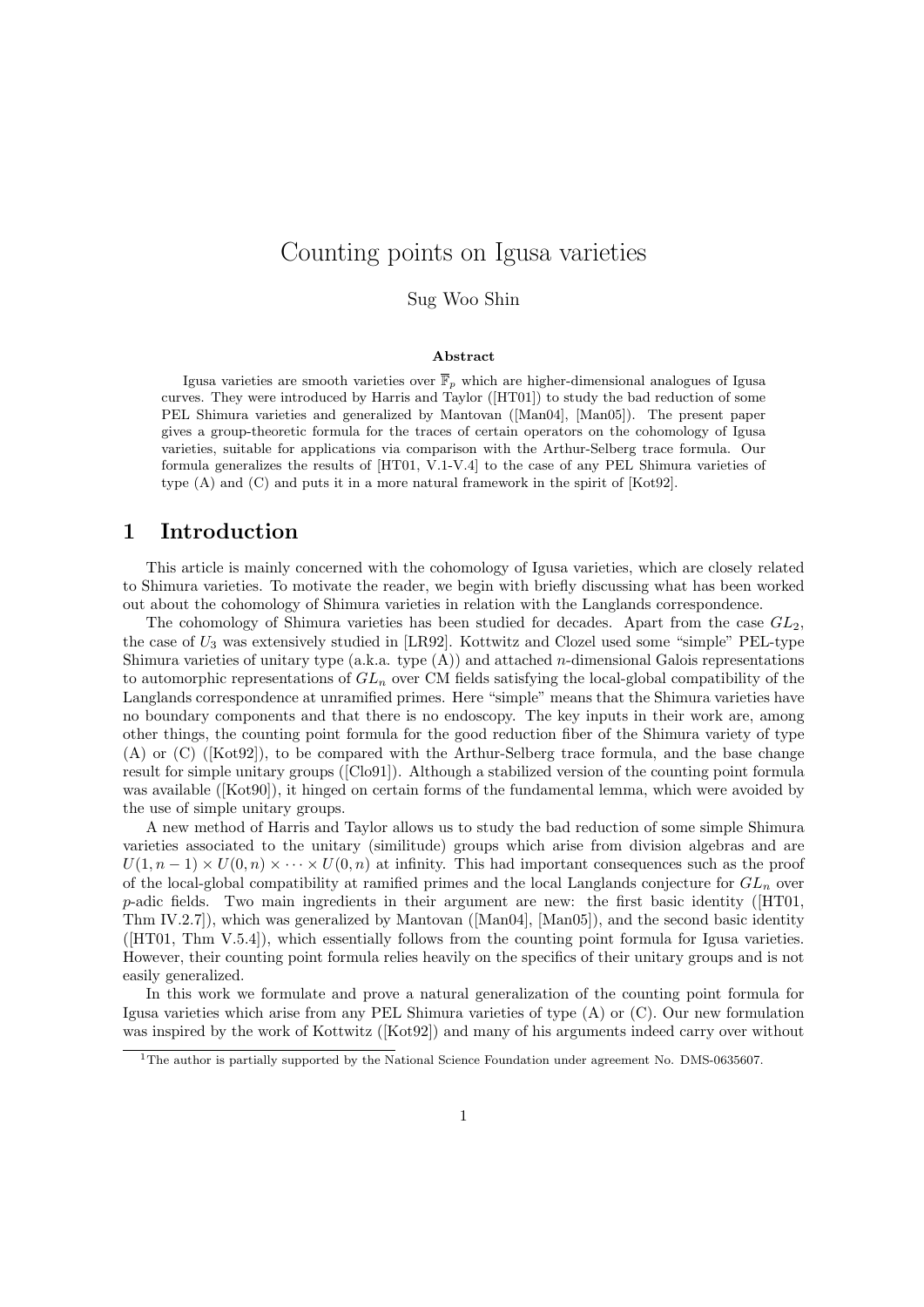much modification. Our key observation was that reasonable definitions of the analogues of the triple  $(\gamma_0; \gamma, \delta)$  and the cohomological invariant  $\alpha(\gamma_0; \gamma, \delta)$  introduced by Kottwitz can be made to work for Igusa varieties despite the apparent difference of the settings.

Our counting point formula is expected to lead to new applications regarding the computation of the cohomology of Shimura varieties and Rapoport-Zink spaces, if we combine our result with Mantovan's formula ([Man05, Thm 22]). Thereby we may deepen our understanding of the Langlands correspondence. We will work out these applications in future writings. In many cases our formula must be stabilized to be ready for applications, as usual in the trace formula method. The stabilization will be provided in the sequel paper ([Shi]). We merely remark that we do not need the twisted fundamental lemma for stabilization since our formula does not involve twisted orbital integrals. (Unlike in the case of Kottwitz's formula; see [Kot90, p.180].) We also add that the cohomology of Rapoport-Zink spaces was computed by Fargues ([Far04]) in several cases where the Igusa varieties are zero-dimensional, using a version of Mantovan's formula (which is simpler in those cases) and techniques from rigid analytic geometry, among others. In the cases considered by Fargues, the issue of stabilization does not arise.

We briefly explain the structure of this article. In  $\S2-\S4$  we build up background materials. The readers may skip this part and come back later for references. The main discussion begins in §5 where we construct a Shimura variety  $X$  defined over the reflex field  $E$  along with an integral model, starting from an integral Shimura PEL datum  $(B, \mathcal{O}_B, *, V, \Lambda_0, \langle \cdot, \cdot \rangle, h)$  of type (A) or (C). Apart from the assumptions ensuring that G is unramified at  $p$ , we do not make further restrictions. In particular X need not be proper over E. Denote by G the associated algebraic group over  $\mathbb{Q}$ . Let  $J_b$  be the  $\mathbb{Q}_p$ -group arising as the automorphism group of an isocrystal of type b, which turns out to be an inner form of a Levi subgroup of  $G_{\mathbb{Q}_p}$ . For each Newton polygon datum  $b \in B(G, -\mu_h)$ , we define the Igusa variety Ig<sub>b</sub> as a projective system. It is worth noting that  $G(\mathbb{A}^{\infty,p}) \times J_b(\mathbb{Q}_p)$  acts on  $H_c(\mathrm{Ig}_b, \mathscr{L}_\xi)$  while  $G(\mathbb{A}^{\infty}) \times \text{Gal}(\overline{E}/E)$  acts on  $H(X,\mathscr{L}_{\xi})$ , where  $\mathscr{L}_{\xi}$  is an *l*-adic sheaf constructed from an algebraic representation of G.

From §6 until the end is devoted to obtaining the following main result, namely the counting point formula for the cohomology of Igusa varieties.

**Theorem 1** (Theorem 13.1). If  $\varphi \in C_c^{\infty}(G(\mathbb{A}^{\infty,p}) \times J_b(\mathbb{Q}_p))$  is acceptable, then

$$
\operatorname{tr}(\varphi|H_c(\operatorname{Ig}_b,\mathscr{L}_\xi))=\sum_{(\gamma_0;\gamma,\delta)\in KT_b^{eff}} \operatorname{vol}(I_\infty(\mathbb{R})^1)^{-1}|A(I_0)|\operatorname{tr}\xi(\gamma_0)\cdot O_{(\gamma,\delta)}^{G(\mathbb{A}^{\infty,p})\times J_b(\mathbb{Q}_p)}(\varphi)
$$

The proof is done in several steps. We use Fujiwara's trace formula in §6 to convert the computation of tr  $(\varphi|H_c(\mathrm{Ig}_b, \mathscr{L}_\xi))$  into the problem of counting  $\overline{\mathbb{F}}_p$ -points of Ig<sub>b</sub> fixed under correspondences. We define the notion of acceptable functions so that this works whenever  $\varphi$  is acceptable. In §7 using the moduli interpretation of  $Ig_b$ , the counting point problem is essentially reduced to parametrizing the triples  $(A, \lambda, i)$  that appear in the moduli data and conjugacy classes [a] in the automorphism group of  $(A, \lambda, i)$  in the isogeny category. We carry out this parametrization in terms of Kottwitz triples  $(\gamma_0; \gamma, \delta)$  which have a purely group-theoretic description.

Useful lemmas for studying  $(A, i)$  and  $\lambda$  are provided in §8 and §9, respectively, using tools from the Honda-Tate theory and Galois cohomology. We remark that Lemma 8.6 looks simple but is important in working with conjugacy classes  $[a]$ . In §10 and §11 we give the definition of Kottwitz triples ( $\gamma_0$ ;  $\gamma$ ,  $\delta$ ) and an important result on the vanishing of the cohomological invariant (Corollary 11.3). In §12 we complete the proof of the reparametrization of  $(A, \lambda, i)$  and  $[a]$  in terms of  $(\gamma_0; \gamma, \delta)$ . In going forward the deepest fact seems the vanishing of  $\alpha(\gamma_0; \gamma, \delta)$ , which is a direct consequence of Corollary 11.3. In going backward, we recover  $(A, i)$  via Honda-Tate theory by reading off the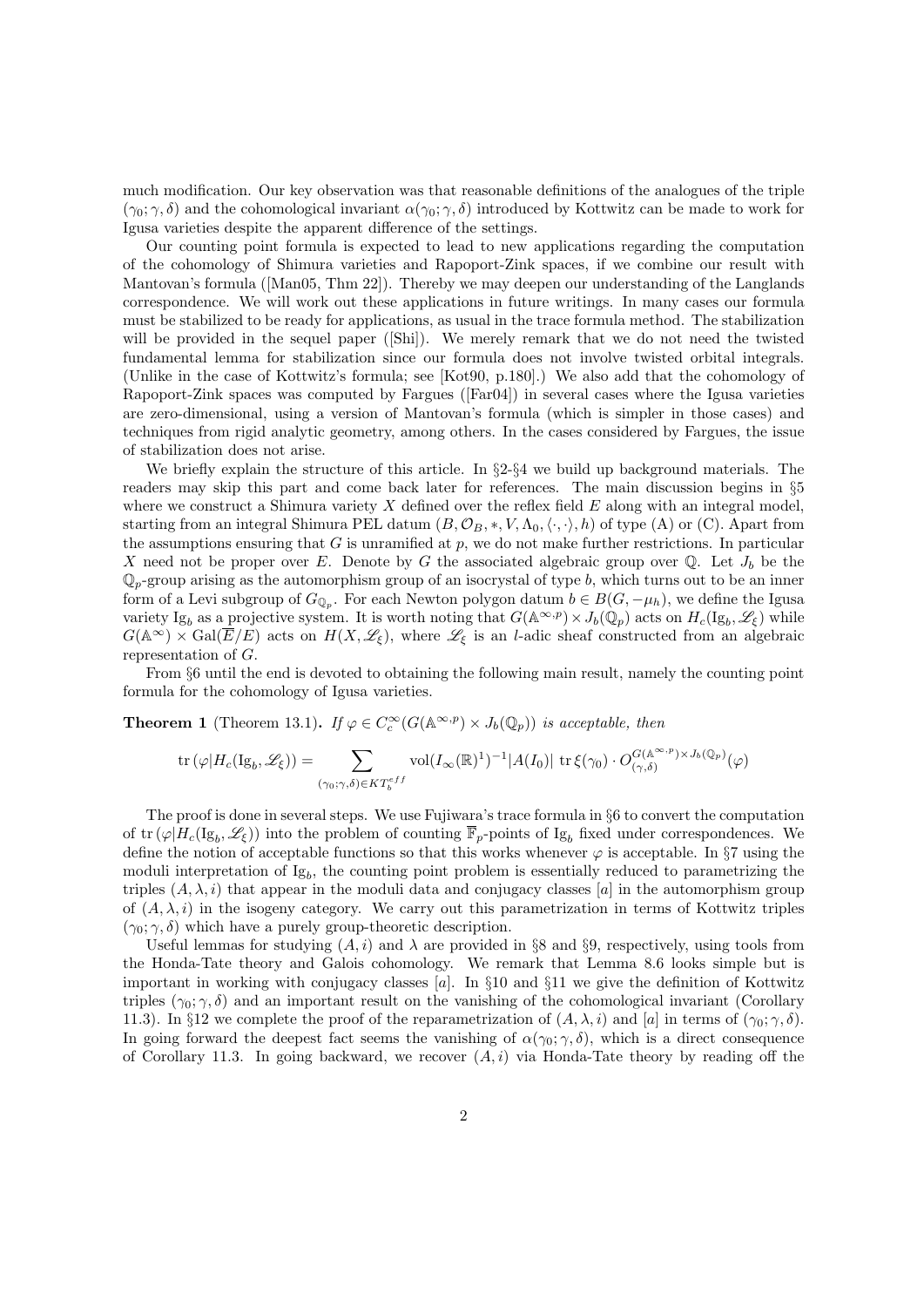necessary data from  $(\gamma_0; \gamma, \delta)$ . The rationality of  $\lambda$  and a is proved in two steps and follows from the vanishing of  $\alpha(\gamma_0; \gamma, \delta)$ . At this point it is easy to deduce the main result, namely Theorem 13.1.

It is worth noting that [a] did not show up in the work of Kottwitz. In some sense the conjugacy classes  $[a]$  reflect the level structure at p of Igusa varieties and add one more layer to the whole argument. Among the cohomological invariants in §10  $\beta(\gamma_0; \gamma, \delta)$  is a direct analogue of  $\alpha(\gamma_0; \gamma, \delta)$  defined by [Kot92] and encodes the rationality of  $(A, \lambda, i)$  whereas our  $\alpha(\gamma_0; \gamma, \delta)$  encodes the rationality of  $(A, \lambda, i)$  and the conjugacy class [a]. As such  $\beta(\gamma_0; \gamma, \delta)$  plays only an auxiliary role in the proof of Lemma 12.3.

Finally we mention that this work is largely based on Chapter 1-3 of the author's Harvard thesis ([Shi07]) but made more focused on the goal of establishing the counting point formula. We also corrected minor errors in [Shi07] and changed some convention to be more compatible with the literature. We refer to [Shi07] only once, in the proof of Lemma 6.3, for minor details which are not difficult but somewhat distracting.

#### Acknowledgments

We are grateful to Richard Taylor for suggesting the problem and his advice during the preparation of this work. We thank Laurent Fargues, Michael Harris, Robert Kottwitz and Elena Mantovan for their help with various parts of the work. We also thank Tetsushi Ito, Kai-Wen Lan and Teruyoshi Yoshida for helpful conversations. Finally, we thank the anonymous referee for careful reading and a number of suggestions and corrections to improve the paper.

#### Notation

First of all, we point out the notations different from those of [Man05]. We write  $J_b$  and Ig<sub>b</sub> for the p-adic group  $T_b$  and the Igusa variety  $J_b$  of that paper, respectively. The notation  $J_b$  seems to have been widely used (for instance in [RZ96]).

A CM field is by definition an imaginary quadratic extension of a totally real field. A CM field has a well-defined automorphism of order 2, which is a restriction of the complex conjugation c on  $\mathbb C$ via any complex embedding.

Suppose that B is a finite dimensional Q-semisimple algebra. For a semisimple element  $\gamma \in B^{\times}$ , define  $F(\gamma)$  to be the commutative F-subalgebra generated by  $\gamma$ . For a Q-algebra R, we often write  $B_R$  or  $B \otimes R$  for  $B \otimes_{\mathbb{Q}} R$ . If a tensor product is taken over anything other than  $\mathbb{Q}$ , the base ring will be written out explicitly.

For a number field F, we define the following notation. When v is a place of F, denote by  $F<sub>v</sub>$ , the completion of F with respect to the metric defined by v. Write  $\varpi_v$  for a uniformizer of the integer ring  $\mathcal{O}_{F_v}$  of  $F_v$ . The residue field  $\mathcal{O}_{F_v}/(\varpi_v)$  is denoted  $k(v)$ . When S is a finite set of places of F define  $\mathbb{A}_F^S$  to be the restricted product  $\prod_{v \notin S}^{\prime} F_v$ . Define  $\overline{\mathbb{A}}_F^S := \lim_{v \to \infty} \mathbb{A}_{F'}^{S(F')}$  where  $F'$  runs over finite extension fields over F and  $S(F')$  denotes the set of places of F' over S. If  $F = \mathbb{Q}$  we simply write  $\mathbb{A}^S$  and  $\overline{\mathbb{A}}^S$ .

Now suppose that G is a connected reductive group defined over a field F. For  $g \in G(F)$ , let Int(g) denote the inner automorphism  $x \mapsto gxg^{-1}$  of G and Int(G) the group of inner automorphisms of G. We write  $H^1(F, G)$  for  $H^1(\text{Gal}(F^{sep}/F), G(F^{sep}))$  where  $F^{sep}$  is a separable closure of F. The dual group of G will be written as  $\hat{G}$ . It is a complex Lie group with  $Gal(F^{sep}/F)$  action. When F is a number field, we define  $\ker^1(F, G) := \ker(H^1(F, G) \to \bigoplus_v H^1(F_v, G))$  where v runs over all places of F.

The notation  $Z(A)$  (resp.  $Z_A(a)$ ) will be used to denote the center (resp. the centralizer of a) in A where A is either a group, an algebra, or an algebraic group.

We use symbols  $\Gamma$  and  $\Gamma(v)$  to mean  $\Gamma = \text{Gal}(\overline{\mathbb{Q}}/\mathbb{Q})$  and  $\Gamma(v) = \text{Gal}(\overline{\mathbb{Q}}_v/\mathbb{Q}_v)$  starting from §5. Here v can be any place of  $\mathbb{Q}$ , including the infinite place  $\infty$ .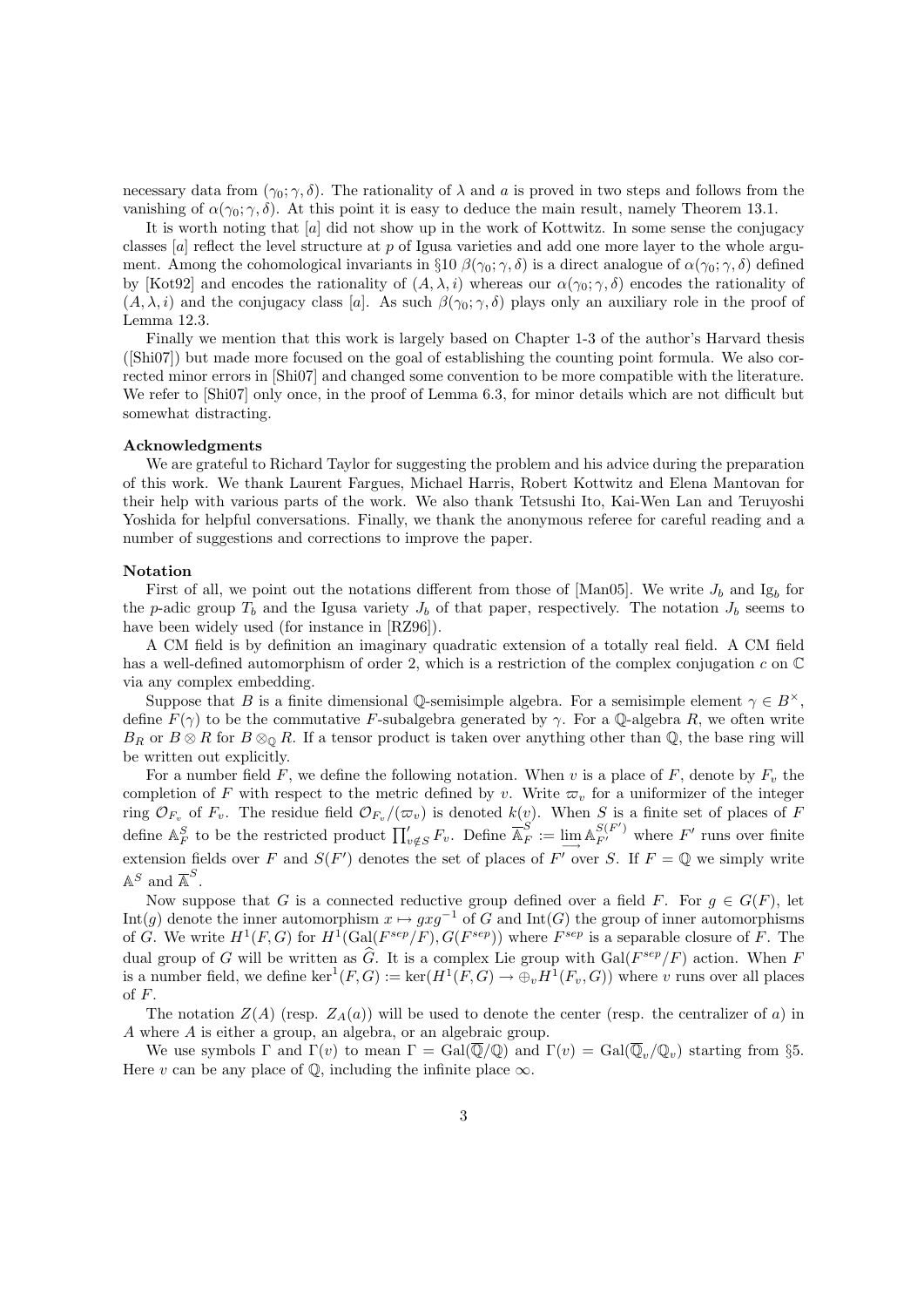When G is a topological group,  $C_c^{\infty}(G)$  denotes the space of locally constant compactly supported functions with values in a fixed characteristic 0 field, which is often  $\overline{\mathbb{Q}}_l$ . (In this paper G will be a p-adic Lie group or a restricted product of such.)

We use the notation  $Groth(\cdot)$  for the Grothendieck group of admissible representations of topological groups. For precise definition, refer to [HT01, I.2].

## 2 Hermitian modules

Let C be a finite dimensional Q-algebra with an involution  $*$ . For any Q-algebra A, the involution  $*$ extends to  $C \otimes_{\mathbb{Q}} R$ , acting as the identity on A.

**Definition 2.1.** Consider a finite free  $C \otimes_{\mathbb{Q}} A$ -module V equipped with a non-degenerate A-bilinear pairing  $\langle \cdot, \cdot \rangle : V \times V \to A$ . We say that  $(V, \langle \cdot, \cdot \rangle)$  is a \*-Hermitian  $C \otimes_{\mathbb{Q}} A$ -module if

 $\langle \gamma x, y \rangle = \langle x, \gamma^* y \rangle$  for all  $x, y \in V$  and all  $\gamma \in C \otimes_{\mathbb{Q}} A$ .

In this case,  $\langle \cdot, \cdot \rangle$  is called a *\*-Hermitian pairing* (with respect to  $C \otimes_{\mathbb{Q}} A$ ).

When  $\langle \cdot, \cdot \rangle$  and  $*$  are understood, we simply say that V is a Hermitian  $C \otimes_{\mathbb{Q}} A$ -module. Two ∗-Hermitian  $C \otimes_{\mathbb{Q}} A$ -modules  $(V_1,\langle\cdot,\cdot\rangle_1)$  and  $(V_2,\langle\cdot,\cdot\rangle_2)$  are said to be *equivalent* if there exist an isomorphism of  $C \otimes_{\mathbb{Q}} A$ -modules  $\delta : V_1 \stackrel{\sim}{\to} V_2$  and an element  $\mu \in A^{\times}$  such that  $\langle x, y \rangle_1 = \mu \langle \delta x, \delta y \rangle_2$ for all  $x, y \in V_1$ .

Given a ∗-Hermitian pairing  $\langle \cdot, \cdot \rangle_0$  on V with respect to  $C \otimes_{\mathbb{Q}} A$ , define an algebraic group H over Spec A consisting of self-equivalences by

 $H(A) = \{h \in \text{End}_{C\otimes_0 A}(V \otimes_{\mathbb{Q}} A) \mid \exists \varpi(h) \in A^{\times}, \langle hw_1, hw_2 \rangle_0 = \varpi(h)\langle v_1, v_2 \rangle_0 \text{ for all } v_1, v_2 \in V \otimes_{\mathbb{Q}} A\}$ for any Q-algebra A.

Let F be a field of characteristic 0. Fix a \*-Hermitian  $C \otimes_{\mathbb{Q}} F$ -module V. Define  $St(V)$  to be the set of equivalence classes of \*-Hermitian  $C \otimes_{\mathbb{Q}} F$ -modules W which are isomorphic to V as  $C \otimes_{\mathbb{Q}} F$ -modules (without pairing). We view  $St(V)$  as a pointed set where the equivalence class of V is distinguished. It is possible to construct a natural map  $St(V) \to H^1(F, H)$  as follows. For  $W \in St(V)$ , choose an equivalence  $h: V \otimes_F \overline{F} \stackrel{\sim}{\to} W \otimes_F \overline{F}$  as  $C \otimes_{\mathbb{Q}} \overline{F}$ -Hermitian modules. (Use the fact that any two  $C \otimes_{\mathbb{Q}} \overline{F}$ -Hermitian pairings on a  $C \otimes_{\mathbb{Q}} \overline{F}$ -module are equivalent.) Then  $h^{-1}h^{\sigma} \in H(\overline{F})$  where  $h^{\sigma} = (1 \otimes \sigma)h(1 \otimes \sigma)^{-1}$  for  $\sigma \in \text{Gal}(\overline{F}/F)$ . The cocyle  $\sigma \mapsto h^{-1}h^{\sigma}$  is the desired element of  $H^1(F, H)$ associated to W. The following lemma is easy.

**Lemma 2.2.** The above map defines a natural isomorphism of pointed sets between  $St(V)$  and  $H^1(F,H)$ .

Now let  $F$  be a number field and  $v$  denote a place of  $F$ . Let

$$
\Gamma := \operatorname{Gal}(\overline{F}/F) \quad \text{and} \quad \Gamma(v) := \operatorname{Gal}(\overline{F}_v/F_v).
$$

Let  $G$  be a connected reductive group over  $F$ . We define

$$
A(G) := \pi_0(Z(\widehat{G})^{\Gamma})^D, \quad A_v(G) := \pi_0(Z(\widehat{G})^{\Gamma(v)})^D
$$
\n<sup>(1)</sup>

where D means the Pontryagin dual. Note that there is a natural restriction map  $A_n(G) \to A(G)$ . In terms of the algebraic fundamental group  $\pi_1(G)$ , we have canonical isomorphisms  $A(G) \simeq (\pi_1(G)_{\Gamma})_{\text{tor}}$ and  $A_v(G) \simeq (\pi_1(G)_{\Gamma(v)})_{\text{tor}}$  ([Bor98, Prop 1.10]). (The subscript "tor" denotes the torsion subgroup therein.) Since the construction of  $\pi_1(G)$  is functorial in G with respect to any F-morphism of connected reductive groups over F, it is easy to see that the groups  $A_v(G)$ ,  $A(G)$  and the map  $A_v(G) \to A(G)$  are functorial in G.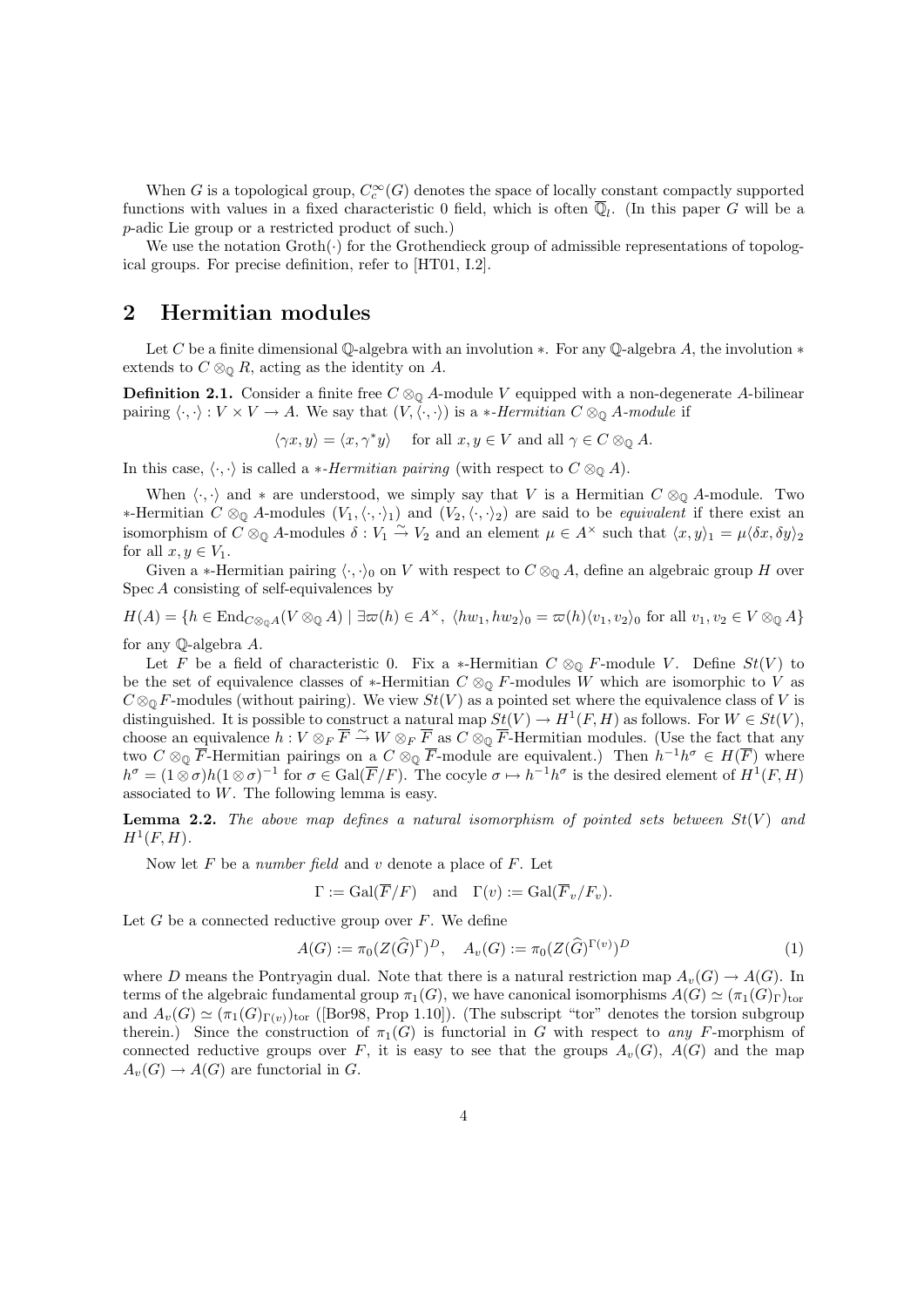**Lemma 2.3.** For every place v of  $F$ , there is a canonical map

$$
\alpha_{G,v}: H^1(F_v, G) \to A_v(G)
$$

which is an isomorphism if v is a finite place. This map  $\alpha_{G,v}$  is functorial in G (with respect to any F-morphism). When composed with the natural map  $A_v(G) \to A(G)$ , the maps  $\alpha_{G,v}$  induce a map  $H^1(F,G(\overline{\mathbb{A}}_F))\to A(G)$  fitting into an exact sequence

$$
1 \to \ker^1(F, G) \to H^1(F, G) \to H^1(F, G(\overline{\mathbb{A}}_F)) \to A(G)
$$

*Proof.* The lemma is proved in [Kot86, Thm 1.2, Prop 2.6] except that the functoriality of  $\alpha_{G,v}$  is proved only for normal morphisms of reductive groups over F. (Some more cases are covered in Lemma 4.3 of that paper.) However functoriality is easily extended to all cases. When  $G^{der}$  is simply connected, write  $D_G := G/G^{der}$ . Recall from the same paper that  $\alpha_{G,v}$  is the same as the composite map

$$
H^1(F_v, G) \to H^1(F_v, D_G) \xrightarrow{\sim} A_v(D_G) = A_v(G) \xrightarrow{\sim} (\pi_1(G)_{\Gamma(v)})_{\text{tor}}
$$

where the isomorphisms are canonical. From this it is easy to prove functoriality with respect to any F-morphism  $G_1 \to G_2$  granted that  $G_1^{der}$  and  $G_2^{der}$  are simply connected. The general case of functoriality is proved as in [Kot86, p.369] using z-extensions.

Alternatively, functoriality can be established in full generality using the following canonical functorial maps ([Lab99, Prop 1.6.7, Prop 1.7.3], also [Bor98, Cor 5.5]) in the context of abelianized cohomology

$$
H^1(F_v, G) \twoheadrightarrow H^1_{\text{ab}}(F_v, G) \hookrightarrow A_v(G) \xrightarrow{\sim} (\pi_1(G)_{\Gamma(v)})_{\text{tor}},
$$

whose composite is  $\alpha_{G,v}$ . (Of course the surjection and the injection above are isomorphisms when v is non-archimedean.)  $\Box$ 

In the statement of the lemma, the map  $\alpha_{G,v}$  is canonical in the sense that it is uniquely determined by two conditions: (i)  $\alpha_{G,v}$  is the canonical map induced by Tate-Nakayama duality when G is a torus and (ii)  $\alpha_{G,v}$  is functorial in G. The meaning of canonicality for  $\beta_G$  is taken to be the same in the following lemma.

**Lemma 2.4.** There is a canonical map  $\beta_G : H^1(F, G(\overline{\mathbb{A}}_F)/Z(G)(\overline{F})) \to A(G)$  which is functorial in G. When  $\beta_G$  is composed with the natural map  $H^1(F, G(\overline{\mathbb{A}}_F)) \to H^1(F, G(\overline{\mathbb{A}}_F)/Z(G)(\overline{F}))$ , the resulting map  $H^1(F, G(\overline{\mathbb{A}}_F)) \to A(G)$  is identical to the map induced by  $\alpha_{G,v}$ . Moreover, the map  $\beta_G$ fits into an exact sequence

$$
1 \to H^1(F, G(\overline{F})/Z(G)(\overline{F})) \to H^1(F, G(\overline{\mathbb{A}}_F)/Z(G)(\overline{F})) \to A(G)
$$

Proof. Everything in the lemma is proved in [Kot86, Thm 2.2, Cor 2.5] except that the functoriality of  $\beta_G$  is verified only for normal morphisms. The general case of functoriality is proved as in the first paragraph of the proof of Lemma 2.3, noting that ([Kot86, p.374]) if  $G^{der}$  is simply connected,  $\beta_G$  is the composition

$$
H^1(F, G(\overline{\mathbb{A}}_F)/Z(G)(\overline{F})) \to H^1(F, D_G(\overline{\mathbb{A}}_F)/D_G(\overline{F})) \to A(D) = A(G).
$$

 $\Box$ 

From here until the end of this section, let  $(B, *, V, \langle \cdot, \cdot \rangle)$  be a partial Shimura datum in Definition 5.1. By linearly extending  $\langle \cdot, \cdot \rangle$ , we have a ∗-Hermitian  $B_{\mathbb{Q}_v}$ -module  $V_{\mathbb{Q}_v}$  for each place v of  $\mathbb{Q}$  and a ∗-Hermitian  $B \otimes_{\mathbb{Q}} \mathbb{A}^S$ -module  $V \otimes_{\mathbb{Q}} \mathbb{A}^S$ . Here  $\mathbb{A}^S$  is the ring of adeles with trivial entries at the places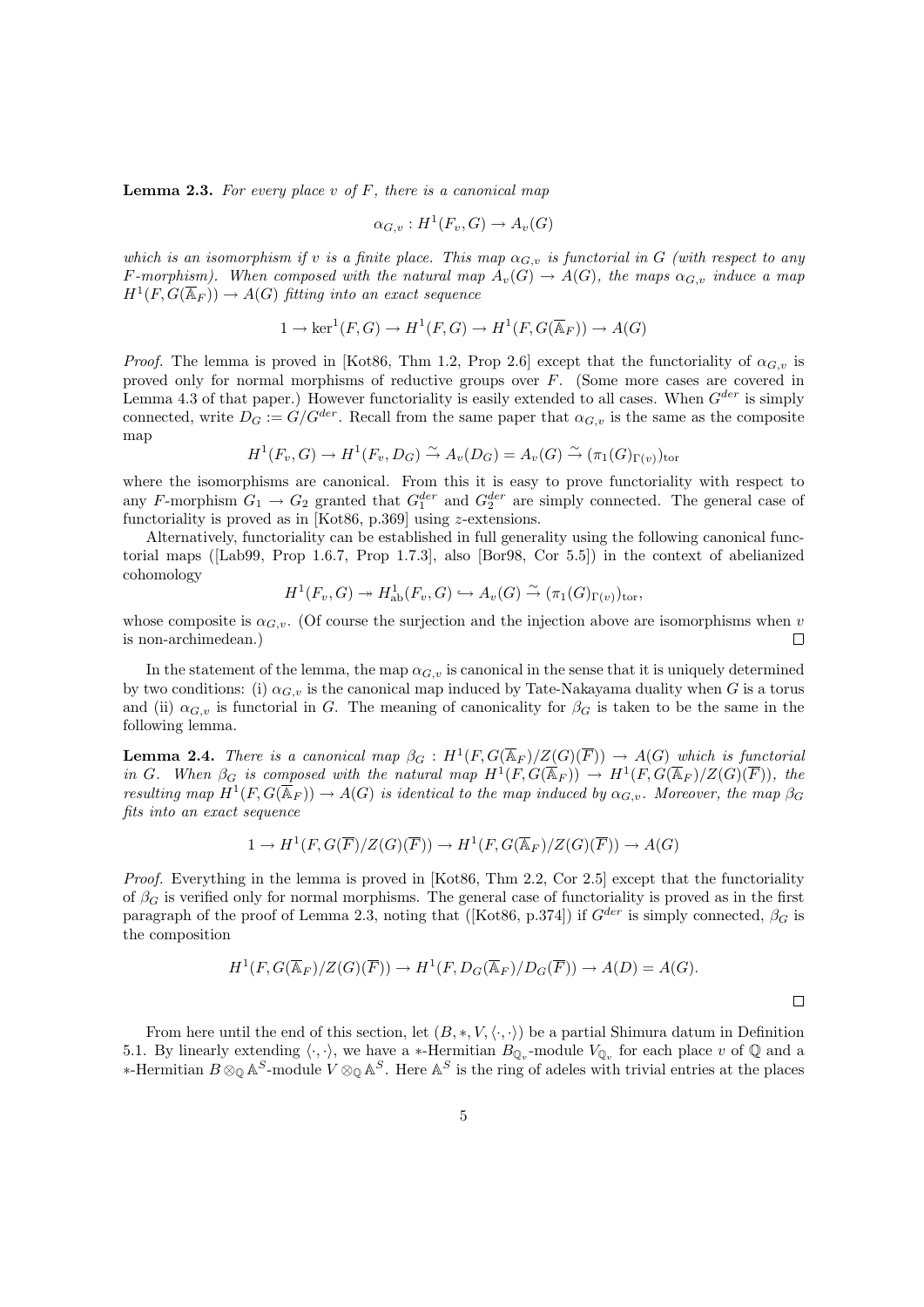contained in the finite set S. Note that we will often write  $B_{\mathbb{Q}_v}$  and  $V_{\mathbb{Q}_v}$  for  $B \otimes_{\mathbb{Q}} \mathbb{Q}_v$  and  $V \otimes_{\mathbb{Q}} \mathbb{Q}_v$ . By Lemma 2.2, we have horizontal bijections in the following commutative diagram.

$$
H^{1}(\mathbb{Q}, G) \xrightarrow{1-1} St(V)
$$
  
\n
$$
\downarrow \qquad \qquad \downarrow
$$
  
\n
$$
H^{1}(\mathbb{Q}_{v}, G) \xrightarrow{1-1} St(V_{\mathbb{Q}_{v}})
$$

### 3 Conjugacy classes and Galois cohomology

In this subsection, we summarize various results concerning conjugacy classes and Galois cohomology of reductive groups from [Kot84b] and [Kot86]. We assume the reader is familiar with the dual groups and L-groups, for which one can see [Bor79].

Let F be a perfect field. Let  $\overline{F}$  be an algebraic closure of F. Let G be a connected reductive group over  $F$  and assume that its derived subgroup  $G^{der}$  is simply connected.

**Definition 3.1.** We say that  $\gamma, \gamma' \in G(F)$  are (F-)conjugate, or stably conjugate if  $\gamma' = g \gamma g^{-1}$  for some g in  $G(F)$  or  $G(\overline{F})$ , respectively. Write  $\gamma \sim \gamma'$  or  $\gamma \sim_{st} \gamma'$  (equivalently  $\gamma \sim_{\overline{F}} \gamma'$ ) in each case. If F is a number field and  $\gamma, \gamma' \in G(\mathbb{A}_F^S)$ , then  $\gamma \sim_{\mathbb{A}_F^S} \gamma'$  and  $\gamma \sim_{\overline{\mathbb{A}_F}^S} \gamma'$  will have obvious meaning.

Write  $St_{G(F)}(\gamma)$  for the set of F-conjugacy classes in the stable conjugacy class of  $\gamma \in G(F)$ . There is a natural isomorphism of pointed sets

$$
St_{G(F)}(\gamma) \xrightarrow{\sim} \ker(H^1(F, Z_G(\gamma)) \to H^1(F, G))
$$
\n(2)

defined as follows: if  $\gamma' = g \gamma g^{-1}$  for  $g \in G(\overline{F})$ , then the conjugacy class of  $\gamma'$  is mapped to the cocycle  $\sigma \mapsto g^{-1}g^{\sigma}.$ 

Now let F be a number field and v denote a place of F. Suppose that  $\gamma \in G(F)$  is semisimple. By our assumption that  $G^{der}$  is simply connected,  $I := Z_G(\gamma)$  is a connected reductive group over F. As there is a canonical Γ-equivariant embedding  $Z(\widehat{G}) \hookrightarrow Z(\widehat{I})$ , we may consider the exact sequence of Γ-modules

$$
1 \to Z(\widehat{G}) \to Z(\widehat{I}) \to Z(\widehat{I})/Z(\widehat{G}) \to 1
$$

which gives us a long exact sequence ( $[Kot84b, Cor 2.3]$ ), part of which is

$$
X_*(Z(\widehat{I})/Z(\widehat{G}))^{\Gamma} \to \pi_0(Z(\widehat{G})^{\Gamma}) \to \pi_0(Z(\widehat{I})^{\Gamma}) \to \pi_0((Z(\widehat{I})/Z(\widehat{G}))^{\Gamma}) \stackrel{\xi}{\to} H^1(F, Z(\widehat{G})) \to H^1(F, Z(\widehat{I}))
$$

At each place  $v$  of  $F$ , we have a similar sequence and in particular a homomorphism  $\xi_v : \pi_0((Z(\widehat{I})/Z(\widehat{G}))^{\Gamma(v)}) \to H^1(F_v, Z(\widehat{G}))$ . We define

$$
\mathfrak{K}(I/F) := \xi^{-1}(\ker^1(F, Z(\widehat{G}))) \quad \text{and} \quad \mathfrak{K}(I/F_v) := \ker \xi_v.
$$

Since the following diagram commutes with the horizontal maps being obvious ones, we have a canonical map  $\mathfrak{K}(I/F) \to \mathfrak{K}(I/F_v)$ .

$$
\pi_0((Z(\widehat{I})/Z(\widehat{G}))^{\Gamma}) \longrightarrow \pi_0((Z(\widehat{I})/Z(\widehat{G}))^{\Gamma(v)})
$$
\n
$$
\downarrow \xi
$$
\n
$$
H^1(F, Z(\widehat{G})) \longrightarrow H^1(F_v, Z(\widehat{G}))
$$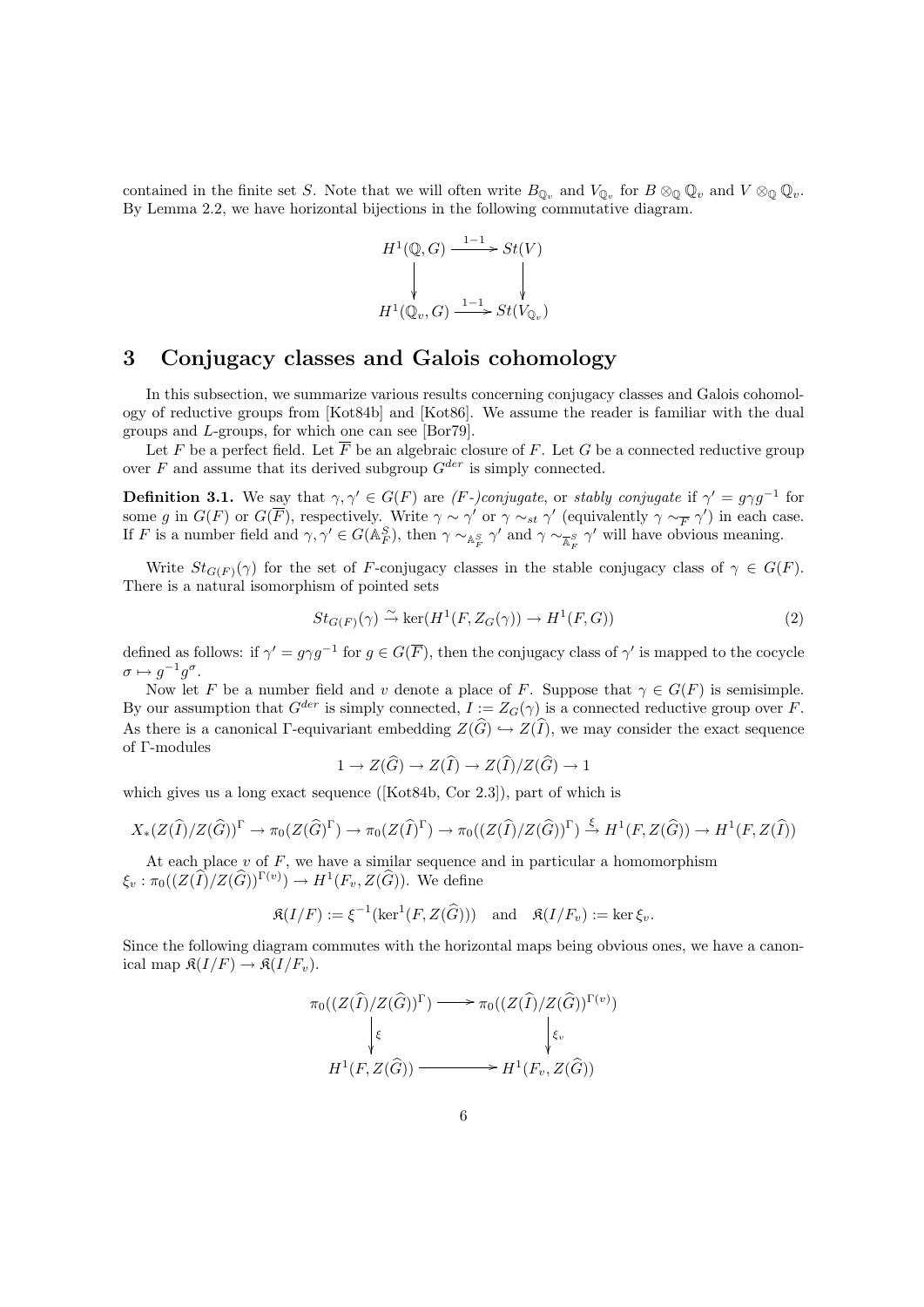From the definition of  $\mathfrak{K}(I/F)$  and  $\mathfrak{K}(I/F_v)$  the following exact sequences are immediate.

$$
\pi_0(Z(\widehat{G})^{\Gamma}) \to \pi_0(Z(\widehat{I})^{\Gamma}) \to \mathfrak{K}(I/F) \to \ker^1(F, Z(\widehat{G})) \to \ker^1(F, Z(\widehat{I}))
$$
\n(3)

$$
\pi_0(Z(\widehat{G})^{\Gamma(v)}) \to \pi_0(Z(\widehat{I})^{\Gamma(v)}) \to \mathfrak{K}(I/F_v) \to 1
$$
\n(4)

It is well known that the last arrow in  $(3)$  is an isomorphism if G is an algebraic group arising from the PEL-type moduli problem of Shimura varieties of type A or C (use [Kot92,  $\S7$ ]). We remark that if  $\gamma$  is elliptic in  $G(F)$  (resp. in  $G(F_v)$ ), then the first arrow in (3) (resp. (4)) is injective since the ellipticity means that  $X_*(Z(\widehat{I})/Z(\widehat{G}))^{\Gamma}$  (resp.  $X_*(Z(\widehat{I})/Z(\widehat{G}))^{\Gamma(v)}$ ) is trivial.

Suppose that semisimple elements  $\gamma_v$  and  $\gamma'_v$  of  $G(F_v)$  are stably conjugate to each other. Lemma 2.3 implies that we have a canonical map

$$
\ker(H^1(F_v, I) \to H^1(F_v, G)) \to \ker(A_v(I) \to A_v(G)) \simeq \mathfrak{K}(I/F_v)^D
$$

where the last natural isomorphism comes from the dual of the sequence (4). Choose an element  $g \in G(F_v)$  such that  $\gamma' = g \gamma g^{-1}$ . We denote by  $\text{inv}_v(\gamma_v, \gamma'_v)$  the image of the 1-cocycle  $\sigma \mapsto g^{-1} g^{\sigma}$  in  $\mathfrak{K}(I/F_v)^D$  under the above map. By abuse of notation,  $\text{inv}_v(\gamma_v, \gamma'_v)$  will also be viewed as an element of  $\mathfrak{K}(I/F)^D$  via the canonical map  $\mathfrak{K}(I/F) \to \mathfrak{K}(I/F_v)$ .

Let  $\gamma = (\gamma_v)$  and  $\gamma' = (\gamma'_v)$  be semisimple elements of  $G(\mathbb{A}_F)$  that are  $\overline{\mathbb{A}}_F$ -conjugate to each other. We define the following element of  $\mathfrak{K}(I/F)^D$ 

$$
inv(\gamma, \gamma') := \sum_{v} inv_{v}(\gamma_{v}, \gamma'_{v}).
$$

The following is an important result regarding rationality of conjugacy classes.

**Lemma 3.2.** ([Kot86, Thm 6.6]) Suppose that two semisimple elements  $\gamma \in G(F)$  and  $\gamma' \in G(\mathbb{A}_F)$ are conjugate in  $G(\overline{\mathbb{A}}_F)$ . The element  $\gamma' \in G(\mathbb{A}_F)$  is  $G(\mathbb{A}_F)$ -conjugate to an element of  $G(F)$  if and only if  $inv(\gamma, \gamma')$  is trivial.

We can relate the conjugacy classes to Hermitian modules. Suppose that  $(B, *, V, \langle \cdot, \cdot \rangle)$  comes from a partial Shimura PEL datum and G is the associated group (§5). Put  $F := Z(B)$ . Each semisimple element  $\gamma \in G(\mathbb{Q})$  generates a F-subalgebra  $F(\gamma)$  in B and naturally induces a Hermitian  $B \otimes_F F(\gamma)$ -module structure on V, which we call  $V_\gamma$ . Let us write  $St(\gamma, V)$  for the set of equivalence classes of Hermitian  $B \otimes_F F(\gamma)$ -modules which are equivalent to V as Hermitian B-modules.  $St(\gamma, V)$ is naturally a pointed set with the equivalence class of  $V_{\gamma}$  distinguished. From the definition, we have  $St(\gamma, V) = \ker(St(V_\gamma) \to St(V))$ . A local analogue  $St(\gamma_v, V_{\mathbb{Q}_v})$  is defined in the exactly same way.

Recall that we earlier had an isomorphism of pointed sets  $St_{G(\mathbb{Q})}(\gamma) \stackrel{\sim}{\rightarrow} \ker(H^1(\mathbb{Q}, Z_G(\gamma)) \rightarrow$  $H^1(\mathbb{Q}, G)$ . Lemma 2.2 implies that there is a natural map  $St(\gamma, V) \to \ker(H^1(\mathbb{Q}, Z_G(\gamma)) \to H^1(\mathbb{Q}, G)$ . There is also a natural map  $St_{G(\mathbb{Q})}(\gamma) \to St(\gamma, V)$ , which we now describe. The element  $\gamma$  maps to the Hermitian  $B \otimes_F F(\gamma)$ -module  $V_\gamma$ . If  $\gamma' = g \gamma g^{-1}$  for  $g \in G(\overline{\mathbb{Q}})$ , then  $\gamma'$  endows V with a Hermitian  $B \otimes_F F(\gamma')$ -module structure, which we call  $V_{\gamma'}$ . As  $\gamma \mapsto \gamma'$  induces an isomorphism  $F(\gamma) \stackrel{\sim}{\rightarrow} F(\gamma')$ , we see that  $V_{\gamma'}$  is naturally an element of  $St(\gamma, V)$ . The map  $St_{G(\mathbb{Q})}(\gamma) \to St(\gamma, V)$  given by  $\gamma' \mapsto V_{\gamma'}$ is well-defined.

**Lemma 3.3.** For  $\gamma \in G(\mathbb{Q})$ , the three pointed sets  $St_{G(\mathbb{Q})}(\gamma)$ ,  $St(\gamma, V)$  and  $\ker(H^1(\mathbb{Q}, Z_G(\gamma)) \to$  $H^1(\mathbb{Q}, G)$  are isomorphic to each other via the natural maps defined above. Moreover, these maps form a commutative diagram.

$$
St_{G(\mathbb{Q})}(\gamma)
$$
 
$$
St(\gamma, V)
$$
 
$$
ker(H^1(\mathbb{Q}, Z_G(\gamma)) \to H^1(\mathbb{Q}, G))
$$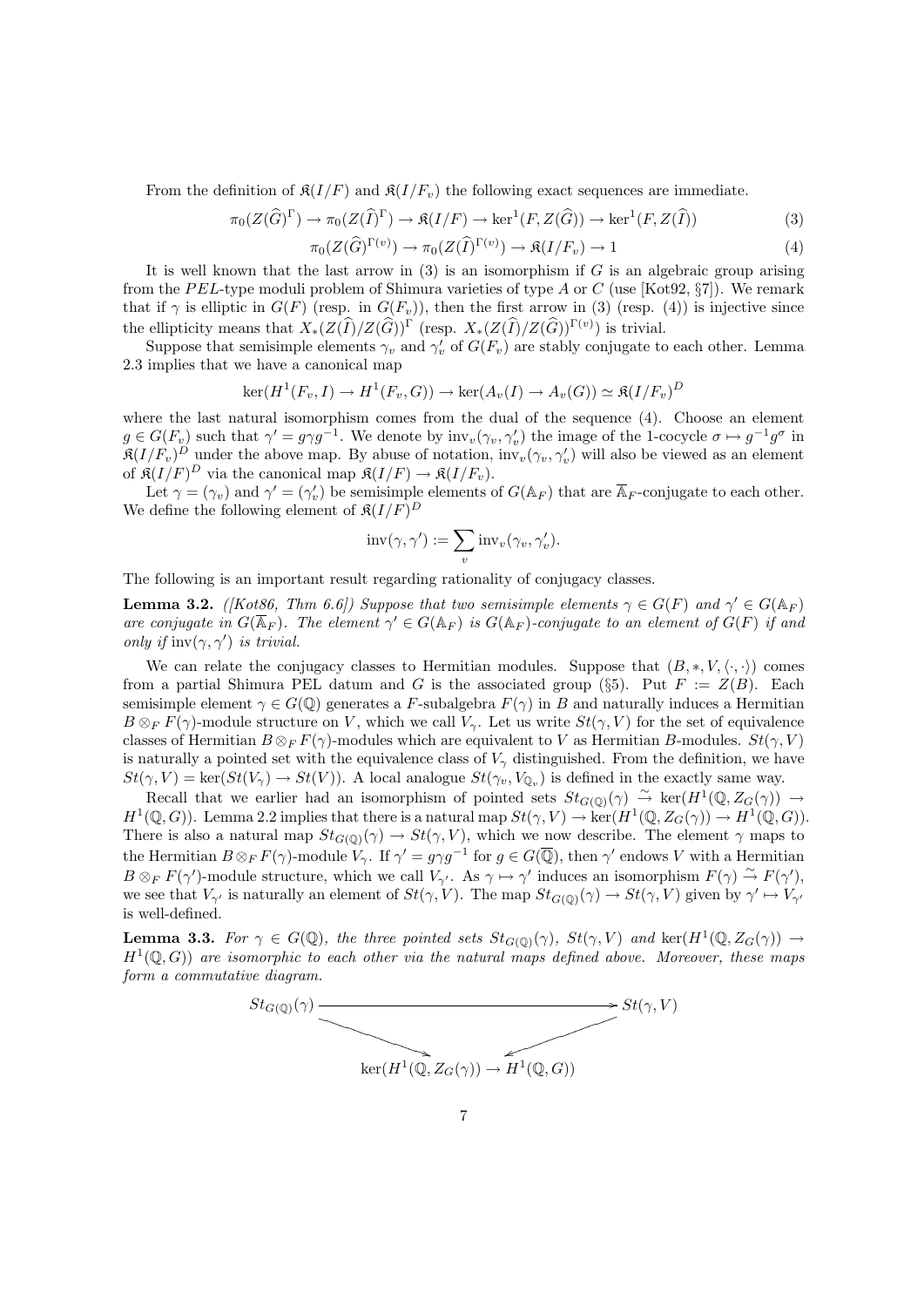For  $\gamma_v \in G(\mathbb{Q}_v)$  there is a similar commutative diagram of isomorphisms among  $St_{G(\mathbb{Q}_v)}(\gamma_v)$ ,  $St(\gamma_v, V_{\mathbb{Q}_v})$ and ker $(H^1(\mathbb{Q}_v, Z_G(\gamma_v)) \to H^1(\mathbb{Q}_v, G)).$ 

Proof. Immediate from the construction of maps.

## 4 Isocrystals and Barsotti-Tate groups with additional structure

Here we study isocrystals with additional structure following mainly [RR96], [Kot85] and [Kot97]. We mostly keep their convention but note that some other conventions are also used in the literature. It is worth noting that a Barsotti-Tate group over  $\overline{\mathbb{F}}_p$  of pure slope  $\lambda$  corresponds to an isocrystal of pure slope  $-\lambda$  under our covariant Dieudonné functor V introduced later in this section. Because of this the elements  $b \in B(G)$  parametrizing the Newton polygon strata of Shimura varieties will not lie in  $B(G, \mu)$  but in  $B(G, -\mu)$ . (See §5 and also Example 4.3).

We set up the notation for this section.

- $W := W(\overline{\mathbb{F}}_p)$  is the ring of Witt vectors.
- $L$  is the fraction field of W.
- $-\Gamma := \text{Gal}(\overline{\mathbb{Q}}_p/\mathbb{Q}_p)$  (In later sections  $\Gamma$  usually denotes  $\text{Gal}(\overline{\mathbb{Q}}/\mathbb{Q})$ .)
- $-G$  is a connected reductive group over  $\mathbb{Q}_p$
- −  $T \subset G$  is a maximal torus defined over  $\dot{\mathbb{Q}}_p$  with Weyl group  $\Omega$ .
- $A \subset G$  is a maximal  $\mathbb{Q}_p$ -split torus with Weyl group  $\Omega_{\mathbb{Q}_p}$ .
- − D is the pro-algebraic torus with character group Q.
- $-\sigma$  is the Frobenius element in Gal $(L/\mathbb{Q}_p)$  inducing  $x \mapsto x^p$  on the residue field.
- $-L_s$  is the fixed field of L under  $\sigma^s$  ( $s > 0$ ).

We introduce two set-valued functors on the category of connected reductive groups over  $\mathbb{Q}_p$ .

$$
B(G) = G(L)/\sim, \qquad x \sim y \iff \exists g \in G(L), \ x = g^{-1}yg^{\sigma}
$$
  

$$
N(G) = (\text{Int } G(L) \setminus \text{Hom}_{L}(\mathbb{D}, G))^{(\sigma)} \simeq (X_*(T)_{\mathbb{Q}}/\Omega)^{\Gamma} \simeq X_*(A)_{\mathbb{Q}}/\Omega_{\mathbb{Q}_p}
$$

The last isomorphism is (1.1.3.1) of [Kot84a]. For each connected reductive group G over  $\mathbb{Q}_p$ , there is a map

 $\nu_G: G(L) \to \text{Hom}_L(\mathbb{D}, G)$ 

characterized by various properties ([RR96, Thm 1.8]). Moreover,  $\nu_{(.)}$  induces a natural transformation of functors  $\bar{\nu}: B(\cdot) \to N(\cdot)$ , yielding the Newton map  $\bar{\nu}_G: B(G) \to N(G)$  for each connected reductive group  $G$ .

We have the following commutative diagram which is functorial in G. (Cf. [RR96, 1.15], noting that  $\pi_1(G) = X^*(Z(\widehat{G}))$ .) The first row is exact as pointed sets and the second row is exact as abelian groups. The map  $\delta_G$  and the horizontal arrow in the lower right corner are explained in [RR96]. The left top arrow is basically sending a cocycle in  $H^1(\mathbb{Q}_p, G)$  to its evaluation at  $\sigma$ . (See [Kot85, 1.8] for careful definition.)

$$
H^{1}(\mathbb{Q}_{p}, G) \longrightarrow B(G) \longrightarrow \widetilde{P}_{G} \longrightarrow N(G)
$$
\n
$$
\downarrow \alpha_{G, p} \qquad \downarrow \kappa_{G} \qquad \downarrow \delta_{G}
$$
\n
$$
A_{p}(G) \longrightarrow X^{*}(Z(\widehat{G})^{\Gamma}) \longrightarrow X^{*}(Z(\widehat{G})_{\Gamma}) \otimes_{\mathbb{Z}} \mathbb{Q}
$$
\n
$$
(5)
$$

 $\Box$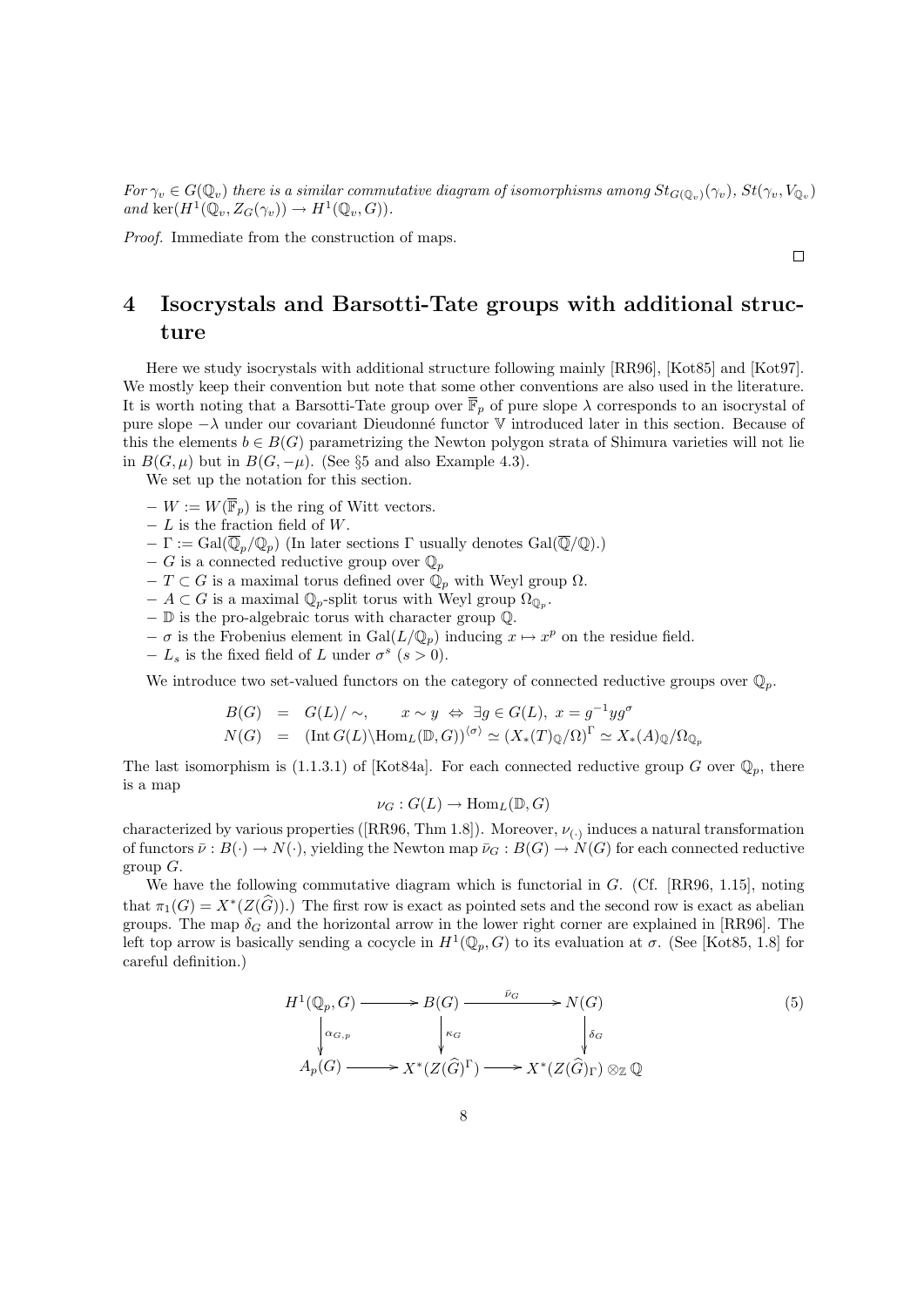Given a cocharacter  $\mu \in X_*(T) = X^*(T)$ , the finite subset  $B(G, \mu)$  of  $B(G)$  is defined in [Kot97, §6] (cf. Example 4.3). Let  $\mu_1 \in X^*(Z(\widehat{G})^{\Gamma})$  be the restriction of  $\mu$ . Then every element in  $B(G, \mu)$ maps to  $\mu_1$  under  $\kappa_G$ .

**Definition 4.1.** An element  $\tilde{b} \in G(L)$  is called *decent* if for some  $s \in \mathbb{Z}_{>0}$ ,  $s\nu_G(\tilde{b})$  arises from a genuine morphism  $\mathbb{G}_m \to G$  and

$$
\widetilde{b}\sigma(\widetilde{b})\cdots\sigma^{s-1}(\widetilde{b})=s\nu_G(\widetilde{b})(p). \tag{6}
$$

From here until the end of the current section, assume that G is quasi-split over  $\mathbb{Q}_p$ . Given  $b \in B(G)$ , choose a decent representative  $\widetilde{b} \in G(L)$  of b, which is always possible by [Kot85, 4.3]. In fact, we can choose  $\widetilde{b}$  such that the centralizer of  $\nu_G(\widetilde{b})$  is defined over  $\mathbb{Q}_p$  ([Kot85, p.219]). Write  $M_{\widetilde{b}}$ for this Levi subgroup of G. On the other hand, define an algebraic group  $J_{\tilde{b}}$  over  $\mathbb{Q}_p$  by the relation

$$
J_{\widetilde{b}}(R) = \{ g \in G(L \otimes_{\mathbb{Q}_p} R) \mid g = \widetilde{b}\sigma(g)\widetilde{b}^{-1} \}
$$

for any  $\mathbb{Q}_p$ -algebra R. The group functor  $J_{\tilde{b}}$  is shown to be representable in [RZ96, 1.12].

For different representatives  $\widetilde{b}$ , the  $\mathbb{Q}_p$ -groups  $J_{\widetilde{b}}$  are canonically isomorphic to each other over  $\mathbb{Q}_p$ . For any two  $\tilde{b}$  such that  $M_{\tilde{b}}$  is defined over  $\mathbb{Q}_p$ , the pairs  $(\tilde{b}, M_{\tilde{b}})$  are conjugate to each other by an element of  $G(\mathbb{Q}_p)$  ([Kot85, Prop 6.3]). For future convenience we may and will arrange that  $\tilde{b}$  is a decent element of  $M_{\tilde{b}}(L)$  (not just  $G(L)$ ) using [Kot85, Prop 6.2]. In practice, we will write  $J_b$  (resp.  $M_b$ ) for  $J_{\tilde{b}}$  (resp.  $M_{\tilde{b}}$ ) by agreeing that a choice of a decent representative b in the  $\sigma$ -conjugacy class b<br>will be fixed. We remark that the fibers of the map  $\bar{b}$  associated with Len as h  $\bar{b} \in B(G)$ will be fixed. We remark that the fibers of the map  $\bar{\nu}_G$  can be described using  $J_b$ . For each  $b \in B(G)$ , the set  $\{b' \in B(G)|\bar{\nu}_G(b') = \bar{\nu}_G(b)\}\$ is a principal homogeneous space for  $H^1(\mathbb{Q}_p, J_b)$ . (See [RR96, Prop 1.17].)

**Lemma 4.2.** If  $\widetilde{b} \in G(L)$  is decent for  $s \in \mathbb{Z}_{>0}$ , then  $\widetilde{b}$  belongs to  $G(L_s)$  and there is an isomorphism  $J_b \simeq M_b$  over  $L_s$  by which  $J_b$  is an inner form of  $M_b$  over  $\mathbb{Q}_p$ . In case  $\widetilde{b} \in M_b(L)$ , this inner form is represented by the cocycle  $\sigma \mapsto \text{Int}(\widetilde{b})$  in  $H^1(L_s/\mathbb{Q}_p, \text{Int}(M_b)).$ 

Proof. Corollary 1.9 and 1.14 (and the proof for the latter) in [RZ96].

It is easy to see that the embedding  $J_b \times_{\mathbb{Q}_p} \overline{\mathbb{Q}}_p \hookrightarrow G \times_{\mathbb{Q}_p} \overline{\mathbb{Q}}_p$  given by  $J_b \times_{\mathbb{Q}_p} \overline{\mathbb{Q}}_p \simeq M_b \times_{\mathbb{Q}_p} \overline{\mathbb{Q}}_p$  and the natural embedding  $M_b \hookrightarrow G$  is canonical up to  $G(\overline{\mathbb{Q}}_p)$ -conjugacy.

**Example 4.3.** Consider the case  $G = \text{Res}_{K/\mathbb{Q}_p} GL_n$  where K is a finite extension of  $\mathbb{Q}_p$ .

First observe that  $N(G) \simeq (\mathbb{Q}^n)^{S_n}$ , where  $S_n$  denotes the symmetry group of n variables, can be identified with the set of the following data:

$$
(r, \{\lambda_i\}_{1\leq i\leq r}, \{m_i\}_{1\leq i\leq r})
$$
 such that  $\lambda_i \in \mathbb{Q}, r, m_i \in \mathbb{Z}_{>0}, \lambda_1 < \cdots < \lambda_r, \sum_{i=1}^r m_i = n$ .

We exhibit  $B(G)$  as the image of the map  $\bar{\nu}_G : B(G) \to N(G)$ , which turns out to be injective. Each image  $\bar{\nu}_G(b)$  is given by rational numbers  $\lambda_1 < \cdots < \lambda_r$  and the multiplicities  $m_i$  of  $\lambda_i$ . Our normalization is that if  $G = GL_1$  then  $\bar{\nu}_G$  sends the uniformizer of K to 1. The image of  $\bar{\nu}_G$  is characterized by the condition

$$
\forall_i, \ m_i \lambda_i \in \mathbb{Z}.\tag{7}
$$

 $\Box$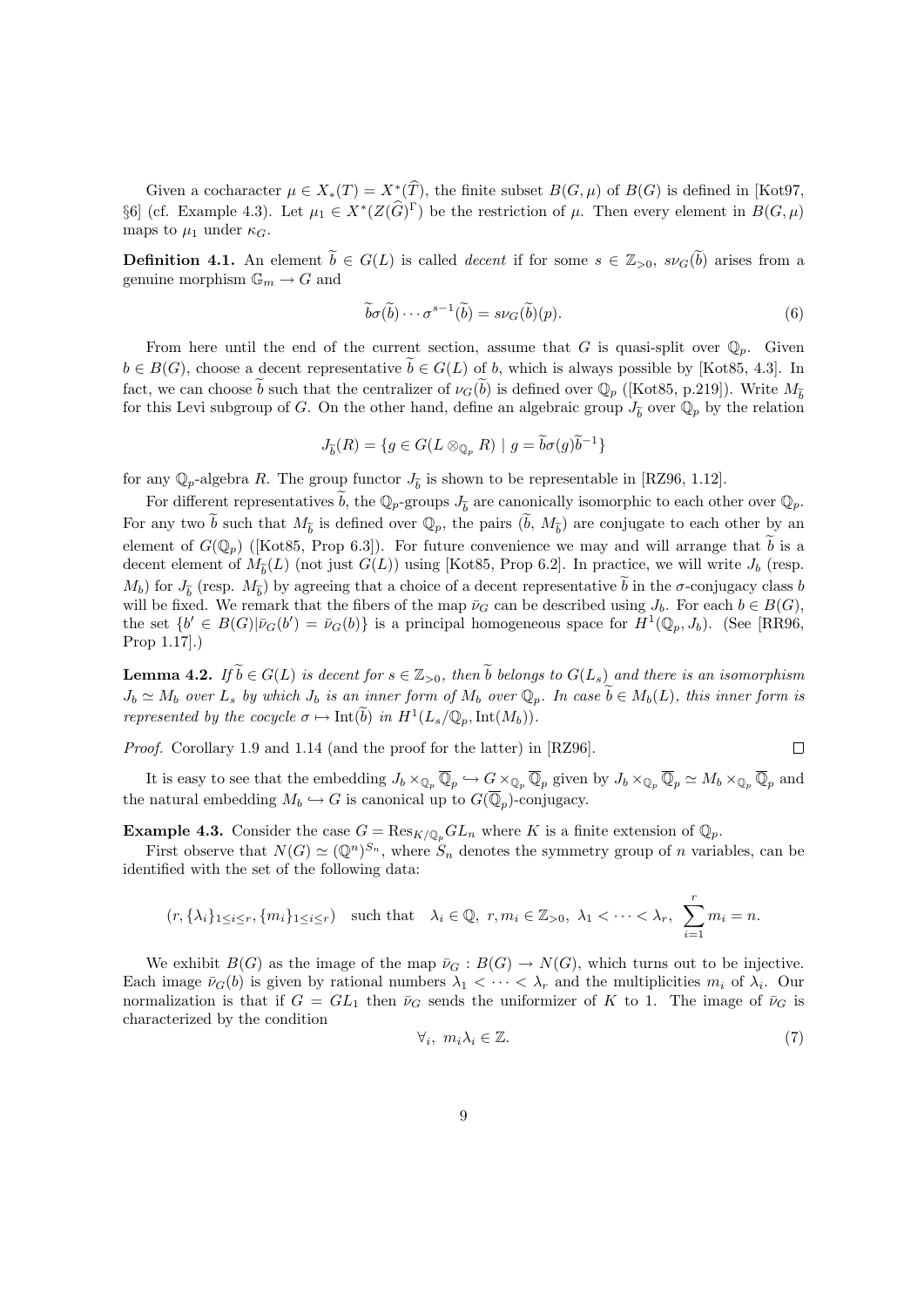Suppose that  $\bar{\nu}_G(b) = (r, \{\lambda_i\}, \{m_i\})$ . Then  $\delta_G(r, \{\lambda_i\}, \{m_i\}) = \sum_i \lambda_i m_i$ ,  $\kappa_G(b) = \sum_i \lambda_i m_i$  and

$$
J_b = \text{Res}_{K/\mathbb{Q}_p} \prod_{i=1}^r GL_{m_i/h_i}(D_{-\lambda_i}), \qquad M_b = \text{Res}_{K/\mathbb{Q}_p} \prod_i GL_{m_i}.
$$
 (8)

where  $D_{-\lambda_i}$  denotes the division algebra with center K and invariant  $-\lambda \in \mathbb{Q}/\mathbb{Z}$ , and  $h_i := [D_{-\lambda_i} :$  $[K]^{1/2}$ . Noting that  $G \times_{\mathbb{Q}_p} \overline{\mathbb{Q}}_p \simeq (GL_n)_{\overline{\mathbb{Q}}}^{\text{Hom}_{\mathbb{Q}_p}(K,\overline{\mathbb{Q}}_p)}$  $\frac{\text{Hom}_{\mathbb{Q}_p}(K,\mathbb{Q}_p)}{\overline{\mathbb{Q}}_p}$ , consider a cocharacter  $\mu: \mathbb{G}_m \to G$  over  $\overline{\mathbb{Q}}_p$ represented (up to conjugacy) by

$$
z \mapsto \prod_{\tau \in \text{Hom}_{\mathbb{Q}_p}(K,\overline{\mathbb{Q}}_p)} (\text{diag}(\underbrace{z,\ldots,z}_{p_{\tau}},\underbrace{1,\ldots,1}_{q_{\tau}})
$$

for nonnegative integers  $(p_\tau, q_\tau)_{\tau \in \text{Hom}_{\mathbb{Q}_p}(K,\overline{\mathbb{Q}}_p)}$  such that  $p_\tau + q_\tau = n$ . Let  $n' := [K : \mathbb{Q}_p]n$ . Given  $\mu$ as above, set

$$
(y_1,\ldots,y_{n'}) := (\underbrace{1,\ldots,1}_{\sum_{\tau} p_{\tau}},\underbrace{0,\ldots,0}_{\sum_{\tau} q_{\tau}}).
$$

For an element  $b \in B(G)$  corresponding to  $(r, {\{\lambda_i\}}_{1 \le i \le r}, {m_i\}}_{1 \le i \le r})$  as above, set

$$
(x_1,\ldots,x_{n'}) := \underbrace{(-\lambda_1,\ldots,-\lambda_1}_{[K:\mathbb{Q}_p]m_1},\ldots,\underbrace{-\lambda_r,\ldots,-\lambda_r}_{[K:\mathbb{Q}_p]m_r}).
$$

Then  $b \in B(G, \mu)$  if and only if

$$
\sum_{i=1}^{j} x_i \le \sum_{i=1}^{j} y_i \text{ for } 1 \le j < n' \quad \text{and} \quad \sum_{i=1}^{n'} x_i = \sum_{i=1}^{n'} y_i. \tag{9}
$$

In particular the condition (9) implies that  $1 \geq -\lambda_1 > \cdots > -\lambda_r \geq 0$ .

**Definition 4.4.** By an *isocrystal*, we mean a pair  $(V, \Phi)$  where V is a finite-dimensional L-vector space and  $\Phi: V \to V$  is a bijection such that  $\Phi(lv) = \sigma(l)\Phi(v)$  for all  $l \in L, v \in V$ . The height of  $(V, \Phi)$  is the dimension of V as an L-vector space. The height 1 isocrystal  $(L, p^n \sigma)$  for  $n \in \mathbb{Z}$  will be denoted  $L(n)$ . A morphism of isocrystals from  $(V_1, \Phi_1)$  to  $(V_2, \Phi_2)$  is a morphism  $f: V_1 \to V_2$  of L-vector spaces such that  $f \circ \Phi_1 = \Phi_2 \circ f$ . We denote by Isoc the category of isocrystals.

**Definition 4.5.** By an *isocrystal with G-structure* or simply a  $G$ -isocrystal, we mean an exact faithful  $\mathbb{Q}_p$ -linear tensor functor

 $\mathfrak{M}: \mathrm{Rep}_{\mathbb{Q}_p} G \to \mathrm{Isoc}.$ 

Here Rep<sub> $_{\mathbb{Q}_p}G$ </sub> denotes the category consisting of  $(\rho, V)$  where V is a finite dimensional  $\mathbb{Q}_p$ -vector space and  $\rho: G \to GL(V)$  is a morphism of algebraic groups over  $\mathbb{Q}_p$ . Denote by G-Isoc the groupoid of isocrystals with G-structure. In other words, morphisms in G-Isoc are *isomorphisms* of  $\mathbb{Q}_p$ -linear tensor functors.

For each  $\sigma$ -conjugacy class  $b \in B(G)$ , choose a representative  $b \in G(L)$ . Define a functor  $\mathfrak{M}_{\widetilde{b}}$  by setting  $\mathfrak{M}_{\widetilde{b}}(\rho, V) = (V \otimes_{\mathbb{Q}_p} L, \rho_L(b) \cdot (1 \otimes \sigma)).$  We will call  $\mathfrak{M}_{\widetilde{b}}$  an isocrystal with G-structure of type b. Note that if  $b'$  is another representative of b, then  $\mathfrak{M}_{\tilde{b}'}$  is canonically isomorphic to  $\mathfrak{M}_{\tilde{b}}$ .

**Lemma 4.6.** The association  $b \mapsto \mathfrak{M}_{\widetilde{b}}$  defines a natural bijection from  $B(G)$  onto the set of isomor-<br>which also as figureated with  $G$  denoting phism classes of isocrystals with G-structure.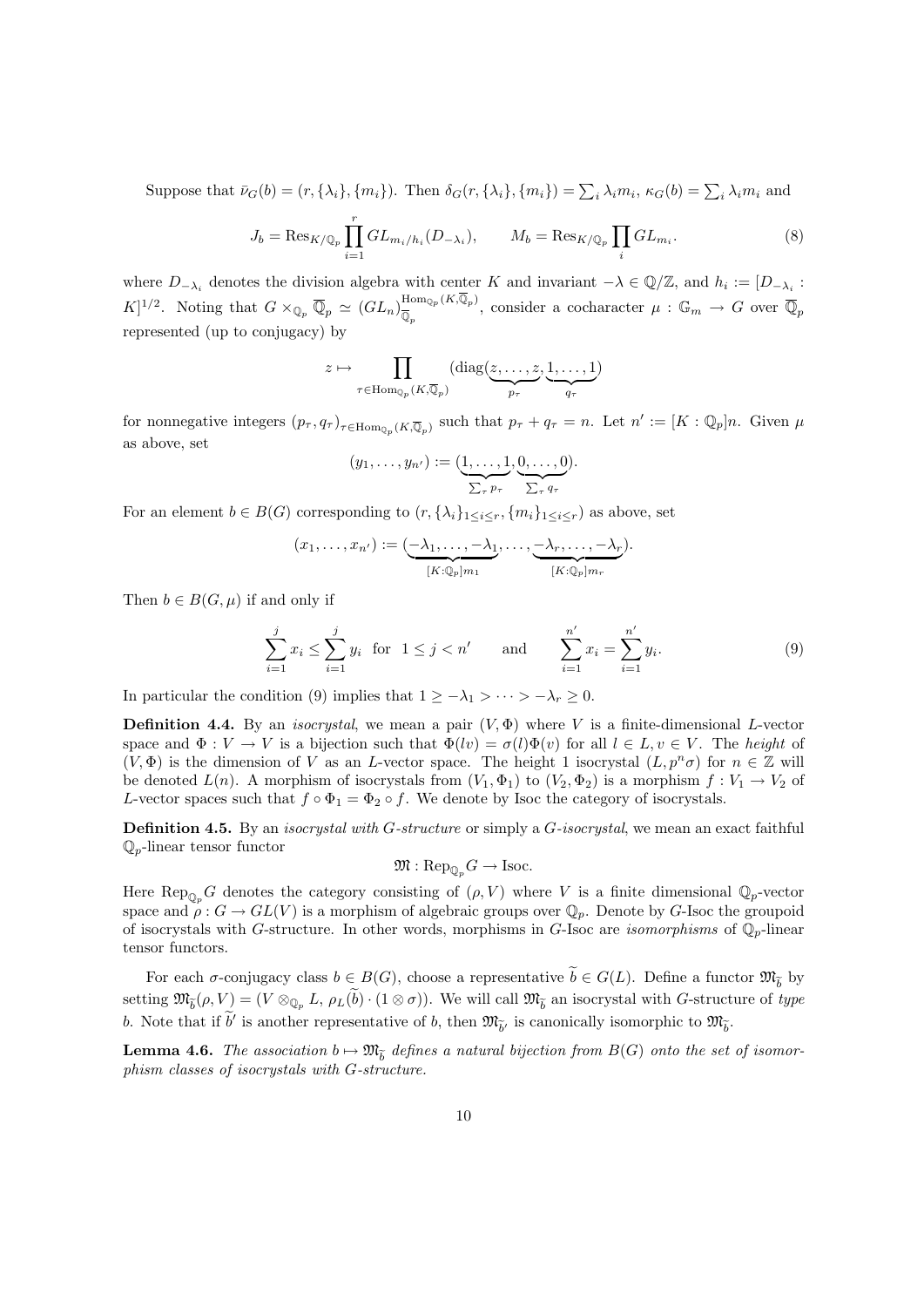*Proof.* The inverse map to  $b \mapsto \mathfrak{M}_{\widetilde{b}}$  is given in [RR96, Rem 3.5], using Steinberg's theorem on vanishing of  $H^1$ -cohomology.  $\Box$ 

**Lemma 4.7.** There is a natural isomorphism  $\text{Aut}_{G\text{-}Isoc}(\mathfrak{M}_{\widetilde{b}}) \simeq J_{\widetilde{b}}(\mathbb{Q}_p)$ .

*Proof.* Define  $\mathfrak{M}_{\tilde{b}}^{fib}$ :  $\text{Rep}_{\mathbb{Q}_p} G \to \text{Vect}_L$  to be the composition of  $\mathfrak{M}_{\tilde{b}}$  with the forgetful functor where  $\text{Vect}_p$  denotes the extensive of Luctual constants of Luctual functor  $\mathfrak{M}_{\tilde{b}}$ Vect<sub>L</sub> denotes the category of L-vector spaces. Then the automorphisms of the functor  $\mathfrak{M}_{\tilde{b}}$  are those automorphisms of  $\mathfrak{M}^{fib}_{\widetilde{b}}$  preserving isocrystal structures. Namely,

$$
\operatorname{Aut}(\mathfrak{M}_{\widetilde{b}}) = \{ \mathscr{F} \in \operatorname{Aut}(\mathfrak{M}_{\widetilde{b}}^{fib}) : \mathscr{F}(\rho, V)\rho_L(\widetilde{b})(1 \otimes \sigma) = \rho_L(\widetilde{b})(1 \otimes \sigma)\mathscr{F}(\rho, V) \text{ on } V_L \text{ for all } (\rho, V) \}.
$$

Using the isomorphism  $\text{Aut}(\mathfrak{M}_{\tilde{b}}^{fib}) \simeq G(L)$ , we have

$$
\begin{array}{rcl}\n\text{Aut}(\mathfrak{M}_{\widetilde{b}}) & = & \{g \in G(L) : \rho_L(g)\rho_L(\widetilde{b})(1 \otimes \sigma) = \rho_L(\widetilde{b})(1 \otimes \sigma)\rho_L(g) \quad \text{for all } (\rho, V)\} \\
& = & \{g \in G(L) : g\widetilde{b}\sigma = \widetilde{b}\sigma g\} = J_{\widetilde{b}}(\mathbb{Q}_p)\n\end{array}
$$

 $\Box$ 

Remark 4.8. Define a category  $\mathscr{B}(G)$  whose objects are elements of  $G(L)$  and  $\text{Mor}(\widetilde{b}_1,\widetilde{b}_2) := \{g \in$  $G(L): gb_1\sigma = b_2\sigma g$ . Lemma 4.6 and Lemma 4.7 mean that  $\mathscr{B}(G)$  is equivalent to G-Isoc via  $b \mapsto \mathfrak{M}_{\widetilde{b}}$ .

**Example 4.9.** Consider  $(B, *, V, \langle \cdot, \cdot \rangle)$  and the associated  $\mathbb{Q}_p$ -group G as below.

- B is a finite dimensional semisimple algebra over  $\mathbb{Q}_p$  with involution  $*$  such that  $F := Z(B)$  is a product of unramified extensions over  $\mathbb{Q}_p$ .
- *V* is a finite *B*-module with a ∗-Hermitian pairing  $\langle \cdot, \cdot \rangle : V \times V \to \mathbb{Q}_p$ .
- G is the  $\mathbb{Q}_p$ -group such that for any  $\mathbb{Q}_p$ -algebra R,

$$
G(R) = \{ g \in \text{End}_B(V) \otimes_{\mathbb{Q}_p} R \mid \langle gv, gw \rangle = \varpi(g) \langle v, w \rangle \text{ for some } \varpi(g) \in R^\times, \forall v, w \in V \}.
$$

For instance, the datum as above is obtained by taking  $\otimes_{\mathbb{Q}} \mathbb{Q}_p$  of a Shimura datum (see §5). Define a category G-Isoc' whose objects are tuples  $(V', \Phi', C', \langle \cdot, \cdot \rangle', i')$  where

- $(V', \Phi')$  is an isocrystal such that  $V' \simeq V_L$  as L-vector spaces.
- $\bullet$  C' is a height 1 isocrystal.
- $i' : B \to \text{End}_{\text{Isoc}}(V', \Phi')$  is a  $\mathbb{Q}_p$ -algebra map.
- $\bullet \langle \cdot, \cdot \rangle': V' \otimes V' \to C'$  is a map of isocrystals such that the underlying map on L-vector spaces defines an L-linear nondegenerate and alternating ∗-Hermitian pairing (with respect to B-action).
- A morphism from  $(V'_1, \Phi'_1, C'_1, \langle \cdot, \cdot \rangle'_1, i'_1)$  to  $(V'_2, \Phi'_2, C'_2, \langle \cdot, \cdot \rangle'_2, i'_2)$  is a pair of isomorphisms of isocrystals  $\alpha: V'_1 \stackrel{\sim}{\rightarrow} V'_2$  and  $\beta: C'_1 \stackrel{\sim}{\rightarrow} C'_2$  such that  $\langle \cdot, \cdot \rangle'_2 \circ (\alpha, \alpha) = \beta \circ \langle \cdot, \cdot \rangle'_1$ .

Denote by  $\rho$  the standard representation  $G \hookrightarrow GL(V)$ , which is defined over  $\mathbb{Q}_p$ . It can be shown that  $\mathfrak{M} \mapsto \mathfrak{M}(\rho)$  gives an equivalence of categories  $G$ -Isoc  $\stackrel{\sim}{\to} G$ -Isoc'. (cf. [RR96, Rem 3.4.(v)]) If b belongs to  $B(G, -\mu)$  where G and  $\mu$  arise from a Shimura datum (§5), then we may take  $C' = L(-1)$ for isocrystals of type b.

We will use the terminology of Barsotti-Tate groups (or simply BT-groups) following [Mes72, Ch1].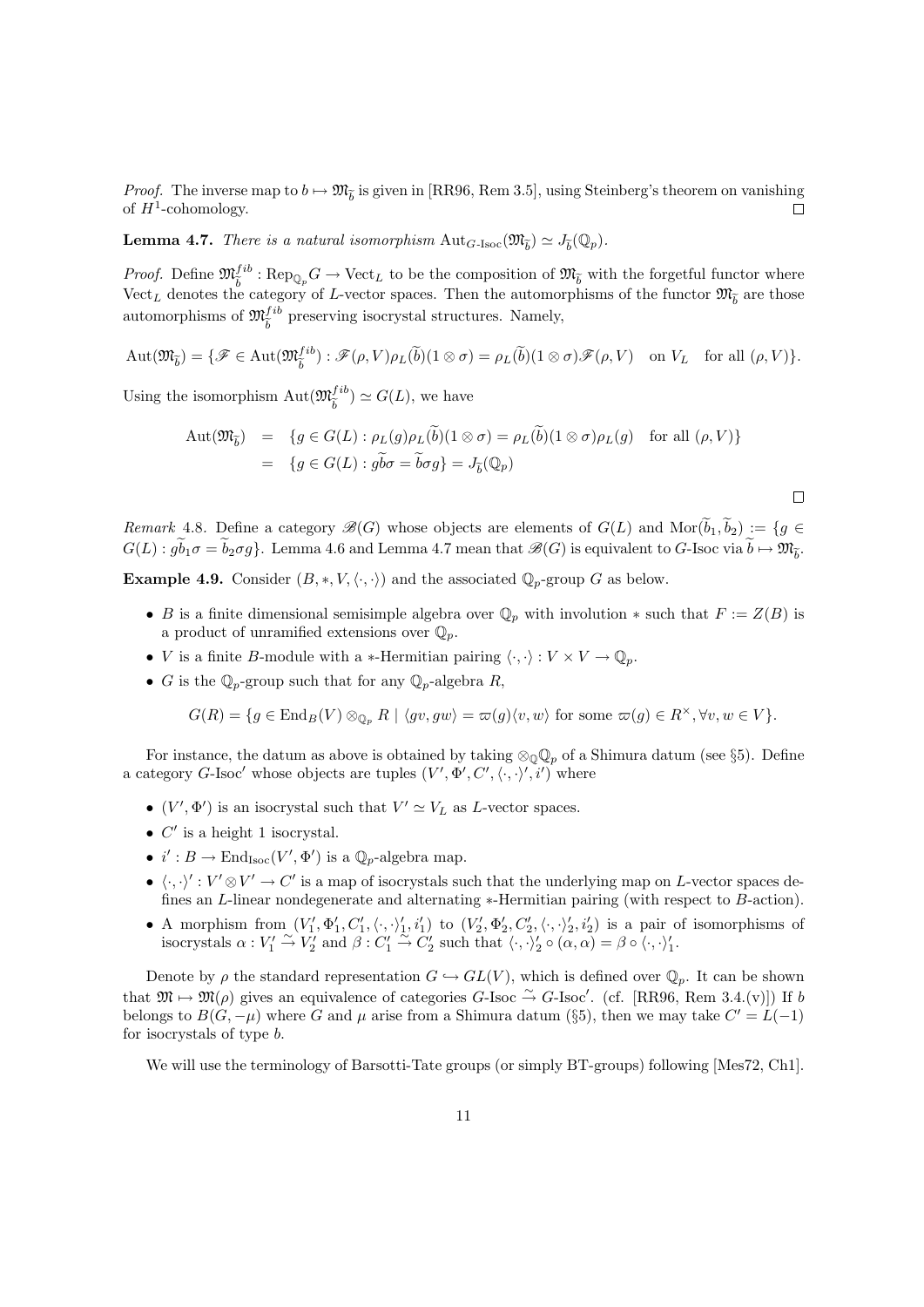**Definition 4.10.** Let  $\Sigma_1$  and  $\Sigma_2$  be BT-groups over S. A morphism  $f : \Sigma_1 \to \Sigma_2$  is called an *isogeny* if f is an epimorphism and ker f is a finite locally free group scheme over S. A quasi-isogeny from  $\Sigma_1$  to  $\Sigma_2$  is a global section f of the sheaf  $\underline{\text{Hom}}_S(\Sigma_1, \Sigma_2) \otimes_{\mathbb{Z}} \mathbb{Q}$  such that any point of S has a Zariski neighborhood where  $p^n f$  is an isogeny for some positive integer n.

**Definition 4.11.** A polarization (resp. quasi-polarization) of a BT-group  $\Sigma$  over S is an isogeny (resp. a quasi-isogeny)  $\lambda : \Sigma \to \Sigma^{\vee}$  over S such that  $\lambda^{\vee} = [-1]\lambda$  (via the canonical isomorphism  $\Sigma \simeq \Sigma^{\vee \vee}$ ).

Denote by  $BT^0_S$  the category whose objects are BT-groups over S and morphisms are given by  $\text{Hom}_S(\Sigma_1, \Sigma_2) \otimes_{\mathbb{Z}} \mathbb{Q}$ . An endomorphism algebra in  $BT^0_S$ , written as  $\text{End}_S^0(\Sigma)$ , is a  $\mathbb{Q}_p$ -algebra.

Consider the case  $S = \text{Spec } \overline{\mathbb{F}}_p$ . Let D be the contravariant Dieudonné functor from the category of BT-groups over  $\overline{\mathbb{F}}_p$  to the category of finite free W-modules equipped with F and V actions which are semilinear for  $\sigma$  and  $\sigma^{-1}$ , respectively, such that  $FV = VF = p$ . This is an anti-equivalence of categories. (For instance, see [Dem72].) In this paper, we will use a covariant version of the Dieudonné functor by taking dual vector spaces. The functor V sends a BT-group  $\Sigma$  over  $\overline{\mathbb{F}}_p$  to the isocrystal

$$
\mathbb{V}(\Sigma) := (\mathrm{Hom}_L(D(\Sigma) \otimes_W L, L), F^*)
$$

where  $F^*$  is induced by the F action on  $D(\Sigma)$ . We see that V is a fully faithful functor from  $BT^0_{\bar{\mathbb{F}}_p}$ to Isoc. Observe that  $\mathbb{V}(\mu_{p^{\infty}}) = L(-1)$  as an isocrystal and that more generally  $\mathbb{V}(\Sigma)$  has the set of slopes  $\{-\lambda_i\}$  if  $\Sigma$  has  $\{\lambda_i\}$ . The usual height of a BT-group  $\Sigma$  is equal to the height of the isocrystal  $\mathbb{V}(\Sigma)$ .

Remark 4.12. The categories Isoc and  $BT^0_S$  are  $\mathbb{Q}_p$ -linear categories. In particular, a morphism need not have an inverse morphism. However when it comes to isocrystals or BT-groups with G-structure, we will restrict our attention to invertible morphisms in the categories.

Now we consider BT-groups with PEL structure. Recall the notation  $B, F, V, G$  from Example 4.9. Fix a maximal order  $\mathcal{O}_B$  of B.

**Definition 4.13.** The category  $BT^{0,G}_S$  has as objects the triples  $(\Sigma, \lambda, i)$  such that

- $\Sigma$  is a BT-group over S,
- $\lambda : \Sigma \to \Sigma^{\vee}$  is a quasi-polarization, and
- $i: \mathcal{O}_B \to \text{End}_S(\Sigma)$  is a  $\mathbb{Z}_p$ -algebra morphism such that  $\lambda \circ i(b) = i(b^*)^\vee \circ \lambda$  for all  $b \in \mathcal{O}_B$ .

The morphisms from  $(\Sigma_1, \lambda_1, i_1)$  to  $(\Sigma_2, \lambda_2, i_2)$  are the quasi-isogenies  $f : \Sigma_1 \stackrel{\sim}{\to} \Sigma_2$  satisfying two conditions:  $f \circ i_1(b) = i_2(b) \circ f$  for all  $b \in \mathcal{O}_B$  and  $\lambda_1 = \gamma f \circ \lambda_2 \circ f^{\vee}$  for some  $\gamma \in \mathbb{Q}_p^{\times}$ . The automorphism group of  $(\Sigma, \lambda, i)$  is denoted by  $\text{Aut}^0(\Sigma, \lambda, i)$ .

The previous functor V can be made to incorporate the G-structure in this case. Given  $(\Sigma, \lambda, i)$ , we have the isocrystal  $(V', \Phi') := V(\Sigma)$ . By functoriality, the map i induces a  $\mathbb{Q}_p$ -algebra map  $i': B \to \text{End}_{\text{Isoc}}(V', \Phi').$  The map of BT-groups  $\Sigma \times \Sigma \to \mu_{p^{\infty}}$  coming from  $\lambda$  induces a map of isocrystals  $\langle \cdot, \cdot \rangle' : V' \otimes V' \to L(-1)$ . So V can be extended to  $BT^{0,G}_{\overline{\mathbb{F}}_p}$  as follows, using the notation of Example 4.9. The extended functor is again fully faithful.

$$
\begin{array}{rcl}\n\mathbb{V}: & BT^{0,G}_{\overline{\mathbb{F}}_p} & \to & G\text{-Isoc}' \\
(\Sigma, \lambda, i) & \mapsto & (V', \Phi', L(-1), \langle \cdot, \cdot \rangle', i').\n\end{array}
$$

From Lemma 4.7 we deduce the following.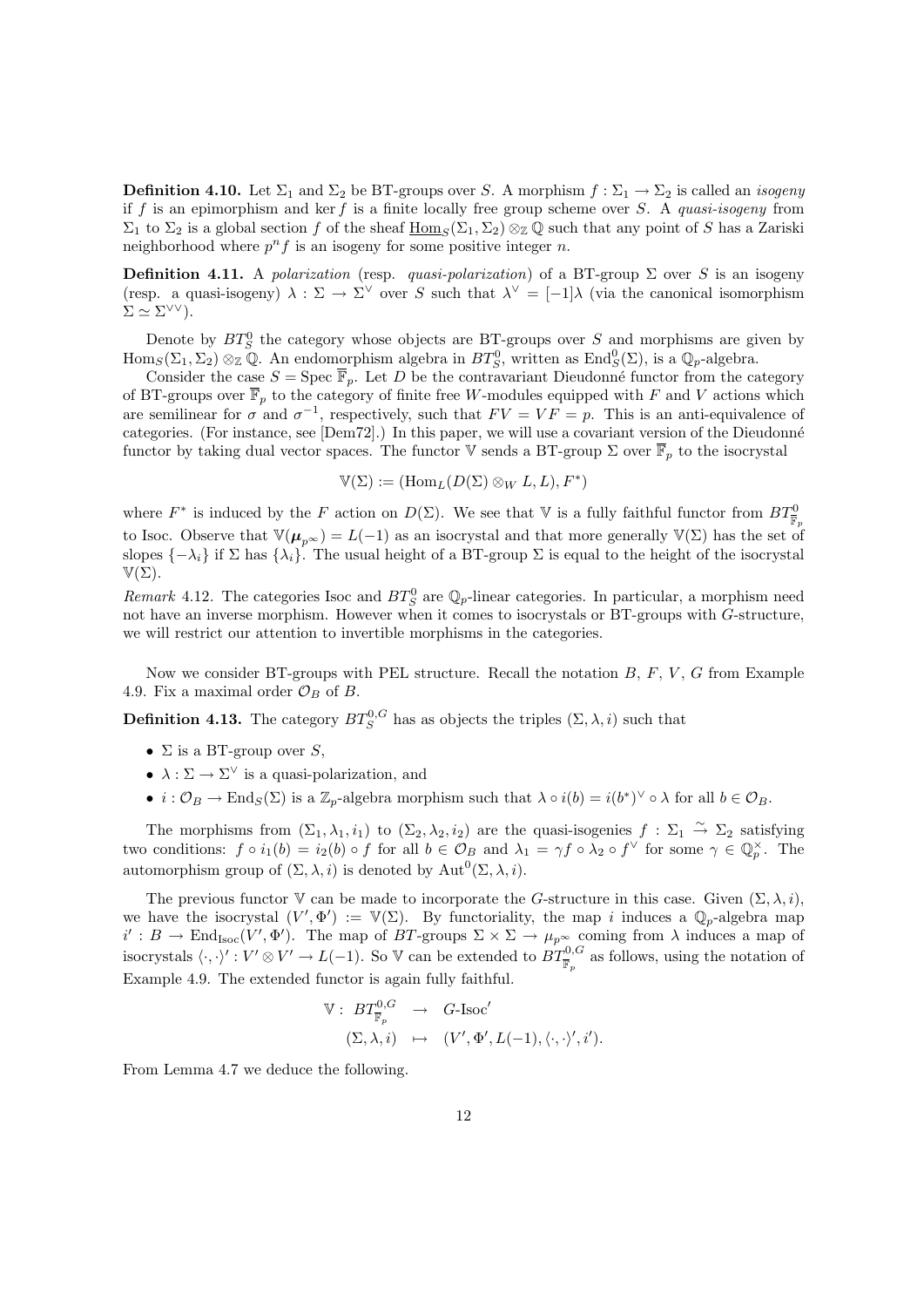**Lemma 4.14.** If  $\mathbb{V}(\Sigma, \lambda, i)$  is a G-isocrystal of type b then there is an isomorphism  $J_b(\mathbb{Q}_p) \simeq$  $\mathrm{Aut}^0(\Sigma, \lambda, i)$  which is canonical up to an inner automorphism.

Remark 4.15. Using the B-action and the pairing on V, the isocrystal  $(V \otimes_{\mathbb{Q}_p} L, \widetilde{b}(1 \otimes \sigma))$  naturally extends to an object of G-Isoc', which is canonically isomorphic to the image of  $\mathfrak{M}_{\tilde{b}}$  under G-Isoc  $\tilde{\rightarrow}$ G-Isoc'. Call this object  $\mathbb{V}(\widetilde{b})$ . The condition that  $\mathbb{V}(\Sigma, \lambda, i)$  is a G-isocrystal of type b is equivalent to the condition that  $\mathbb{V}(\Sigma, \lambda, i) \simeq \mathbb{V}(\widetilde{b})$  in G-Isoc'.

## 5 PEL-type Shimura varieties and Igusa varieties

We fix the choice of the rational primes p and l. We always assume that  $p \neq l$ .

**Definition 5.1.** A partial Shimura PEL datum is a quadruple  $(B, *, V, \langle \cdot, \cdot \rangle)$  where

- $B$  is a finite-dimensional simple  $\mathbb{Q}$ -algebra.
- \* is an involution of B. We assume \* is positive, i.e.  $\text{tr}(bb^*) > 0$  for every  $b \in B^{\times}$ .
- $V$  is a finite semisimple  $B$ -module.
- $\langle \cdot, \cdot \rangle : V \times V \to \mathbb{Q}$  is a  $*$ -Hermitian pairing with respect to B-action.

We will denote the center of B by F. We associate a Q-group G to  $(B,*,V,\langle \cdot,\cdot \rangle)$  by

 $G(R) = \{g \in \text{End}_{B\otimes R}(V\otimes R) \mid \exists \varpi(g) \in R^{\times}, \langle gv_1, gv_2 \rangle = \varpi(g)\langle v_1, v_2 \rangle \text{ for all } v_1, v_2 \in V \otimes R\}$ 

for any Q-algebra R.

Given  $(B, *, V, \langle \cdot, \cdot \rangle)$  as above, we can define a simple algebra  $C := \text{End}_B(V)$  with an involution #. The involution # is uniquely determined by the following relation: for each  $c \in C$ ,  $\langle cv, w \rangle = \langle v, c \# w \rangle$ for all  $v, w \in V$ .

**Definition 5.2.** An *(unramified) integral Shimura PEL datum* is a septuple  $(B, \mathcal{O}_B, *, V, \Lambda_0, \langle \cdot, \cdot \rangle, h)$ where

- $(B,*,V,\langle\cdot,\cdot\rangle)$  is a partial Shimura PEL datum where  $B \otimes_{\mathbb{Q}} \mathbb{Q}_p$  is isomorphic to a product of matrix algebras over unramified extension fields of  $\mathbb{Q}_p$ .
- $h: \mathbb{C} \to C_{\mathbb{R}}$  is an  $\mathbb{R}$ -algebra homomorphism with involution (i.e.  $\forall z \in \mathbb{C}, h(z^c) = h(z)^*$ ) such that the bilinear pairing  $(v, w) \mapsto \langle v, h(\sqrt{-1})w \rangle$  is symmetric and positive definite.
- $\mathcal{O}_B$  is a  $\mathbb{Z}_{(p)}$ -maximal order in B that is preserved by  $*$  such that  $\mathcal{O}_B \otimes_{\mathbb{Z}} \mathbb{Z}_p$  is a maximal order in  $B_{\mathbb{Q}_p}$ .
- $\Lambda_0$  is a  $\mathbb{Z}_p$ -lattice in  $V_{\mathbb{Q}_p}$  that is preserved by  $\mathcal{O}_B$  and self-dual for  $\langle \cdot, \cdot \rangle$ .

Put  $F := Z(B)$  and  $F^+ := F^{*-1}$ . The above definition implies that for an integral Shimura PEL datum, F is a finite extension of Q unramified at p and G is unramified over  $\mathbb{Q}_p$ . Let us define a Q-group  $G_0$  by the exact sequence  $1 \to G_0 \to G \stackrel{\varpi}{\to} \mathbb{G}_m \to 1$ . Let  $n := [B : F]^{1/2}$  and  $d := [F^+ : \mathbb{Q}]$ .

The map h in the datum induces a group homomorphism  $\text{Res}_{\mathbb{C}/\mathbb{R}}(\mathbb{G}_m) \to G_{\mathbb{R}}$ , again written as h by abuse of notation. Define a map  $\mu_h : \mathbb{G}_m \to G$  defined over  $\mathbb C$  by the composition

$$
\mathbb{C}^\times \hookrightarrow \mathbb{C}^\times \times \mathbb{C}^\times \simeq (\mathbb{C} \otimes_\mathbb{R} \mathbb{C})^\times \stackrel{(h,id)}{\to} (C \otimes_\mathbb{R} \mathbb{C})^\times.
$$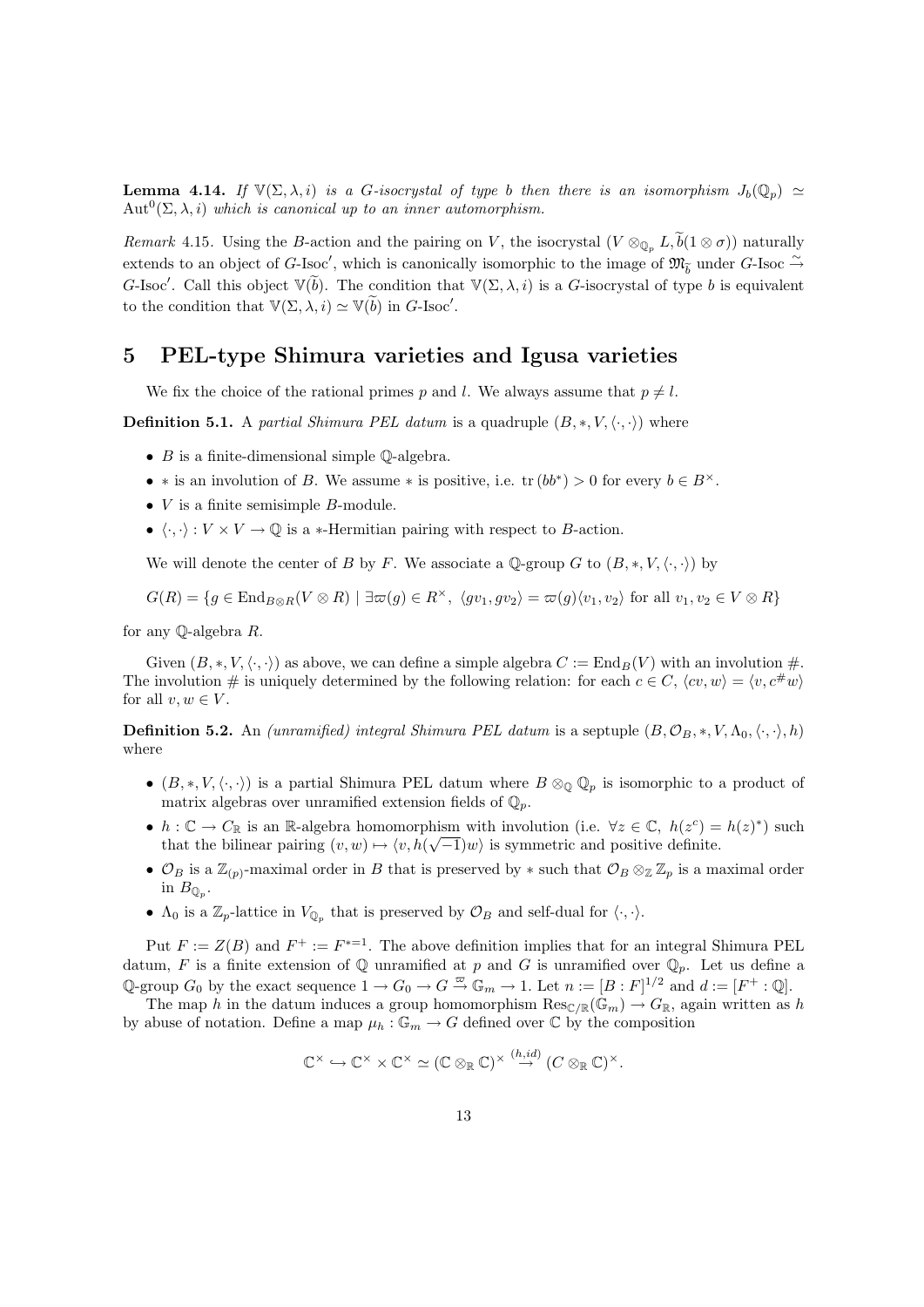The first arrow is the embedding  $z \mapsto (z, 1)$  and the inverse of the second map is induced by the map  $z_1 \otimes z_2 \mapsto (z_1z_2, z_1\overline{z}_2)$  on the underlying C-algebras. We often write  $\mu$  for  $\mu_h$  when there is no confusion. We obtain a decomposition  $V_{\mathbb{C}} = V^0 \oplus V^1$  where  $V^0$  (resp.  $V^1$ ) is the C-vector space on which  $\mu(z)$ acts by 1 (resp. z). On the other hand, as  $B_{\mathbb{C}} \simeq \prod_{\tau \in \text{Hom}_{\mathbb{O}}(F,\mathbb{C})} M_n(\mathbb{C})$ , we have a corresponding decomposition  $V_{\mathbb{C}} = \bigoplus_{\tau} V_{\tau}$ . The two decompositions are compatible in the sense that we have further decomposition  $V_{\tau} = V_{\tau}^0 \oplus V_{\tau}^1$  as  $B \otimes_{F,\tau} \mathbb{C}$ -modules such that  $V^0 = \oplus_{\tau} V_{\tau}^0$  and  $V^1 = \oplus_{\tau} V_{\tau}^1$  for each  $\tau \in \text{Hom}_{\mathbb{Q}}(F, \mathbb{C})$ . We define an integer  $p_{\tau} := (\dim_{\mathbb{C}} V_{\tau}^1)/n$  for each  $\tau$ . The field of definition E for the  $B_{\mathbb{C}}$ -module  $V^1$  is called the reflex field. Note that E is naturally a subfield of  $\mathbb{C}$ . As F is unramified at  $p$ , so is the reflex field  $E$ .

An (integral) Shimura PEL datum falls into types (A), (C) or (D). Note that the existence of the map h tells us that  $N := [F : F^+] (\dim_F C)^{1/2}/2$  is an integer. When \* is of the second kind (i.e.  $[F : F^+] = 2$ ,  $G_0$  defines a unitary group and the PEL datum is said to be of type (A). When  $*$  is of the first kind (i.e.  $F = F^+$ ),  $C_{\mathbb{R}}$  is isomorphic to either a product of  $[F: \mathbb{Q}]$ -copies of  $M_{2N}(\mathbb{R})$  or a product of  $[F:\mathbb{Q}]$  copies of  $M_N(\mathbb{H})$ . The former case is called type (C) and the latter type (D). We will discard type (D) throughout this paper. For type (C) we have  $G_0(\mathbb{R}) \simeq \prod_{\tau \in \text{Hom}(F,\mathbb{R})} Sp_{2N}(\mathbb{R})$ . Note that  $N = n \cdot \text{rank}_B V$  for type (A) and  $N = n \cdot \text{rank}_B V / 2$  for type (C).

Now we give the description of the Shimura variety associated to an integral Shimura PEL datum  $(B, \mathcal{O}_B, *, V, \Lambda_0, \langle \cdot, \cdot \rangle, h)$  of type (A) or (C) as a moduli space of abelian schemes with additional structures. Let  $U = U^p \times U_p^{max} \subseteq G(\mathbb{A}^{\infty})$  where  $U^p$  is an open compact subgroup of  $G(\mathbb{A}^{\infty,p})$  and  $U_p^{max}$  is the stabilizer of  $\Lambda_0$  in  $G(\mathbb{Q}_p)$ , which is a hyperspecial subgroup. Consider the following moduli problem, which extends to the category of arbitrary schemes over  $\mathcal{O}_{E,(p)}$ .

$$
\begin{pmatrix}\n\text{connected locally noetherian} \\
\text{ schemes over } \mathcal{O}_{E,(p)} \\
\downarrow \quad S\n\end{pmatrix}\n\longrightarrow\n\begin{pmatrix}\n\text{Sets} \\
\downarrow \quad (\text{Sets})\n\end{pmatrix}
$$

where the quadruples on the right consist of

- $A$  is an abelian scheme over  $S$ .
- $\lambda: A \to A^{\vee}$  is a prime-to-p polarization.
- $i: \mathcal{O}_B \hookrightarrow \text{End}(A) \otimes_{\mathbb{Z}} \mathbb{Z}_{(p)}$  such that  $\lambda \circ i(b) = i(b^*)^{\vee} \circ \lambda, \forall b \in \mathcal{O}_B$ .
- $\bar{\eta}^p$  is a  $\pi_1(S, s)$ -invariant U<sup>p</sup>-orbit of isomorphisms of  $B \otimes_{\mathbb{Q}} \mathbb{A}^{\infty, p}$ -modules  $\eta^p : V \otimes_{\mathbb{Q}} \mathbb{A}^{\infty, p} \stackrel{\sim}{\to} V^p A_s$ which take the pairing  $\langle \cdot, \cdot \rangle$  to the  $\lambda$ -Weil pairing up to  $(\mathbb{A}^{\infty, p})^{\times}$ -multiples. Here s is any geometric point of S. (For any two geometric points s and s',  $\bar{\eta}^p$  may be canonically identified.)
- (Determinant condition) An equality of polynomials  $\det_{\mathcal{O}_S}(b | \operatorname{Lie} A) = \det_E(b | V^1)$  holds for all  $b \in \mathcal{O}_B$ , in the sense of [Kot92, §5].
- Two quadruples  $(A_1, \lambda_1, i_1, \bar{\eta}_1^p)$  and  $(A_2, \lambda_2, i_2, \bar{\eta}_2^p)$  are equivalent if there is a prime-to-p isogeny  $A_1 \rightarrow A_2$  taking  $\lambda_1, i_1, \bar{\eta}_1^p$  to  $\gamma \lambda_2, i_2, \bar{\eta}_2^p$  for some  $\gamma \in \mathbb{Z}_{(p)}^{\times}$ .

If  $U^p$  is sufficiently small, this functor is representable by a quasi-projective smooth scheme over  $\mathcal{O}_{K,(p)}$  of finite type, which we call  $X_U$ . For the proof of representability, see the comment in [Kot92, p.391]. Henceforth, we will write  $(\mathscr{A}, \lambda^{univ}, i^{univ}, (\bar{\eta}^p)^{univ})$  for the universal object. (So  $\mathscr{A}$  is an abelian scheme over  $X_U$ .)

Before considering the special fiber of  $X_U$ , fix an isomorphism  $\iota_p : \overline{\mathbb{Q}}_p \simeq \mathbb{C}$ , which determines an embedding  $E \hookrightarrow \overline{\mathbb{Q}}_p$  and thus a place w of E over p. We also fix a reduction map  $\overline{\iota}_p : \mathcal{O}_{\mathbb{Q}_p^{ur}} \twoheadrightarrow \overline{\mathbb{F}}_p$ .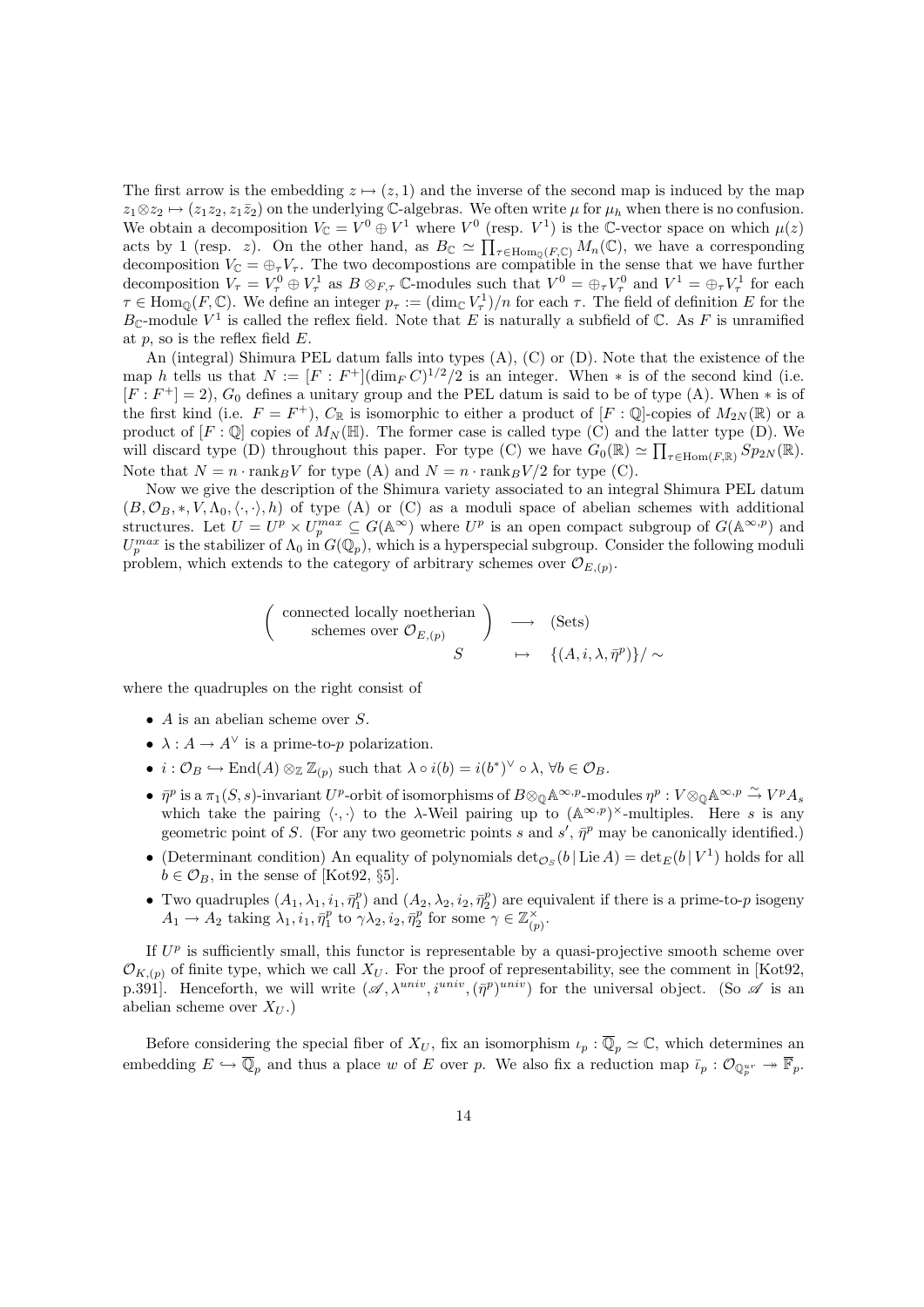Observe that the maps  $E \hookrightarrow \overline{\mathbb{Q}}_p$  and  $\overline{\iota}_p$  pin down the composite map  $\mathcal{O}_E \hookrightarrow \mathcal{O}_{\mathbb{Q}_p^{ur}} \twoheadrightarrow \overline{\mathbb{F}}_p$ . We choose an embedding  $k(w) \hookrightarrow \overline{\mathbb{F}}_p$  so that the reduction map  $\mathcal{O}_E \to k(w)$  followed by  $k(w) \hookrightarrow \overline{\mathbb{F}}_p$  coincides with the last composite map.

Using  $\iota_p$ , we may view  $\mu = \mu_h$  as a map  $\mathbb{G}_m \to G$  defined over  $\overline{\mathbb{Q}}_p$ . Define  $\mu_1 \in X^*(Z(\widehat{G})^{\Gamma(p)})$ as follows. Choosing a maximal torus  $\hat{T}$  of  $\hat{G}$ , obtain a Weyl group orbit of  $\hat{\mu}$  in  $X^*(\hat{T})$ . Then  $\mu_1$ <br>is the position of  $\hat{\mu}$  is  $Z(\hat{G})\Gamma(p)$ . It is easily seen that  $\mu_1$  is independent of the choice is the restriction of  $\hat{\mu}$  to  $Z(\hat{G})^{\Gamma(p)}$ . It is easily seen that  $\mu_1$  is independent of the choice of h (in its  $G(\mathbb{R})$  conjugates the  $\hat{\mathbb{R}}$  can be  $\hat{\mathbb{R}}$ .  $G(\mathbb{R})$ -conjugacy class),  $\hat{T}$  and  $\hat{\mu}$ . Clearly this definition of  $\mu_1$  is compatible with the one in the last section.

Put  $X_U := X_U \times_{\mathcal{O}_{E,(p)}} k(w)$ . Consider the Newton polygon stratification

$$
\overline{X}_U = \coprod_{b \in B(G)} \overline{X}_U^{(b)}
$$

where each stratum is set-theoretically given by

$$
\overline{X}_{U}^{(b)} := \{ x \in \overline{X}_{U} : \ (\mathscr{A}_{x}[p^{\infty}], \lambda_{x}^{univ}, i_{x}^{univ}) \simeq (\Sigma, \lambda_{\Sigma}, i_{\Sigma}) \text{ in } BT^{\{0, G\}}_{\overline{\mathbb{F}}_{p}} \}.
$$

Note that any  $(\mathscr{A}_x[p^\infty], \lambda_x^{univ}, i_x^{univ})$  is a BT-group of type b for some  $b \in B(G, -\mu)$  by the moduli problem. Thus  $\overline{X}_U^{(b)} = \emptyset$  if  $b \notin B(G, -\mu)$ . As  $\overline{X}_U^{(b)}$  is a locally closed subset of  $\overline{X}_U$ , we give  $\overline{X}_U^{(b)}$  the reduced subscheme structure.

From now on, we fix  $b \in B(G, -\mu)$  and focus on a single stratum  $\overline{X}_{U}^{(b)}$ . Fix once and for all a decent representative  $\widetilde{b} \in G(L)$  of b (Definition 4.1). We will keep writing  $\overline{X}_{U}^{(b)}$  and  $\mathscr{A}$  for  $\overline{X}_{U}^{(b)} \times_{k(w)} \overline{\mathbb{F}}_{p}$  and  $\mathscr{A} \times_{k(w)} \overline{\mathbb{F}}_p$  by abuse of notation.

The result of [Win05, Thm 2] ensures the existence of a BT-group  $\Sigma = \Sigma_b$  over  $\overline{\mathbb{F}}_p$  equipped with a polarization  $\lambda_{\Sigma}: \Sigma \to \Sigma^{\vee}$  and a  $\mathbb{Z}_p$ -algebra map  $i_{\Sigma}: \mathcal{O}_B \otimes_{\mathbb{Z}} \mathbb{Z}_p \hookrightarrow \text{End}_{\overline{\mathbb{F}}_p}(\Sigma)$  such that

- (i)  $\mathbb{V}(\Sigma, \lambda_{\Sigma}, i_{\Sigma})$  is a G-isocrystal of type b. (See §4.)
- (ii)  $\Sigma = \bigoplus_{i=1}^r \Sigma^i$  where  $\Sigma^i$  has slope  $\lambda_i$ , and  $1 \geq \lambda_1 > \cdots > \lambda_r \geq 0$ .
- (iii) (Determinant condition) An equality of polynomials  $\det_{\overline{\mathbb{F}}_p}(a | \operatorname{Lie} \Sigma) = \det_E(a | V^1)$  holds for all  $a \in \mathcal{O}_B$ , in the sense of [Kot92, §5]. (The polynomial on the left (resp. right) hand side has coefficients in  $\overline{\mathbb{F}}_p$  (resp.  $\mathcal{O}_{E,(p)}$ ). The two are compared via  $\overline{\iota}_p : \mathcal{O}_{E,(p)} \to \overline{\mathbb{F}}_p$ .)
- (iv) The degree of  $\lambda_{\Sigma}$  is prime to p.

We fix a choice of such  $(\Sigma, \lambda_{\Sigma}, i_{\Sigma})$ . Define the  $\overline{\mathbb{F}}_p$ -subscheme  $C_{b,U^p}$  of  $\overline{X}_U^{(b)}$  as follows. Settheoretically

$$
C_{b,U^p} := \{ x \in \overline{X}_U : \ (\mathscr{A}_x[p^\infty], \lambda_x^{univ}, i_x^{univ}) \simeq (\Sigma, \lambda_\Sigma, i_\Sigma) \text{ in } BT_{\overline{\mathbb{F}}_p}^G \}.
$$

We give  $C_{b, U^p}$  the reduced closed subscheme structure, which makes sense since  $C_{b, U^p}$  is Zariski closed in  $\overline{X}_{U}^{(b)}$ . Recall that  $\overline{X}_{U}^{(b)}$  is smooth over  $\overline{\mathbb{F}}_{p}$ . In fact,  $C_{b, U^{p}}$  is also smooth over  $\overline{\mathbb{F}}_{p}$  ([Man05, prop 1]). Note that  $C_{b, U^p}$  could be an empty set without the condition (iii) on  $(\Sigma, i_{\Sigma}, \lambda_{\Sigma})$ .

As we have a natural immersion of  $C_{b, U^p}$  into  $X_U = X_{U^p \times U_p^{max}}$ , we may pull back the BT-group (with additional structure) of the universal abelian scheme  $\mathscr A$  to define a BT-group  $\mathscr G$  over  $C_{b, U^p}$  with additional structure.

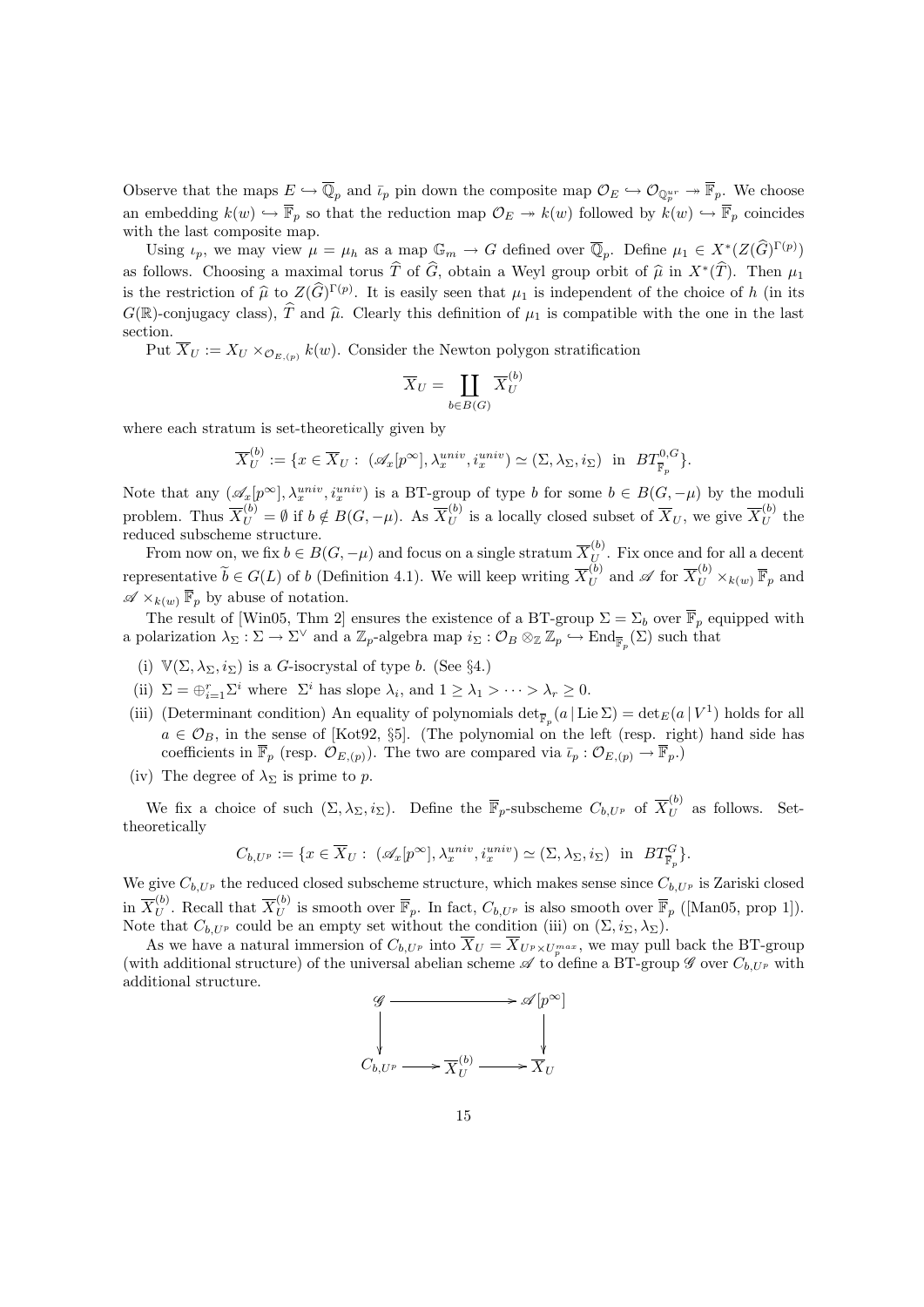Then  $\mathscr G$  is completely slope divisible ([Man04, 3.2.3]), which means that  $\mathscr G$  has a slope filtration  $(0) = \mathscr{G}_0 \subset \mathscr{G}_1 \subset \cdots \subset \mathscr{G}_r = \mathscr{G}$  such that each quotient  $gr^i\mathscr{G} := \mathscr{G}_i/\mathscr{G}_{i-1}$  has a pure slope  $\lambda_i$  and that  $\mathscr{G}_i$  is slope divisible with respect to  $\lambda_i$  where  $1 \geq \lambda_1 > \cdots > \lambda_r \geq 0$ . Of course, the numbers r and  $\lambda_i$ are the same as the ones for  $\Sigma$  in the above. The subquotients  $gr^{i}\mathscr{G}$  inherit the additional structure i and  $\lambda$  from  $\mathscr G$ . For more detail, see [Man05, §3].

Now we are ready to define Igusa varieties. They depend on our choice of  $(\Sigma, i_{\Sigma}, \lambda_{\Sigma})$  as  $C_{b,UP}$ does.

**Definition 5.3.** Let m be a positive integer. The Igusa variety  $I_{g_b I / p_m}$  is defined to be the moduli space of the set of the following isomorphisms of finite flat group schemes over  $C_{b,UP}$ 

$$
j_{m,i}^{univ}:\Sigma^{i}[p^{m}]\times_{\overline{\mathbb{F}}_{p}}C_{b,U^{p}}\xrightarrow{\sim}gr^{i}\mathscr{G}[p^{m}],\quad 1\leq i\leq r
$$

where  $j_{m,i}^{univ}$  extends étale locally to all higher levels  $m' \geq m$  and preserves  $\mathcal{O}_B \otimes_{\mathbb{Z}} \mathbb{Z}_p$ -actions and polarizations, the latter up to  $(\mathbb{Z}/p^m\mathbb{Z})^{\times}$ -multiples.

The moduli problem for Igusa varieties is proved to be representable. (See the remark following Definition 3 of [Man05].) Note that there is a natural projection map from  $I_{g_{b,U_p,m}}$  to  $C_{b,U_p}$  forgetting the data  $j_{m,i}^{univ}$ . This map  $I_{g_{b,U^p,m}} \to C_{b,U^p}$  is finite étale and Galois ([Man05, prop.5]). Thus  $I_{g_{b,U^p,m}}$ is smooth over  $\overline{\mathbb{F}}_p$ . However  $\text{I}_{\mathcal{B}_b,U_p,m}$  is usually not proper over  $\overline{\mathbb{F}}_p$ .

Choose an irreducible algebraic representation  $\xi$  of G on a finite dimensional  $\overline{\mathbb{Q}}_l$ -vector space. It naturally defines a lisse  $\overline{\mathbb{Q}}_l$ -sheaf  $\mathscr{L}_\xi$  on  $X_{U^p \times U_p^{max}}$  whenever  $U^p$  is small enough. (See [Kot92, §6] for instance.) The pullback of  $\mathscr{L}_{\xi}$  to  $\mathrm{Ig}_{b, U^{p}, m}$  is again denoted  $\mathscr{L}_{\xi}$  by abuse of notation. Let  $\mathrm{Ig}_{b}$  denote the projective system  $\lim_{U_p,m}I_{g_{b,U_p,m}}$  and define

$$
H_c^k(\mathrm{Ig}_b, \mathscr{L}_\xi) := \varinjlim_{U^p, m} H_c^k(\mathrm{Ig}_{b, U^p, m}, \mathscr{L}_\xi), \qquad \mathrm{Ig}_b(\overline{\mathbb{F}}_p) := \varprojlim_{U^p, m} \mathrm{Ig}_{b, U^p, m}(\overline{\mathbb{F}}_p).
$$

We describe the action of  $G(\mathbb{A}^{\infty,p})$  on the projective system Ig<sub>b</sub>. In terms of the moduli data,  $g \in G(\mathbb{A}^{\infty,p})$  acts as

$$
(A, \lambda, i, \bar{\eta}^p, \{j_{m,i}\}) \mapsto (A, \lambda, i, \bar{\eta}^p \circ g, \{j_{m,i}\}).
$$

We remark that g maps  $\text{Ig}_{b, U^p, m}$  to  $\text{Ig}_{b, g^{-1}U^p g, m}$ .

Defining the action of  $J_b(\mathbb{Q}_p)$  is more subtle. Recall from Lemma 4.14 that

$$
J_b(\mathbb{Q}_p) \simeq \mathrm{Aut}^0(\Sigma, \lambda_\Sigma, i_\Sigma).
$$

We fix this isomorphism and define another group consisting of genuine automorphisms (not quasiisogenies) in the group  $J_b(\mathbb{Q}_n)$ :

$$
\Gamma_b := \mathrm{Aut}(\Sigma) \cap J_b(\mathbb{Q}_p).
$$

Choose a positive integer s such that  $s\lambda_i \in \mathbb{Z}$  for all i. Define an element in End<sup>0</sup>( $\Sigma$ ), formally written as  $fr^{-s}$ , which acts as  $p^{-s\lambda_i}$  on  $\Sigma^i$  for each i. Observe that  $fr^{-s}$  belongs to the center of  $J_b(\mathbb{Q}_p)$ . Denote by  $fr^s \in J_b(\mathbb{Q}_p)$  the inverse of  $fr^{-s}$  in  $J_b(\mathbb{Q}_p)$ .

We recall from [Man05, §4] the definition of a submonoid  $S_b$  of  $J_b(\mathbb{Q}_p)$ . For  $\delta \in J_b(\mathbb{Q}_p)$ , suppose that  $\delta^{-1}$  is an isogeny. Any  $\delta$  may be written as  $\delta = (\delta_i)_{i=1}^r$  with  $\delta_i \in \text{End}^0(\Sigma^i)$ . For each  $i \in [1, r]$ , we define  $e(\delta_i)$  and  $f(\delta_i)$  to be the minimal and maximal integers such that ker $[p^{f(\delta_i)}] \subset \text{ker}[\delta^{-1}] \subset \text{ker}[p^{e(\delta_i)}]$ . The monoid  $S_b$  is defined by

$$
S_b := \{ \delta \in J_b(\mathbb{Q}_p) \, | \, \delta^{-1} \text{ is an isogeny, } f(\delta_{i-1}) \ge e(\delta_i), \ \forall \, 2 \le i \le r \}
$$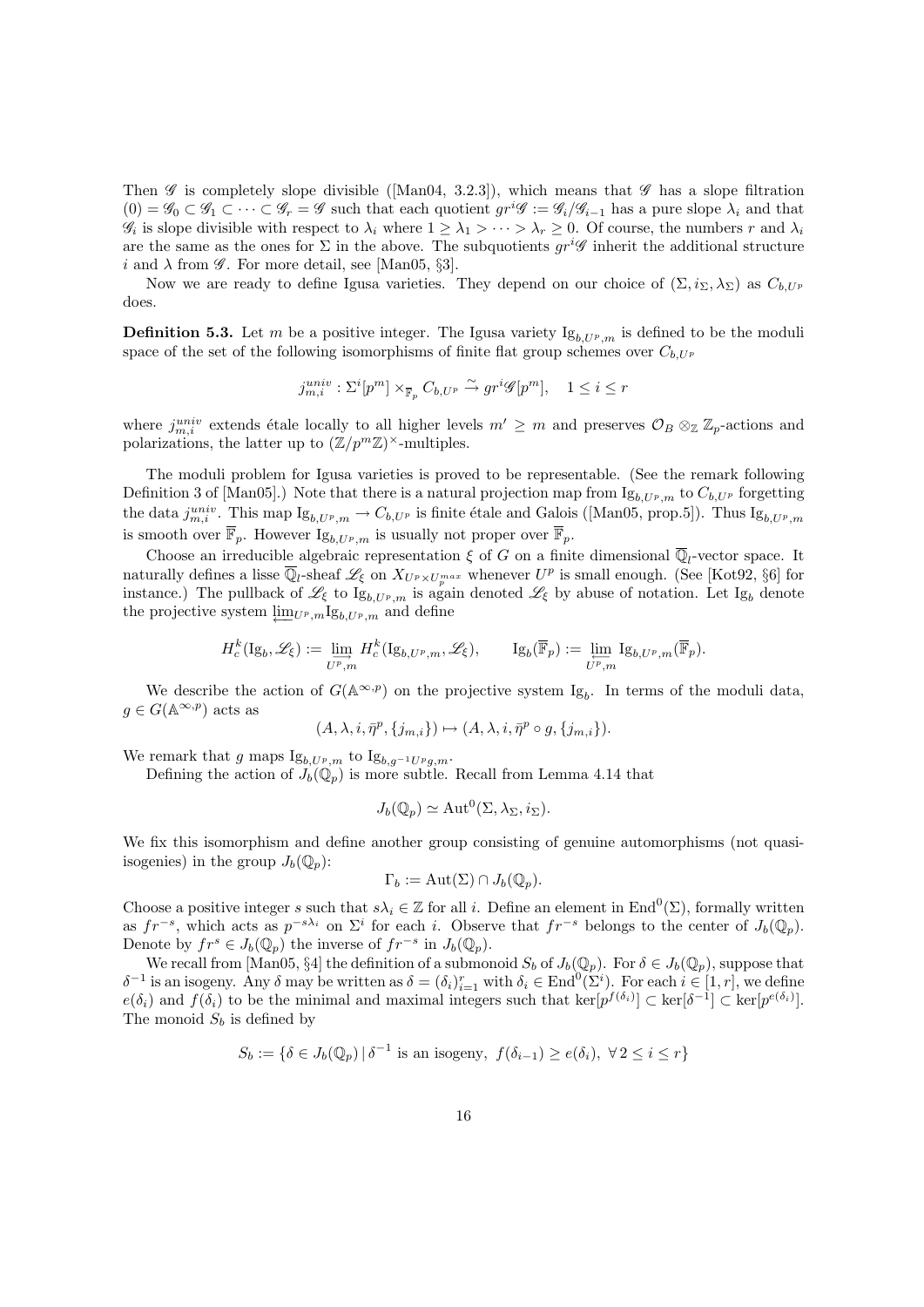We list some properties of  $S_b$ . First, the relation  $\Gamma_b \subset S_b \subset J_b(\mathbb{Q}_p)$  holds. Second,  $S_b$  contains  $p^{-1}$ and  $fr^{-s}$ . Finally,  $J_b$  is generated by  $S_b$  and the two elements p,  $fr^s$  as a monoid.

An element  $\gamma \in \Gamma_b$  acts on  $\mathrm{Ig}_{b, U^p, m}$  as

$$
(A, \lambda, i, \bar{\eta}^p, \{j_{m,i}\}) \mapsto (A, \lambda, i, \bar{\eta}^p, \{j_{m,i} \circ \gamma\})
$$

and this action extends to the projective system  $Ig_b$ . It is possible to extend this to an action of  $S_b$  on Ig<sub>b</sub> (see Lemma 5 and the paragraph below it in [Man05]), but not to an action of  $J_b(\mathbb{Q}_p)$ . Nevertheless, the  $S_b$ -action on the cohomology space  $H_c^k(\mathrm{Ig}_b, \mathscr{L}_\xi)$  does extend to a  $J_b(\mathbb{Q}_p)$ -action since the actions of  $p^{-1}, fr^{-s} \in S_b$  on  $H_c^k(\mathrm{Ig}_b, \mathscr{L}_\xi)$  are invertible ([Man05, Lem 6]). We define

$$
U_p(m) := \ker(\Gamma_b \to \text{Aut}(\Sigma[p^m], \lambda_{\Sigma}, i_{\Sigma}))
$$

which are subgroups of  $\Gamma_b$ . They form an open basis around the identity in the group  $\Gamma_b$ . We know from ([Man05, Prop 4, Prop 7]) that

- (i)  $H_c^k(\mathrm{Ig}_{b,U^p,m},\mathscr{L}_\xi) \simeq H_c^k(\mathrm{Ig}_b,\mathscr{L}_\xi)^{U^p \times U_p(m)}.$
- (ii) The natural map  $I_{g_{b, U^p, m}} \to C_{b, U^p}$  is finite and Galois with Galois group  $\Gamma_b/U_p(m)$ .

In particular, the action of  $G(\mathbb{A}^{\infty,p}) \times J_b(\mathbb{Q}_p)$  on  $H_c^k(\mathrm{Ig}_b, \mathscr{L}_\xi)$  is continuous and admissible. Define

$$
H_c(\mathrm{Ig}_b, \mathscr{L}_\xi) := \sum_k (-1)^k H_c^k(\mathrm{Ig}_b, \mathscr{L}_\xi).
$$

as an object of  $\operatorname{Groth}(G(\mathbb{A}^{\infty,p}) \times J_b(\mathbb{Q}_p))$ . Our primary goal is to study this space via a counting point formula.

### 6 From trace to counting points

Denote by char<sub>H</sub> the function which has the value 1 on H and 0 outside H. Set  $U^p(m)$  :=  $U^p \times U_p(m)$  for any  $m \in \mathbb{Z}_{>0}$ . Any function  $\varphi \in C_c^{\infty}(G(\mathbb{A}^{\infty,p}) \times J_b(\mathbb{Q}_p))$  can be written as

$$
\varphi = \Sigma_{g \in I} \alpha_g \text{char}_{U^p(m)gU^p(m)}
$$

for some  $\alpha_g \in \mathbb{C}$ ,  $g \in I$  where I is a finite subset of  $G(\mathbb{A}^{\infty,p}) \times J_b(\mathbb{Q}_p)$ . So the computation of tr  $(\varphi|H_c(\mathrm{Ig}_b, \mathscr{L}_\xi))$  comes down to the case where  $\varphi$  is of the form  $\mathrm{char}_{U^p(m)gU^p(m)}$ .

Write  $U^p(m)gU^p(m) = \coprod_i g_i U^p(m)$ , which is a finite union. Then the following double coset action is well-defined.

$$
\operatorname{tr}\left([U^p(m)gU^p(m)]|H_c(\operatorname{Ig}_{b,U^p,m},\mathscr{L}_\xi)\right):=\sum_i\sum_{k\geq 0}(-1)^k\operatorname{tr}\left(g_i|H_c^k(\operatorname{Ig}_{b,U^p,m},\mathscr{L}_\xi)\right)\tag{10}
$$

It is an elementary matter to check that

$$
\text{tr}\left(\text{char}_{U^p(m)gU^p(m)}|H_c(\text{Ig}_b,\mathscr{L}_\xi)\right) = \text{vol}(U^p(m))\text{tr}\left([U^p(m)gU^p(m)]|H_c(\text{Ig}_{b,U^p,m},\mathscr{L}_\xi)\right). \tag{11}
$$

We recall the notion of fixed points of an algebraic correspondence in general. Let  $\alpha, \beta : Y \to X$ be morphisms of  $k$ -varieties where  $k$  is an algebraically closed field. The correspondence induced by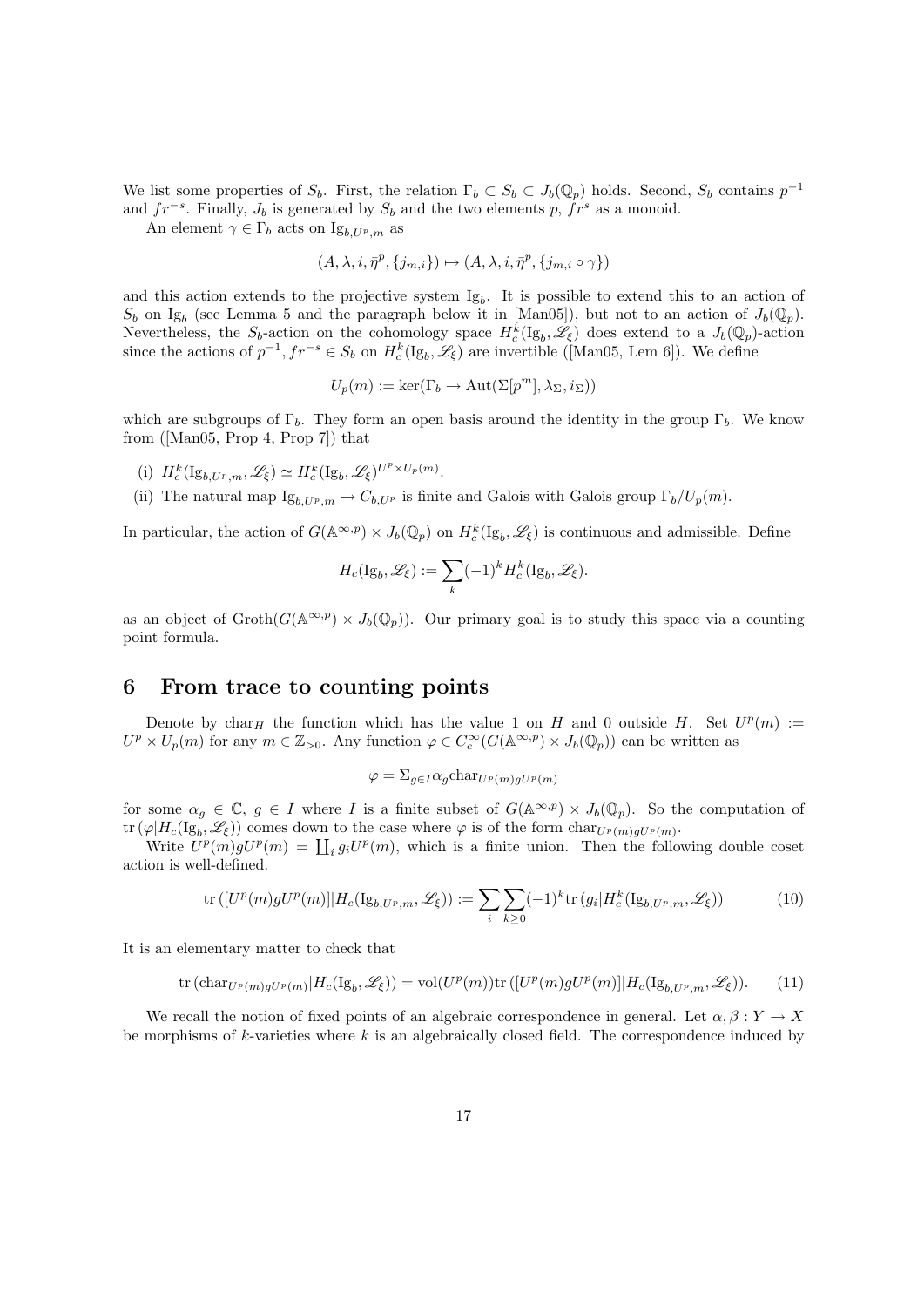$\alpha$  and  $\beta$  will be denoted  $[\gamma]$ . The maps  $pr_1$  and  $pr_2$  are the projections onto the first and the second components.



Then we have an induced map  $Y(k) \stackrel{(\alpha,\beta)}{\rightarrow} X(k) \times X(k)$ . Define the set of fixed points

$$
\text{Fix}([\gamma]) := \{ y \in Y(k) | \alpha(y) = \beta(y) \}. \tag{12}
$$

Now we consider correspondences on Igusa varieties. We would like to interpret the action of  $[U^p(m)gU^p(m)]$  in (10) as an algebro-geometric correspondence to which Fujiwara's trace formula can be applied. For this interpretation, we need to assume that  $g \in G(\mathbb{A}^{\infty,p}) \times S_b$ . Then we may choose a small enough subgroup  $V^p(m')$  contained in  $U^p(m) \cap gU^p(m)g^{-1}$  so that the map given by g below is well-defined ([Man05, Lem 6]). The correspondence  $[U^p(m)gU^p(m)]$  is understood as in the following diagram where pr means the natural projection.



In practice, we may often regard  $[U^p(m)gU^p(m)]$  as a set-theoretic correspondence. Recall that  $\mathrm{Ig}_b(\overline{\mathbb{F}}_p) = \underleftarrow{\lim}_{U^p,m} \mathrm{Ig}_{b, U^p,m}(\overline{\mathbb{F}}_p)$  and  $\mathrm{Ig}_{b, U^p,m}(\overline{\mathbb{F}}_p) = \mathrm{Ig}_b(\overline{\mathbb{F}}_p)/U^p(m)$  as sets with right  $G(\mathbb{A}^{\infty, p}) \times J_b(\mathbb{Q}_p)$ action. On the level of  $\overline{\mathbb{F}}_p$ -points, (13) fits into the following diagram. Note that in general the map  $g: \mathrm{Ig}_b(\overline{\mathbb{F}}_p)/(U^p(m) \cap gU^p(m)g^{-1}) \to \mathrm{Ig}_b(\overline{\mathbb{F}}_p)/U^p(m)$  does not come from a map of algebraic varieties.



When we consider  $[U^p(m)gU^p(m)]$  as an algebraic correspondence on  $I_{g_{b,U^p,m}}$ , we need to think of it a priori as (13). When dealing with  $\overline{\mathbb{F}}_p$ -points,  $[U^p(m)gU^p(m)]$  may also be understood as (14). The set of fixed points under  $[U^p(m)gU^p(m)]$  as a set-theoretic correspondence will be understood as

$$
\operatorname{Fix}([U^p(m)gU^p(m)]) = \{ x \in \operatorname{Ig}_b(\overline{\mathbb{F}}_p) / (U^p(m) \cap gU^p(m)g^{-1}) \mid x = xg \text{ in } \operatorname{Ig}_b(\overline{\mathbb{F}}_p) / U^p(m) \}. \tag{15}
$$

The virtue of the algebro-geometric interpretation is that we may apply Fujiwara's trace formula to compute the trace. (See the proof of Lemma 6.3.) The formula that we would like to have is

$$
\operatorname{tr}\left([U^p(m)gU^p(m)]|H_c(\operatorname{Ig}_{b,U^p,m},\mathscr{L}_{\xi})\right) = \sum_{x \in \operatorname{Fix}([U^p(m)gU^p(m)])} \operatorname{tr}\left([U^p(m)gU^p(m)]|(\mathscr{L}_{\xi})_x\right). \tag{16}
$$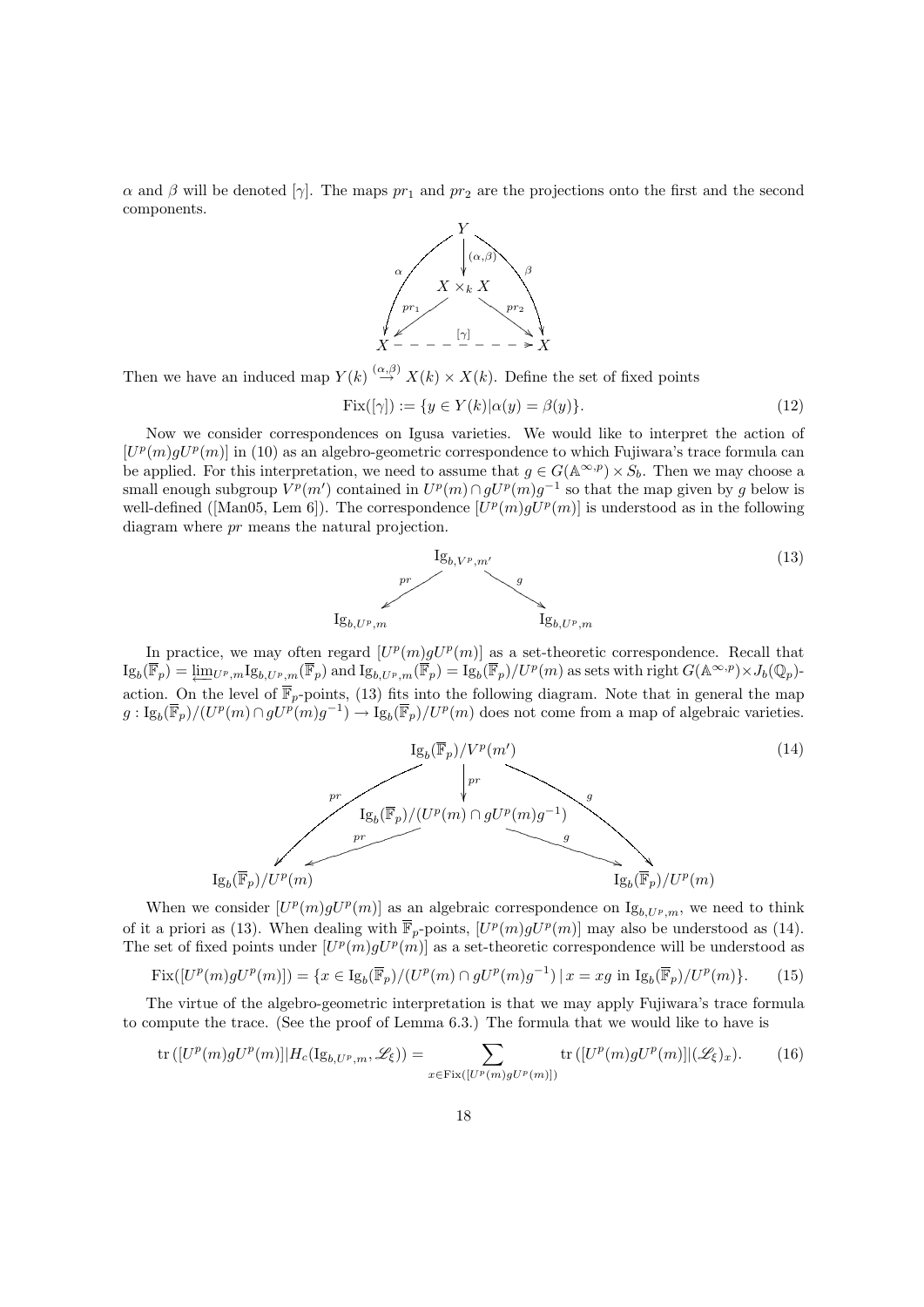where  $Fix([U^p(m)gU^p(m)])$  is the set of fixed points in the sense of (12) under the algebro-geometric correspondence  $[U^p(m)gU^p(m)]$  understood as (13) (for a chosen subgroup  $V^p(m')$  there). But once we know the validity of (16), it is an easy exercise to check that the same identity still holds if  $[U^p(m)gU^p(m)]$  is interpreted as the double coset action in (10) and  $Fix([U^p(m)gU^p(m)])$  as in (15).

The following definitions are motivated in two ways. On one hand, we want to allow a twist by high powers of Frobenius so that the fixed point formula is available. On the other hand, we want to separate slope components of elements in  $J_b(\mathbb{Q}_p)$  in terms of p-adic valuation, which will play a role in harmonic analysis later.

**Definition 6.1.** An element  $\delta \in J_b(\mathbb{Q}_p)$  is called *acceptable* if  $\delta = (\delta_i)$  viewed inside  $\prod_{i=1}^r \text{End}^0(\Sigma_i)^\times$ verifies the following condition: if  $\lambda_i > \lambda_j$  (i.e. if  $i < j$ ), any eigenvalue  $e_i$  of  $\delta_i$  and  $e_j$  of  $\delta_j$  satisfy  $v_p(e_i) < v_p(e_j)$ . Here  $v_p : \overline{\mathbb{Q}}_p^{\times} \to \mathbb{Q}$  is an additive *p*-adic valuation.

**Definition 6.2.** A function  $\varphi \in C_c^{\infty}(G(\mathbb{A}^{\infty,p}) \times J_b(\mathbb{Q}_p))$  is called *acceptable* if

- (i) For any  $(q, \delta) \in G(\mathbb{A}^{\infty, p}) \times J_b(\mathbb{Q}_n)$  in supp  $\varphi$ , the element  $\delta$  is acceptable and belongs to  $S_b$ , and there exist a finite subset  $I \subset G$ , a sufficiently small subgroup  $U^p(m)$  (in particular, having no finite torsion elements) and  $(\alpha_g)_{g\in I} \in \mathbb{C}$  satisfying  $\varphi = \sum_{g\in I} \alpha_g \text{char}_{U^p(m)gU^p(m)}$  such that
- (ii) Fix( $[U^p(m)gU^p(m)]$ ) is a finite set for every  $g \in I$ , and
- (iii) For every  $g \in I$ , the formula (16) holds.

We will show in Lemma 6.4 that acceptable functions are abundant enough to establish an identity of representations in  $\mathrm{Groth}(G(\mathbb{A}^{\infty,p}) \times J_b(\mathbb{Q}_p))$ . So it is harmless to assume that the test function  $\varphi$  is acceptable when computing the trace. First we prove that any given test function becomes acceptable after enough twists.

**Lemma 6.3.** For each  $\varphi \in C_c^{\infty}(G(\mathbb{A}^{\infty,p}) \times J_b(\mathbb{Q}_p))$ , there exists a positive integer M such that whenever  $N > M$ , the function  $\varphi^{(N)}$  defined by  $\varphi^{(N)}(g) = \varphi(g \cdot (fr^s)^N)$  is acceptable.

*Proof.* The proof is easily reduced to the case  $\varphi = \text{char}_{U^p(m)gU^p(m)}$  where  $U^p(m)$  is small enough. From the definition of acceptable elements and the set  $S_b$ , there is clearly an integer M such that every  $\varphi^{(N)}$  for  $N > M$  satisfies (i) of Definition 6.2.

The conditions (ii) and (iii) can be verified using Fujiwara's trace formula (a.k.a. Deligne's conjecture). For this purpose, we choose a particular model  $\mathcal{J}_{b, U^p,m}$  over some finite field  $\mathbb{F}_{p^s}$  such that  $\mathcal{J}_{b, U^p, m} \times_{\mathbb{F}_{p^s}} \overline{\mathbb{F}}_p \simeq \mathrm{Ig}_{b, U^p, m}$  and  $F_{ab}^s \times 1 = fr^{-s}$  under this isomorphism. Here  $F_{ab}^s$  is the absolute Frobenius on  $\mathcal{J}_{b,U^p,m}$  and  $fr^{-s} \in \mathcal{J}_b(\mathbb{Q}_p)$  acts on  $I_{\mathcal{S}_{b,U^p,m}}$  as described in §5. (That we can choose  $\mathcal{J}_{b, U^p,m}$  is explained in [Shi07, §2.3] in more detail. For this we assume that  $\mathbb{F}_{p^s}$  contains  $k(w)$  by enlarging s if necessary.)

According to Fujiwara's formula([Fuj97, Cor 5.4.5], [Var07, Thm 2.3.2]), the following is true: there exists an integer  $M' > 0$  such that whenever  $N > M'$ ,  $Fix((Fr_{ab}^s \times 1)^N \circ [U^p(m)gU^p(m)])$  is a finite set and the identity (16) holds with  $[U^p(m)gU^p(m)]$  replaced by  $(Fr_{ab}^s \times 1)^N \circ [U^p(m)gU^p(m)]$ . The number  $M'$  can be chosen independently of the coefficient sheaf.

By the identity of correspondences on  $I_{g_{b}U_{p,m}}$ 

$$
[U^p(m)g(fr^{-s})^N U^p(m)] = ((F^s_{ab} \times 1)^N) \circ [U^p(m)gU^p(m)],
$$

the conditions (ii) and (iii) are verified by  $\varphi^{(N)}$  for every  $N > M'$ . Finally increase M, if necessary, to ensure  $M \geq M'$ .  $\Box$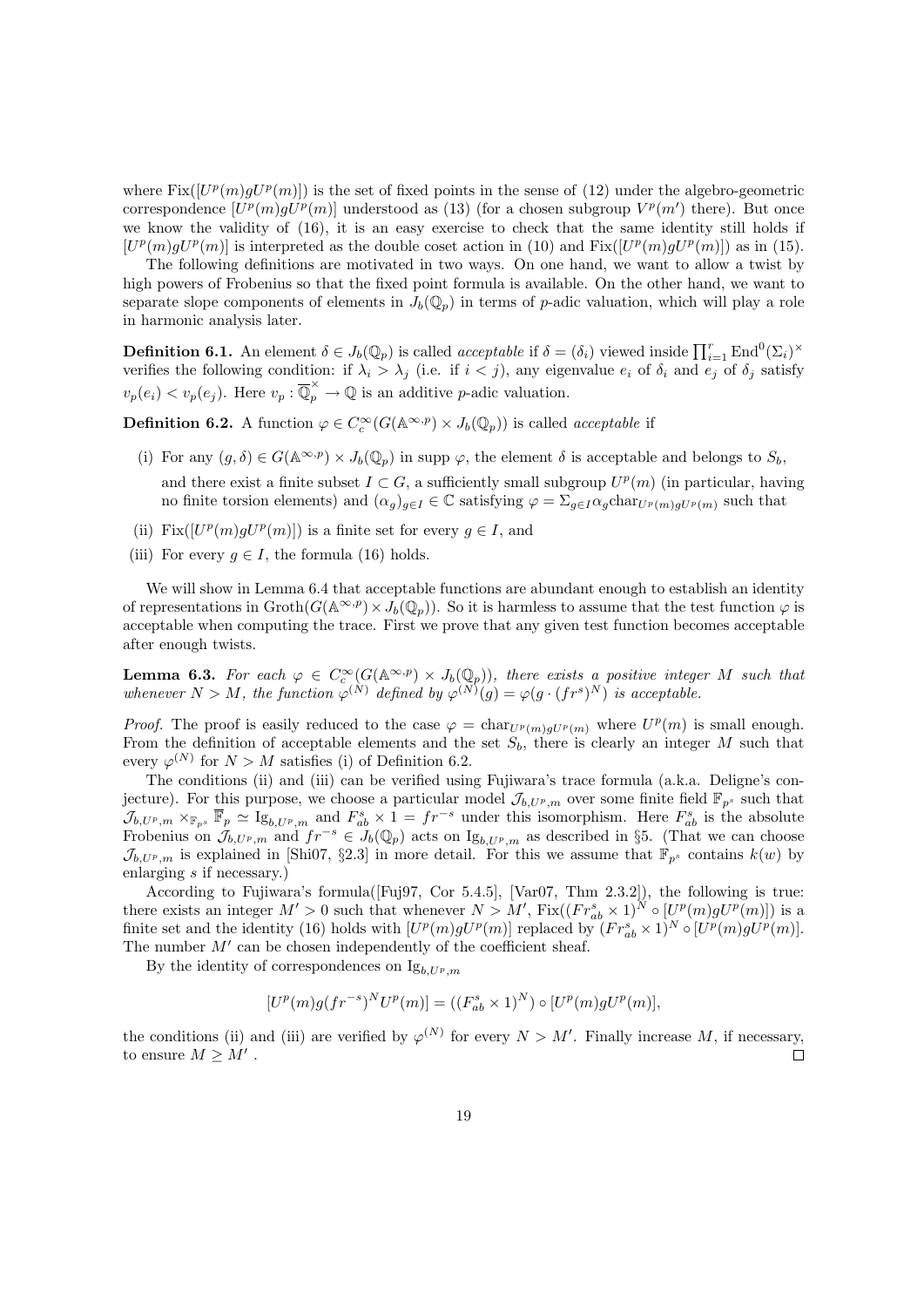**Lemma 6.4.** Suppose that  $\Pi_1$  and  $\Pi_2$  belong to  $\operatorname{Groth}(G(\mathbb{A}^{\infty,p}) \times J_b(\mathbb{Q}_p))$ . If  $\operatorname{tr} \Pi_1(\varphi) = \operatorname{tr} \Pi_2(\varphi)$ for every acceptable function  $\varphi$ , then  $\Pi_1 \simeq \Pi_2$  in  $\text{Groth}(G(\mathbb{A}^{\infty,p}) \times J_b(\mathbb{Q}_p)).$ 

*Proof.* For simplicity of notation, let  $H := G(\mathbb{A}^{\infty,p}) \times J_b(\mathbb{Q}_p)$ . Let us choose an arbitrary function  $\varphi \in C_c^{\infty}(H)$  (which is not necessarily acceptable). If we show  $\operatorname{tr} \Pi_1(\varphi) = \operatorname{tr} \Pi_2(\varphi)$ , then the proof will be complete.

There are only finitely many irreducible representations  $\{\pi_i\}_{i\in I}$  of H contributing to  $\Pi_1$  or  $\Pi_2$ such that  $\pi_i(\varphi)$  is nontrivial. Let  $m_i$  (resp.  $n_i$ ) be the multiplicity of  $\pi_i$  in  $\Pi_1$  (resp.  $\Pi_2$ ) and set

$$
\Pi_1' := \sum_{i \in I} m_i \pi_i, \qquad \Pi_2' := \sum_{i \in I} n_i \pi_i.
$$

Set  $t := fr^s$ . Note that t belongs to the center of H. Consider the map  $\theta : H \times \mathbb{Z} \to H$  given by  $(h, z) \mapsto (h \cdot t^z)$ . Write  $\Pi''_1$  and  $\Pi''_2$  for pullbacks of  $\Pi'_1$  and  $\Pi'_2$  along  $\theta$ . For each  $i \in I$ , the pullback of  $\pi_i$  by  $\theta$  has the form  $\pi_i \otimes \chi_i$  for a character  $\chi_i$  of  $\mathbb{Z}$ . Define  $\varphi^{(z)} \in C_c^{\infty}(H)$  by  $\varphi^{(z)}(h) := \varphi(ht^z)$ . By Lemma 6.3, there exists a constant  $C > 0$  (depending only on  $\varphi$ ) such that  $\varphi^{(z)}$  is acceptable for all  $z > C$ . By assumption,

$$
\operatorname{tr} \Pi_1'(\varphi^{(z)}) = \operatorname{tr} \Pi_2'(\varphi^{(z)}), \quad \forall z > C. \tag{17}
$$

We claim that for any  $\psi \in C_c^{\infty}(\mathbb{Z}_{<-C})$ 

$$
\operatorname{tr} \Pi_1''(\varphi \times \psi) = \operatorname{tr} \Pi_2''(\varphi \times \psi). \tag{18}
$$

Once we prove the claim, since there are finitely many characters  $\{\chi_i\}_{i\in I}$  (not necessarily distinct), it follows that (18) is true for any  $\psi \in C_c^{\infty}(\mathbb{Z})$ . In particular, we choose  $\psi$  to be a function supported on  $0 \in \mathbb{Z}$  to deduce that  $tr \Pi'_1(\varphi) = tr \Pi'_2(\varphi)$ , or  $tr \Pi_1(\varphi) = tr \Pi_2(\varphi)$ .

It remains to prove the above claim. It suffices to prove that (18) holds for every  $\psi_y$  ( $y < -C$ ) such that  $\psi_y(z)$  equals 1 if  $z = y$  and 0 if  $z \neq y$ . For any w in the representation space of  $\Pi'_j$ , computation with respect to a Haar measure on  $H$  shows

$$
\Pi''_j(\varphi \times \psi_y)w = \sum_{z \in \mathbb{Z}} \int_H (\varphi(h)\psi_y(z)) \cdot \Pi''_j(h, z)w \cdot dh
$$
  
= 
$$
\int_H \varphi(h)\Pi'_j(ht^y)w \cdot dh
$$
  
= 
$$
\int_H \varphi(ht^{-y})\Pi'_j(h)w \cdot dh = \Pi'_j(\varphi^{(-y)}) \cdot w
$$

Combining with (17), we deduce that (18) holds for  $\psi = \psi_y$ . This proves our claim.

 $\Box$ 

# 7  $\overline{\mathbb{F}}_p$ -points of Igusa varieties

In order to describe the set of fixed points on Igusa varieties under correspondences, we give here a moduli-theoretic description of  $\overline{\mathbb{F}}_p$ -points on Igusa varieties.

As Ig<sub>b</sub> has a moduli interpretation, we can describe its  $\overline{\mathbb{F}}_p$ -points in terms of abelian varieties over  $\overline{\mathbb{F}}_p$  with additional structure. We can see from the construction of Ig<sub>b</sub> in §5 that Ig<sub>b</sub>( $\overline{\mathbb{F}}_p$ ) is identified with the following set  $\widetilde{\lg}_b^p$  $\frac{F}{b}$ .

$$
\widetilde{\lg}_b^p = \{ (A, \lambda, i, \eta^p, \{j_i\}) \} / \sim, \text{ where}
$$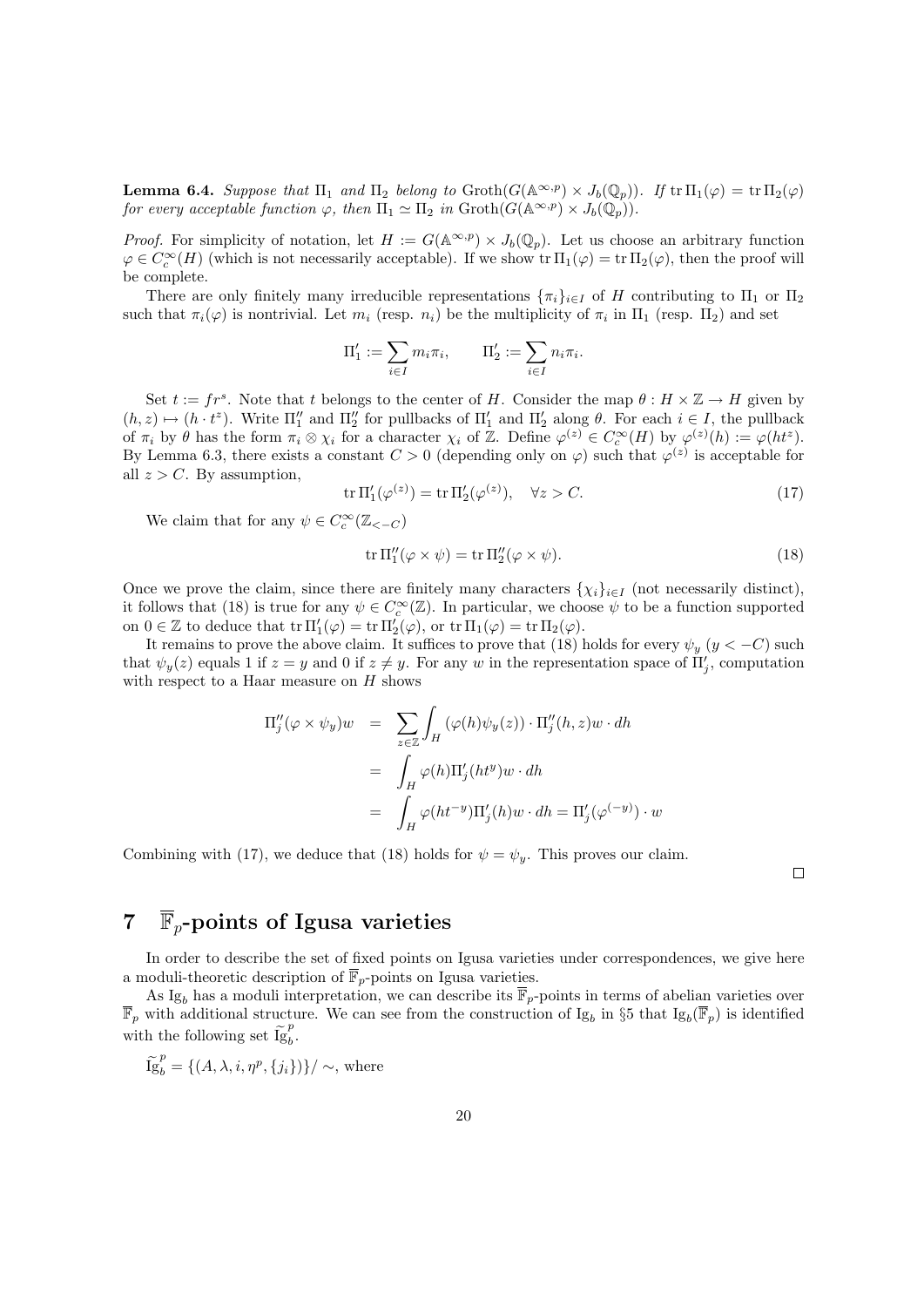- A is an abelian variety over  $\overline{\mathbb{F}}_p$  such that there exists an isomorphism  $A[p^{\infty}] \stackrel{\sim}{\to} \bigoplus_{i=1}^r gr^i A[p^{\infty}]$ .
- $\lambda: A \rightarrow A^{\vee}$  is a *prime-to-p* polarization.
- $i: \mathcal{O}_B \hookrightarrow \text{End}(A) \otimes_{\mathbb{Z}} \mathbb{Z}_{(p)}$  is a map of  $\mathbb{Z}_{(p)}$ -algebras such that  $\lambda \circ i(b) = i(b^*)^{\vee} \circ \lambda, \forall b \in \mathcal{O}_B$ .
- $\eta^p: V \otimes_{\mathbb{Q}} \mathbb{A}^{\infty,p} \stackrel{\sim}{\to} V^p A$  is an isomorphism of  $B \otimes_{\mathbb{Q}} \mathbb{A}^{\infty,p}$ -modules sending  $\langle \cdot, \cdot \rangle$  to the  $\lambda$ -Weil pairing up to  $(\mathbb{A}^{\infty,p})^{\times}$ -multiple.
- ${j_i}_{1 \leq i \leq r} : \Sigma^i \to gr^i A[p^\infty]$  is an isomorphism in the category  $BT^G_{\overline{\mathbb{F}}_p}$ . (i.e. preserving  $\mathcal{O}_B \otimes_{\mathbb{Z}} \mathbb{Z}_p$ actions and polarizations, the latter up to  $\mathbb{Z}_p^{\times}$ -multiple.)
- $(A, \lambda, i, \eta^p, \{j_i\})$  and  $(A', \lambda', i', \eta^{p'}, \{j'_i\})$  are equivalent if there is a prime-to-p isogeny  $A \to A'$ sending  $(\lambda, i, \eta^p, \{j_i\})$  to  $(\gamma \lambda', i', \eta^{p'}, \{j'_i\})$  where  $\gamma \in \mathbb{Z}_{(p)}^{\times}$ .

We will see that the set  $\tilde{I}_{g}^{ep}$  $\mu_b^{\mu}$  is in natural bijection with the following set Ig<sub>b</sub> which is simpler to describe. Note that the prime-to-p condition is removed below.

 $\widetilde{\mathrm{Ig}}_b = \{ (A, \lambda, i, \eta^p, \{j_i\}) \} / \sim,$  where

- A is an abelian variety over  $\overline{\mathbb{F}}_p$ .
- $\lambda: A \to A^{\vee}$  is a polarization.
- $i : B \hookrightarrow \text{End}(A) \otimes_{\mathbb{Z}} \mathbb{Q}$  is a map of  $\mathbb{Q}$ -algebras such that  $\lambda \circ i(b) = i(b^*)^{\vee} \circ \lambda, \forall b \in B$ .
- $\eta^p: V \otimes_{\mathbb{Q}} \mathbb{A}^{\infty,p} \stackrel{\sim}{\to} V^p A$  is an isomorphism of  $B \otimes_{\mathbb{Q}} \mathbb{A}^{\infty,p}$ -modules sending  $\langle \cdot, \cdot \rangle$  to the  $\lambda$ -Weil pairing up to  $(\mathbb{A}^{\infty,p})^{\times}$ -multiple.
- ${j_i}_{1 \leq i \leq r} : \Sigma^i \to gr^i A[p^\infty]$  is a quasi-isogeny, which is an isomorphism in the category  $BT^{0,G}_{\overline{\mathbb{F}}_p}$ . (i.e. preserving  $B_{\mathbb{Q}_p}$ -actions and polarizations, the latter up to  $\mathbb{Q}_p^{\times}$ -multiple.)
- $(A, \lambda, i, \eta^p, \{j_i\})$  and  $(A', \lambda', i', \eta^{p'}, \{j'_i\})$  are equivalent if there is an isogeny  $A \to A'$  sending  $(\lambda, i, \eta^p, \{j_i\})$  to  $(\gamma \lambda', i', \eta^{p'}, \{j'_i\})$  where  $\gamma \in \mathbb{Q}^{\times}$ .

#### **Lemma 7.1.** (Compare [HT01, Lem  $V.1.1.1$ ])

There is a natural bijection between  $\text{Ig}_b(\overline{\mathbb{F}}_p)$  and  $\widetilde{\text{Ig}}_b^p$ <sup>p</sup>. The natural map  $\widetilde{Ig}_b^p \rightarrow \widetilde{Ig}_b$  is also a bijection.

*Proof.* The first sentence is clear from the moduli description of the variety  $Ig_b$ . We will prove the second sentence of the lemma.

We first prove that the map  $\tilde{I}_{g_b}^p \to \tilde{I}_{g_b}^g$  is injective. In other words, if  $(A, \lambda, i, \eta^p, \{j_i\})$  and  $(A', \lambda', i', \eta^{p'}, \{j'_{i}\})$  in  $\widetilde{Ig}_{b}^{p}$  become equivalent in  $\widetilde{Ig}_{b}$  by an isogeny  $f : A \to A'$ , then we need to find a prime-to-p isogeny which identifies the two data in  $\tilde{I}_{g}^{p}$  $\int_{b}^{p}$ . But f itself has to be a prime-to-p isogeny since  $j_i' = f \circ j_i$  for every i where both  $j_i$  and  $j_i'$  are isomorphisms. Also if  $\gamma \in \mathbb{Q}^\times$  is such that  $\lambda$  is sent to  $\gamma \lambda'$ , then  $\gamma$  should belong to  $\mathbb{Z}_{(p)}^{\times}$  since both  $\lambda$  and  $\lambda'$  are prime-to-p polarizations. Therefore f gives an equivalence in  $\widetilde{Ig}_b^p$  $\frac{F}{b}$ .

We prove the map is surjective. We start from an element  $(A, \lambda, i, \eta^p, \{j_i\})$  in  $\overline{I}g_b$  and obtain an element in  $\widetilde{Ig}_b^p$  using the equivalence in  $\widetilde{Ig}_b$ . By changing A by an isogeny if necessary, we may assume that the condition  $A[p^{\infty}] \stackrel{\sim}{\to} \bigoplus_{i=1}^{r} gr^{i} A[p^{\infty}]$  is satisfied. Keeping the last condition, all  $j_i$  can be arranged to be isomorphisms. We explain the last point in more detail. First we may assume that each quasi-isogeny  $\{j_i^{-1}\}$  is an isogeny by applying p-power multiplication map to A if necessary. Let  $H_i := \ker j_i^{-1}, A' := A/(\oplus_i H_i)$  and  $f : A \to A/(\oplus_i H_i)$  be the natural quotient map. Then f sends  $j_i$ to  $f \circ j_i$ , but  $f \circ j_i : \Sigma^i \overset{\sim}{\to} gr^i A'[p^{\infty}]$  is an isomorphism for each i by construction.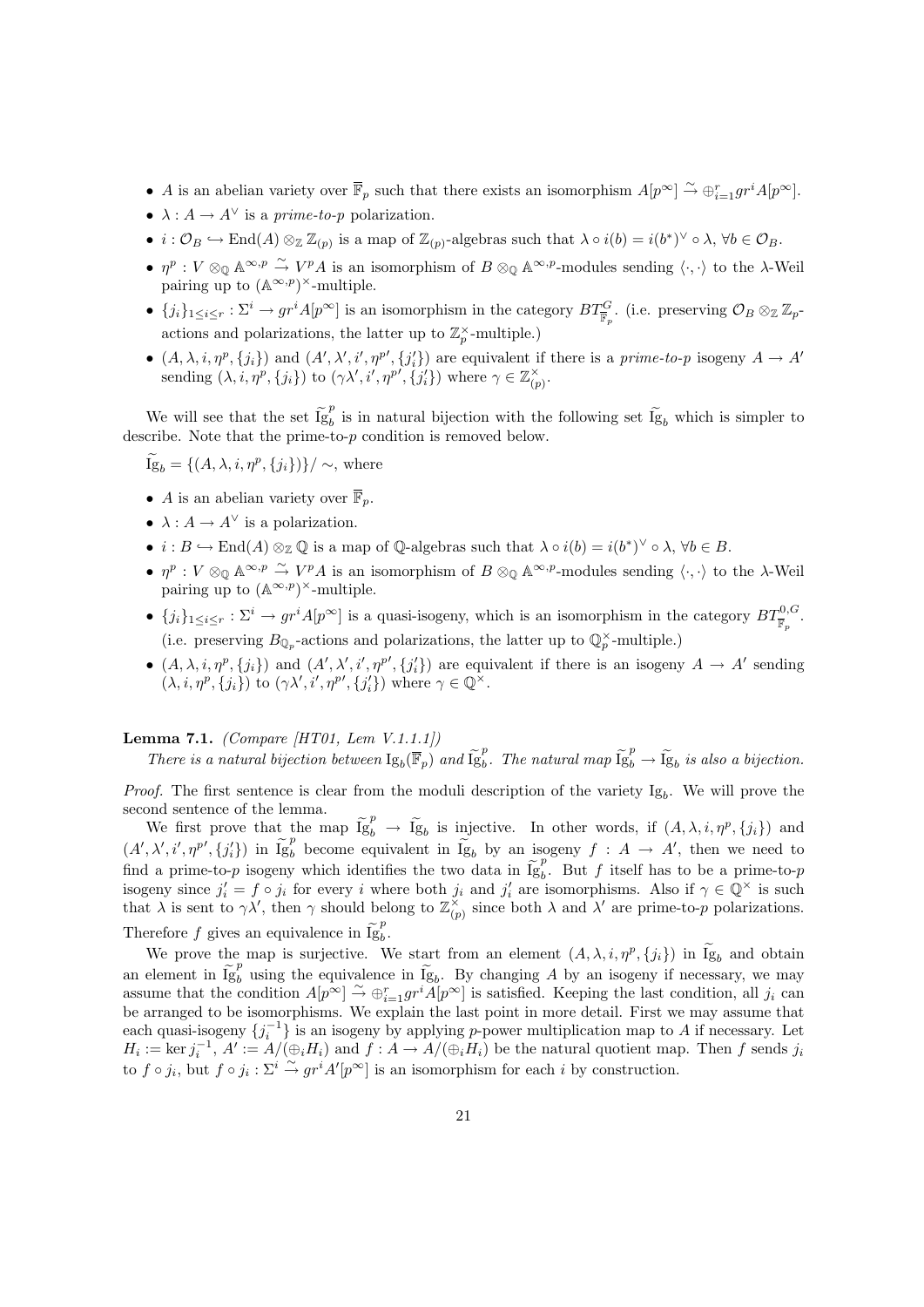Next we want  $\lambda$  to be prime-to-p. This is easy because the equivalence in Ig<sub>b</sub> allows multiplying a scalar in  $\mathbb{Q}_p^{\times}$  to  $\lambda$ . First observe that the following diagram commutes for some  $\gamma \in \mathbb{Q}_p^{\times}$  where maps are allowed to be quasi-isogenies.



Write  $\gamma = p^a u$  for  $a \in \mathbb{Z}$  and  $u \in \mathbb{Z}_p^{\times}$ . Then we simply replace  $\lambda$  with  $p^a \lambda$  to get a prime-to-p polarization. (Recall that  $\lambda_{\Sigma}$  is already a prime-to-p polarization.) At this point, it only remains to check that the image of  $\mathcal{O}_B$  under i lies in End $(A) \otimes_{\mathbb{Z}} \overline{\mathbb{Z}}_{(p)}$ , but this is automatic since  $\mathcal{O}_B$  is a maximal  $\mathbb{Z}_{(p)}$ -order of B. Now our new  $(A, \lambda, i, \eta^p, \{j_i\})$  belongs to  $\widetilde{\mathbf{I}}_{g}^p$  $b<sub>b</sub>$ , completing the proof of surjectivity.  $\Box$ 

In [Man05, §5], it was shown that the action of  $G(\mathbb{A}^{\infty,p}) \times S_b$  on  $\tilde{I}_{g}^{p}$  $b<sub>b</sub>$  extends to an action of  $G(\mathbb{A}^{\infty,p}) \times J_b(\mathbb{Q}_p)$ . When this action is transported to  $\widetilde{Ig}_b$  via the bijection in Lemma 7.1, the action of each element  $(\alpha, \beta) \in G(\mathbb{A}^{\infty, p}) \times J_b(\mathbb{Q}_p)$  on  $\widetilde{Ig}_b$  can be described as

$$
(A, \lambda, i, \eta^p, \{j_i\}) \mapsto (A, \lambda, i, \eta^p \circ \alpha, \{j_i \circ \beta\}).
$$

In view of Lemma 7.1, the right  $G(\mathbb{A}^{\infty,p}) \times J_b(\mathbb{Q}_p)$ -set  $\text{Ig}_b(\overline{\mathbb{F}}_p)$  will be described in terms of  $\widetilde{\text{Ig}}_b$  from now on. To further analyze  $I_{g_b}(\overline{F}_p)$ , we consider the fibration of this set over the set of the triples  $(A, \lambda, i).$ 

**Definition 7.2.** We define the set  $\text{PIC}_b = \{(A, \lambda, i)\}/\sim$  whose representatives are those  $(A, \lambda, i)$ that appear in the description of  $I_{g_b}(\overline{F}_p)$  (i.e.  $\exists \eta^p, \{\tilde{j}_i\}$  such that  $(A, \lambda, i, \eta^p, \{j_i\}) \in I_{g_b}(\overline{F}_p)$ ). We consider  $(A, \lambda, i)$  and  $(A', \lambda', i')$  equivalent if there is an isogeny  $A \to A'$  sending  $\lambda, i$  to  $\gamma \lambda'$  and i' for some  $\gamma \in \mathbb{Q}^{\times}$ .

By construction, we have a natural  $G(\mathbb{A}^{\infty,p}) \times J_b(\mathbb{Q}_p)$ -equivariant (with trivial action on PIC<sub>b</sub>) surjection of sets

 $\pi: \text{Ig}_b(\overline{\mathbb{F}}_p) \to \text{PIC}_b \text{ defined by } (A, \lambda, i, \eta^p, \{j_i\}) \mapsto (A, \lambda, i).$ 

Before we give a group theoretic expression of the fibers of  $\pi$ , we set up some notation. Let  $z = [(A, \lambda, i)]$  be an equivalence class in PIC<sub>b</sub>. We define the following.

- $C_{(A,\lambda,i)} := \text{End}_{B}^{0}(A),$
- $M_{(A,\lambda,i)} := Z(C_{(A,\lambda,i)})$
- $\ddagger_{(A,\lambda,i)}$  is the Rosati involution  $f \mapsto \lambda^{-1} f^{\vee} \lambda$  on  $C_{(A,\lambda,i)}$ ,
- $H_{(A,\lambda,i)}$  is the Q-group scheme such that  $H_{(A,\lambda,i)}(R) := \{g \in C_{(A,\lambda,i)} \otimes_{\mathbb{Q}} R | gg^{\dagger_{(A,\lambda,i)}} \in R^{\times} \}$

Suppose that  $[(A, \lambda, i)] = [(A', \lambda', i')]$  and let  $f : A \to A'$  be an isogeny providing the equivalence of triples. Then the induced identification  $M_{(A,\lambda,i)} = M_{(A',\lambda',i')}$  is independent of the choice of f. But f induces an isomorphism of the pairs  $(C_{(A,\lambda,i)},\ddagger_{(A,\lambda,i)})$  and  $(C_{(A',\lambda',i')},\ddagger_{(A',\lambda',i')})$  and an isomorphism of Q-groups  $H_{(A,\lambda,i)} \simeq H_{(A',\lambda',i')}$  which are canonical only up to  $H_{(A,\lambda,i)}(Q)$ -conjugacy. Keeping this in mind, we may sometimes write  $C_{(A,\lambda,i)}$ ,  $M_{(A,\lambda,i)}$ ,  $\ddagger_{(A,\lambda,i)}$  and  $H_{(A,\lambda,i)}$  as  $C_z$ ,  $M_z$ ,  $\ddagger_z$  and  $H_z$  when  $H_{(A,\lambda,i)}(\mathbb{Q})$ -conjugacy is harmless.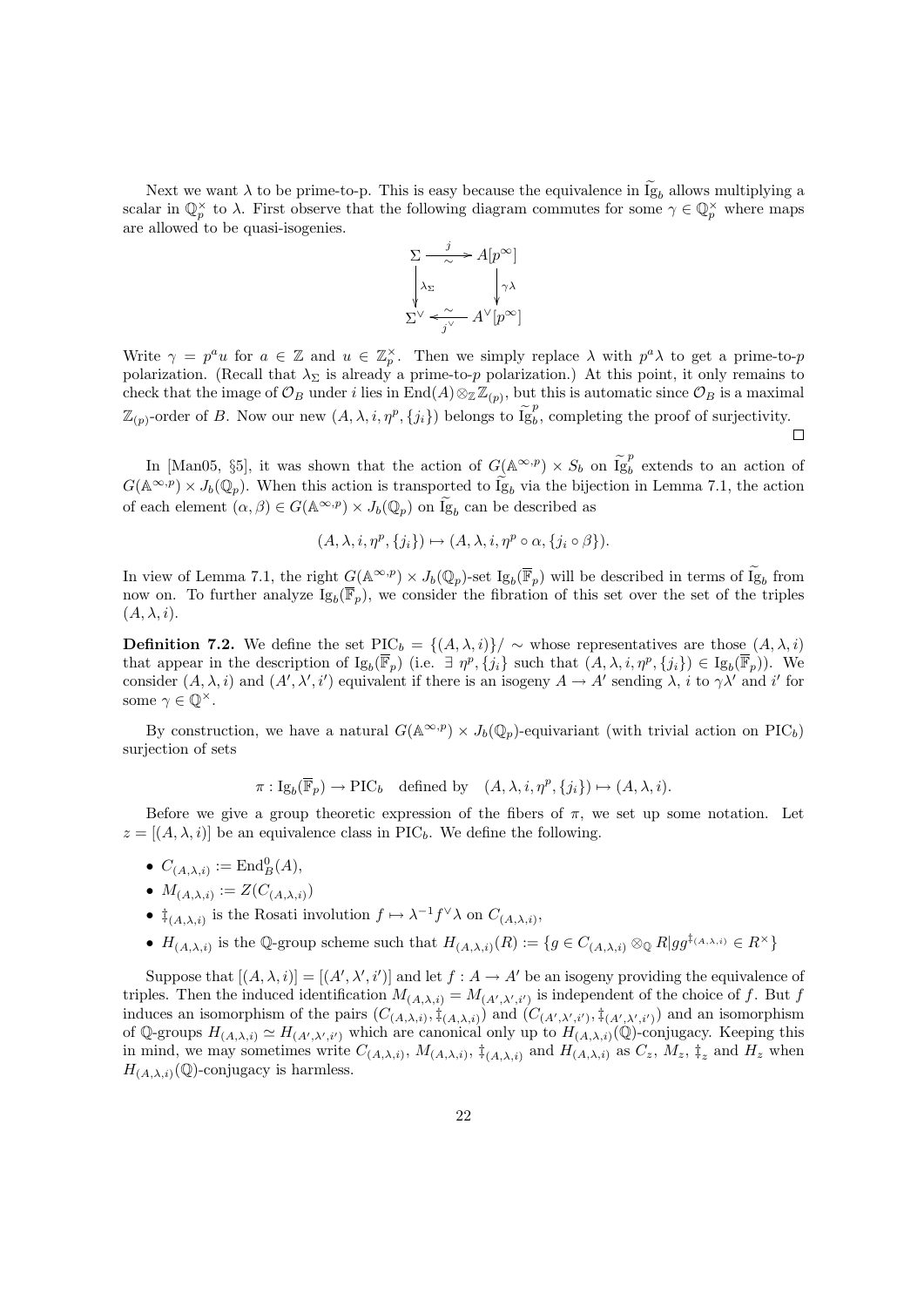Let us give an embedding  $\iota_{(A,\lambda,i)} : H_{(A,\lambda,i)}(\mathbb{A}^{\infty}) \hookrightarrow G(\mathbb{A}^{\infty,p}) \times J_b(\mathbb{Q}_p)$ . For this we need to choose some  $(\eta_0^p, \{j_{0,i}\})$  which defines a point in  $\text{Ig}_b(\overline{\mathbb{F}}_p)$  together with  $(A, \lambda, i)$ . First consider the composite map

$$
\operatorname{End}^0_B(A) \otimes \mathbb{A}^{\infty, p} \hookrightarrow \operatorname{End}_B(V^pA) \simeq \operatorname{End}_B(V \otimes \mathbb{A}^{\infty, p})
$$

where the latter isomorphism is  $g \mapsto (\eta_0^p)^{-1} g \eta_0^p$ . Thereby we get an embedding of groups

$$
H_{(A,\lambda,i)}(\mathbb{A}^{\infty,p}) \hookrightarrow G(\mathbb{A}^{\infty,p}).
$$

On the other hand, we have maps

$$
\operatorname{End}_B^0(A) \otimes \mathbb{Q}_p \hookrightarrow \operatorname{End}_B^0(A[p^\infty]) \simeq \operatorname{End}_B^0(\Sigma)
$$

where the second map is induced from the quasi-isogeny  $\Sigma \to A[p^{\infty}]$  given by  $\{j_{0,i}\}\$ . By restricting to the elements preserving polarizations on both sides, obtain

$$
H_{(A,\lambda,i)}(\mathbb{Q}_p)\hookrightarrow J_b(\mathbb{Q}_p).
$$

Putting these together, we obtain an embedding  $\iota_{(A,\lambda,i)} : H_{(A,\lambda,i)}(\mathbb{A}^{\infty}) \hookrightarrow G(\mathbb{A}^{\infty,p}) \times J_b(\mathbb{Q}_p)$ , which is canonical up to  $G(\mathbb{A}^{\infty,p}) \times J_b(\mathbb{Q}_p)$ -conjugacy. The next lemma, whose proof is straightforward, gives a description of the fibers of  $\pi$ .

#### Lemma 7.3. See [HT01, Lem V.1.2]

Choose of a base point  $\tilde{x}$  in  $\pi^{-1}[(\tilde{A}, \lambda, i)]$ . This gives a bijection of sets with right  $G(\mathbb{A}^{\infty, p}) \times J_b(\mathbb{Q}_p)$ action

$$
\pi^{-1}[(A,\lambda,i)] \simeq \iota_{(A,\lambda,i)}(H_{(A,\lambda,i)}(\mathbb{Q})) \setminus (G(\mathbb{A}^{\infty,p}) \times J_b(\mathbb{Q}_p))
$$
  

$$
\widetilde{x}g \leftrightarrow g
$$

If we choose  $\tilde{x}' = \tilde{x}h$  ( $h \in G(\mathbb{A}^{\infty,p}) \times J_b(\mathbb{Q}_p)$ ) as a base point, the above isomorphism changes by multiplication by h while  $\mu_k$ , changes by conjugation by h multiplication by h while  $\iota_{(A,\lambda,i)}$  changes by conjugation by h.

Suppose that g is an element of  $G(\mathbb{A}^{\infty,p}) \times S_b$  and that  $[U^p(m)gU^p(m)]$  satisfies the conditions (ii) and (iii) of Definition 6.2. For simplicity let us write U for  $U^p(m)$  in this section. We deduce from (11) and (16) that

$$
\operatorname{tr}(\operatorname{char}_{UgU}|H_c(\operatorname{Ig}_b, \mathscr{L}_{\xi})) = \operatorname{vol}(U) \sum_{x \in \operatorname{Fix}([UgU])} \operatorname{tr}([UgU]|(\mathscr{L}_{\xi})_x)
$$
(19)

The sum has finitely many nonzero terms and is finite. Our next task is to analyze the set  $Fix([UqU])$ , which is given by (15). Let us write  $G_b$  for  $G(\mathbb{A}^{\infty,p}) \times J_b(\mathbb{Q}_p)$ . Arguing as in [HT01, p.153-155], the expression in (15) can be rewritten as

$$
Fix([UgU]) = \coprod_{z \in \text{PIC}_b} \coprod_{[a] \in H_z(\mathbb{Q})/\sim} \iota_z(H_z(\mathbb{Q})) \setminus \{y \in G_b | y^{-1} \iota_z(a)y \in gU\} / U \cap gUg^{-1}
$$
(20)

where the equivalence relation in  $H_*(\mathbb{Q})$  is given by  $H_*(\mathbb{Q})$ -conjugacy action. Again proceeding as in [HT01, Lem V.1.4], we obtain the first form of the counting point formula.

**Lemma 7.4.** Suppose that  $\varphi \in C_c^{\infty}(G(\mathbb{A}^{\infty,p}) \times J_b(\mathbb{Q}_p))$  is an acceptable function. Then

$$
\operatorname{tr}\left(\varphi|H_c(\mathrm{Ig}_b,\mathscr{L}_\xi)\right) = \sum_{z \in \mathrm{PIC}_b} \sum_{[a] \in H_z(\mathbb{Q})/\sim} \mathrm{vol}(\iota_z(Z_{H_z}(a)(\mathbb{Q})) \setminus Z_{G_b}(\iota_z(a))) \ O_{\iota_z(a)}^{G_b}(\varphi) \cdot \operatorname{tr}\xi(\iota_z(a)) \tag{21}
$$

The sum has finitely many nonzero terms and is finite. The measure on  $\iota_z(Z_{H_z}(a)(\mathbb{Q}))$  is chosen such that every point has measure 1. Haar measures on other groups are chosen to be compatible with each other.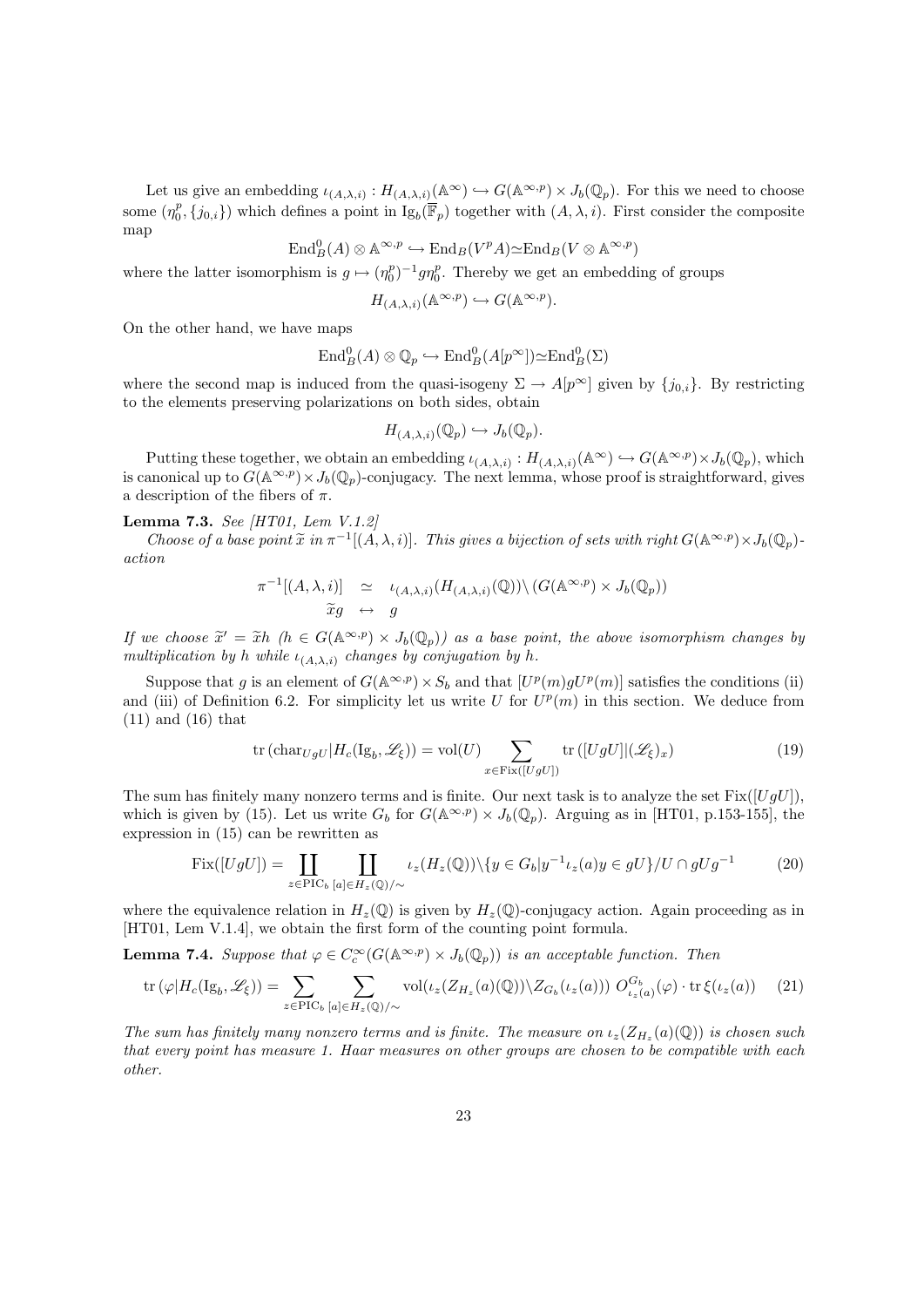Remark 7.5. Since the group  $H_z(\mathbb{R})$  is compact modulo center, any element  $a \in H_z(\mathbb{Q})$  is semisimple and elliptic in  $H_z(\mathbb{R})$ .

### 8 Honda-Tate theory

In this section we use a version of Honda-Tate theory to parametrize the pairs  $(A, i)$  by p-adic types over F. We also give a necessary condition for  $(A, i)$  to appear in the set PIC<sub>b</sub>. We generalize the notion of p-adic types in [HT01, V.2] in order to classify isogeny classes of abelian varieties over  $\overline{\mathbb{F}}_p$  which are not necessarily simple. Before defining p-adic types, we will set up some notation.

- Let  $I$  be a finite index set.
- Let  $M_t$  be a CM field or a totally real field for each  $t \in I$ . Note that  $M_t$  has a well-defined complex conjugation  $c$ , an automorphism of order 2 or 1, respectively.
- Let  $\mathfrak{P}_{M_t}$  be the set of places of  $M_t$  over p, also written as  $\mathfrak{P}_t$  for simplicity.
- $\mathbb{Q}[\mathfrak{P}_t] := \bigoplus_{x \in \mathfrak{P}_t} \mathbb{Q} \cdot x$  is the Q-vector space with basis  $\mathfrak{P}_t$ .
- If **a** is a fractional ideal of  $M_t$ , we define  $[\mathfrak{a}] := \sum_{x \in \mathfrak{P}_t} x(\mathfrak{a}) \cdot x \in \mathbb{Q}[\mathfrak{P}_t]$ .
- If  $i : M \hookrightarrow N$  is a finite extension of fields where M, N are totally real or CM, we define a  $\mathbb{Q}\text{-linear map } i_*: \mathbb{Q}[\mathfrak{P}_M] \to \mathbb{Q}[\mathfrak{P}_N]$  by  $x \mapsto \sum_{y|x} e_{y/x}y$ .

**Definition 8.1.** Let  $F_0$  be a number field. A *p-adic type* over  $F_0$  is a quadruple  $(M, \vec{\eta}, \vec{n}, \kappa)$  where

- $M = \prod_{t \in I} M_t$  is a product of totally real or CM fields for a nonempty index set I,
- $\vec{\eta} = (\eta_t)_{t \in I}$  where  $\eta_t = \sum_{x \in \mathfrak{P}_t} \eta_{t,x} x \in \mathbb{Q}[\mathfrak{P}_t],$
- $\vec{n} = (n_t)_{t \in I}$  is a collection of positive integers and
- $\kappa : F_0 \to M$  is a Q-algebra homomorphism.

such that for all  $t \in I$ ,  $\eta_t + c_* \eta_t = [p]$  and  $\forall x \in \mathfrak{P}_t$ ,  $\eta_{t,x} \geq 0$ . We will often drop  $\kappa$  from the data when  $\kappa$  is well understood as the  $F_0$ -algebra structure map of M.

**Definition 8.2.** A p-adic type  $(M, \vec{\eta}, \vec{n}, \kappa)$  is called *simple* if M is a field and  $\vec{n} = (1)$ . Such a p-adic type will often be written as  $(M, \eta)$  when  $\kappa$  is understood.

Remark 8.3. The p-adic types defined in [HT01, V.2] correspond to our simple p-adic types.

We say  $(M', \vec{\eta}', \vec{\kappa}', \kappa')$  and  $(M'', \vec{\eta}'', \vec{\kappa}'', \kappa'')$  are equivalent over  $F_0$  if there exist a p-adic type  $(M, \vec{\eta}, \vec{n}, \kappa)$  and  $F_0$ -algebra embeddings  $i': M' \hookrightarrow M$ ,  $i'': M'' \hookrightarrow M$  ( $F_0$ -structure given by  $\kappa, \kappa', \kappa''$ ) such that

- (i) Whenever  $t'_1 \neq t'_2$  and  $t''_1 \neq t''_2$ , we have  $i'(M'_{t'_1})i'(M'_{t'_2}) = 0$  and  $i''(M''_{t''_1})i''(M''_{t''_2}) = 0$ .
- (ii) There is a partition of the index set  $I' = \coprod_{t \in I} I'_t (I'_t \neq \emptyset)$  for  $(M', \vec{\eta}', \vec{\eta}')$  satisfying the following:  $\forall t' \in I'_t, i' \text{ induces } M'_{t'} \hookrightarrow M_t, i'_*\eta_{t'} = \eta_t, \text{ and } \sum_{t' \in I'_t} n_{t'} = n_t. \text{ There is a partition } I'' = \coprod_{t \in I} I''_t$ such that an exactly analogous condition holds for  $(M'', \vec{\eta}'', \vec{n}'')$ .

Two p-adic types  $(M', \vec{\eta}', \vec{\kappa}', \kappa')$  and  $(M'', \vec{\eta}'', \vec{\kappa}'', \kappa'')$  over  $F_0$  are said to be *isomorphic* if there exists an  $F_0$ -algebra isomorphism  $M' \stackrel{\sim}{\rightarrow} M''$  sending  $\vec{\eta}', \vec{n}'$  to  $\vec{\eta}'', \vec{n}''$ .

We can define an  $F_0$ -minimal representative of any equivalence class of p-adic types over  $F_0$ . We begin with simple p-adic types first. A simple p-adic type  $(M, \eta)$  over  $F_0$  is minimal if for any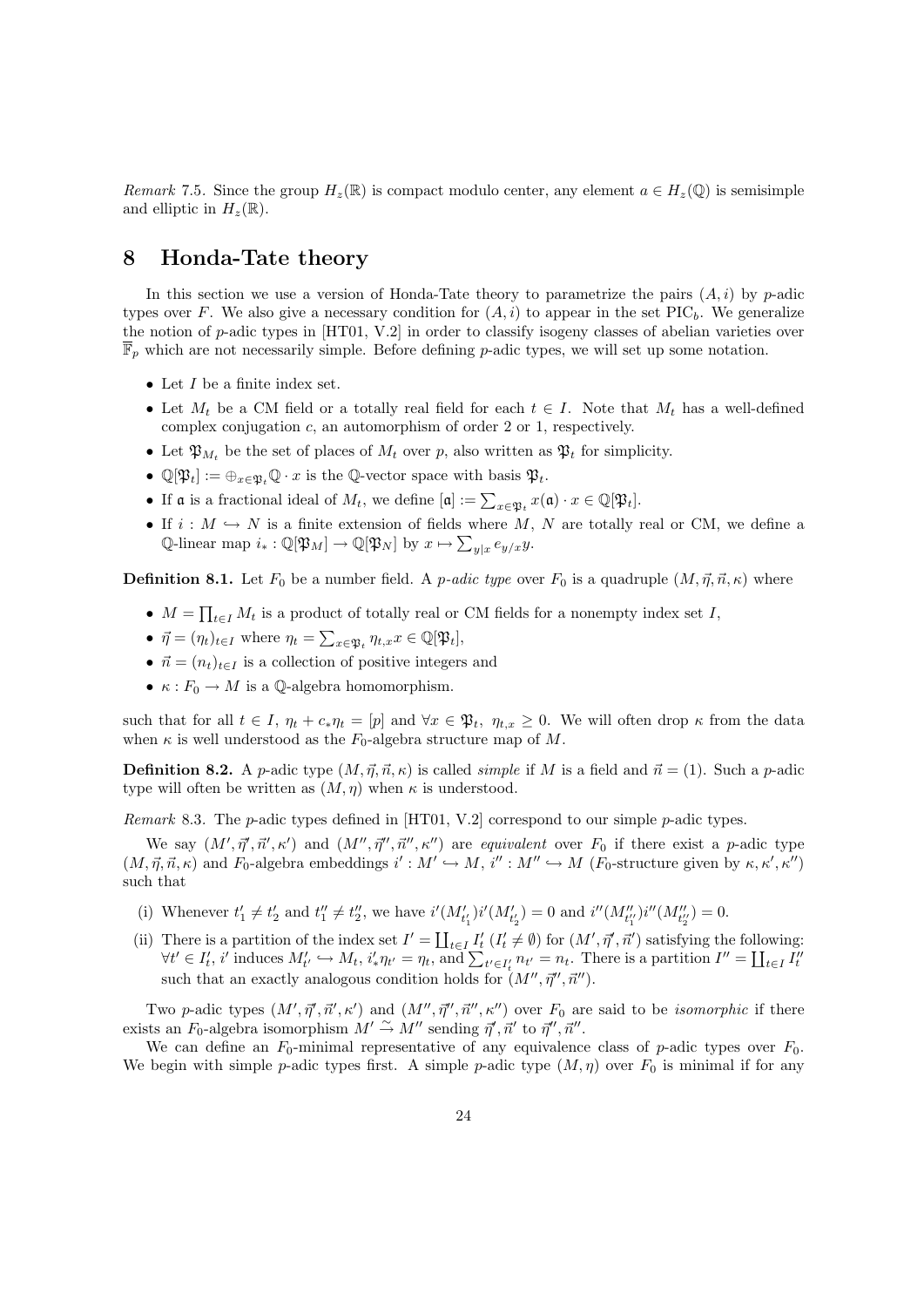other simple p-adic type  $(M', \eta')$  equivalent to  $(M, \eta)$ , there exists an  $F_0$ -algebra homomorphism  $i': M \to M'$  such that  $\eta' = i'_* \eta$ . It can be easily seen that any equivalence class of simple p-adic types over  $F_0$  has a minimal representative: we can pushforward a given p-adic type into any big CM field M which is Galois over  $F_0$  to get  $(M, \tilde{\eta})$  and take the fixed field M of M under Galois automorphisms preserving the *η*. Then the descended *p*-adic type  $(M, \eta)$  is  $F_0$ -minimal.

Now we consider p-adic types that are not necessarily simple. We say that a p-adic type  $(M, \vec{\eta}, \vec{n})$ is minimal over  $F_0$  if every constituent  $(M_t, \eta_t)$  is minimal as a simple p-adic type over  $F_0$  and no two constituents  $(M_{t_1}, \eta_{t_1})$  and  $(M_{t_2}, \eta_{t_2})$  are equivalent over  $F_0$  for  $t_1 \neq t_2$ . It is easy to check that the new definition of minimality coincides with the one for simple  $p$ -adic types and that there exists a unique minimal representative over  $F_0$  up to isomorphism in any equivalence class of p-adic types.

We are about to explain a version of Honda-Tate theory. One may see [HT01, p.158-159] for more detail and other references in the case of simple p-adic types over  $\mathbb Q$  or F. Let A be a simple abelian variety over  $\overline{\mathbb{F}}_p$ , which has a model over a finite field  $\mathbb{F}_{p^s}$ . Let  $\pi_A$  be the geometric Frobenius with respect to  $\mathbb{F}_{p^s}$ , viewed as an element of the division algebra End<sup>0</sup>(A). Then we associate the simple p-adic type  $(M, \eta) := (\mathbb{Q}[\pi_A], [\pi_A]/s)$  to the abelian variety A. The equivalence class of the resulting p-adic type is independent of the choice of  $\mathbb{F}_{p^s}$ . According to Honda-Tate theory, this construction gives a natural bijection between the set of isogeny classes of simple abelian varieties over  $\overline{\mathbb{F}}_p$  and the set of equivalence classes of simple p-adic types over  $\mathbb{Q}$ . The following facts are among the assertions of Honda-Tate theory.

- $M = Z(\text{End}^0(A)).$
- $A[x^{\infty}]$  has pure slope  $\eta_x/e_{x/p}$  and height  $[M_x : \mathbb{Q}_p][\text{End}^0(A) : M]^{1/2}$  for each place x of M over p.

We consider the category  $AV_B^0$  whose objects are the pairs  $(A, i)$  where A is an abelian variety over  $\overline{\mathbb{F}}_p$  and  $i : B \to \text{End}^0(A)$  is a Q-algebra homomorphism. The morphisms from  $(A, i)$  to  $(A', i')$ are elements  $f \in \text{Hom}(A, A') \otimes_{\mathbb{Z}} \mathbb{Q}$  such that  $f \circ i(b) = i'(b) \circ f$  for all  $b \in B$ . We denote by  $\text{End}^{0}(A, i)$ or  $\text{End}_{B}^{0}(A)$  an endomorphism algebra in  $AV_{B}^{0}$ . By an easy extension of the Poincaré reducibility theorem,  $AV_B^0$  is an F-linear semisimple category. We classify simple objects of  $AV_B^0$  using [Kot92, §2]. If  $(A, i)$  is a simple object, then A is isogenous to  $A_0^m$  for a simple abelian variety  $A_0$  over  $\overline{\mathbb{F}}_p$ and  $m \in \mathbb{Z}_{>0}$ . Moreover, the centralizer of B in  $M_m(\text{End}^{0}(A_0))$  is a division algebra, whose center is denoted M. Let  $(M_0, \eta_0)$  be the minimal simple p-adic type (over  $\mathbb Q$ ) associated to  $A_0$ . The field M is equipped with Q-algebra maps  $j : M_0 \to M$  and  $\kappa : F \to M$  coming from i. Then

$$
(A,i)\mapsto (M,j_*\eta_0,(1),\kappa)
$$

is how we associate a simple p-adic type over F to each simple object  $(A, i)$  of  $AV_{B}^{0}$ . This induces a well-defined bijection between the set of isomorphism classes of simple objects of  $AV_B^0$  and the set of equivalence classes of simple  $p$ -adic types over  $F$ .

As  $AV_B^0$  is a semisimple category, any object  $(A, i)$  is isomorphic to  $\bigoplus_{t \in I} (A_t, i_t)^{n_t}$  for a finite set I and simple objects  $(A_t, i_t)$  such that there is no nontrivial morphism between  $(A_t, i_t)$  and  $(A_{t'}, i_{t'})$ for  $t \neq t'$ . If  $(A_t, i_t)$  corresponds to  $(M_t, \eta_t, (1), \kappa_t)$  for each  $t \in I$ , we define the following association:

$$
(A,i) \mapsto \left(\prod_{t \in I} M_t, (\eta_t)_{t \in I}, (n_t)_{t \in I}, (\kappa_t)_{t \in I}\right).
$$
\n
$$
(22)
$$

We construct from a simple minimal p-adic type  $(M_t, \eta_t, \kappa_t)$  a division algebra  $C_t$  with center  $M_t$  whose invariants at places x of  $M_t$  are given by the following. (Recall that  $B \otimes_{\mathbb{Q}} \mathbb{Q}_p$  splits by assumption.)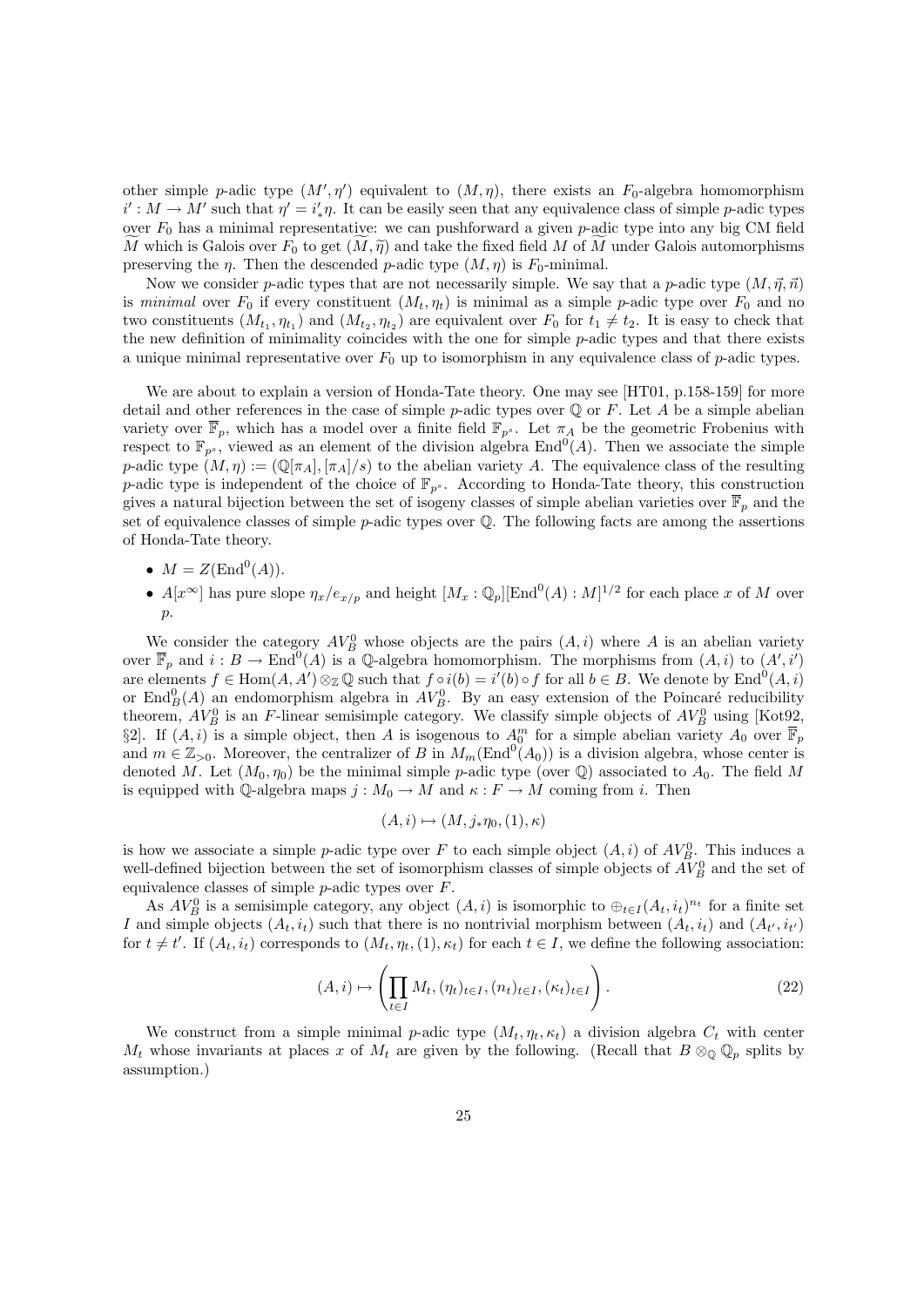$$
\text{inv}_x(C_t) = \begin{cases} 1/2 - \text{inv}_x(B \otimes_F M_{t,x}), & x : \text{real} \\ \eta_x f_{x/p}, & x | p \\ -\text{inv}_x(B \otimes_F M_{t,x}), & x | p, x \n\end{cases} \tag{23}
$$

Proposition 8.4. The map (22) gives a natural bijection between the following two sets.

- (i) The set of isomorphism classes in  $AV_B^0$ .
- (ii) The set of equivalence classes of p-adic types over  $F$ .

We can find a minimal representative  $(\prod_t M_t, (\eta_t)_{t\in I}, (n_t)_{t\in I}, (\kappa_t)_{t\in I})$  corresponding to  $\bigoplus_{t\in I} (A_t, i_t)^{n_t}$ , where  $(A_t, i_t)$  are simple objects in distinct isomorphism classes of  $AV_B^0$ , such that the following are true for each  $t \in I$ .

- $M_t = Z(\text{End}^0(A_t, i_t))$  and  $C_t \simeq \text{End}^0(A_t, i_t)$ .
- $A_t[x^{\infty}]$  has pure slope  $\eta_x/e_{x/p}$  for each place x of  $M_t$  over p, and height  $[M_{t,x}:\mathbb{Q}_p][B:F]^{1/2}[C_t:$  $[M_t]^{1/2}.$

Proof. The bijection between (i) and (ii) is straightforward given the discussion preceding this proposition. The assertions about  $M_t$ ,  $C_t$  and the slope follow from the case of simple p-adic types over  $\mathbb Q$ using general facts in [Kot92, §3].

$$
\Box
$$

Let v be a place of F over p and  $(M_t, \eta_t)$  a simple p-adic type over F. For  $\lambda \in \mathbb{Q}$ , we define  $S_{\lambda,v}(M_t)$ to be the places x of  $M_t$  over v such that  $\lambda = \eta_x/e_{x/p}$ . Recall that the BT-group  $\Sigma = \bigoplus_{i=1}^r \Sigma^i$  has an action by  $\mathcal{O}_F \otimes_{\mathbb{Z}} \mathbb{Z}_p \simeq \prod_{v|p} \mathcal{O}_{F,v}$ . Correspondingly we have a decomposition  $\Sigma^i = \bigoplus_{v|p} \Sigma^i \tilde{v}^{\infty}$  for each i.

Corollary 8.5. The bijection in Proposition 8.4 restricts to the bijection of the following two sets.

- (i) The set of isomorphism classes of  $(A, i)$  in  $AV_B^0$  for which there exists a quasi-isogeny  $j : \Sigma \to$  $A[p^{\infty}]$  compatible with the action of  $B_{\mathbb{Q}_p}$ .
- (ii) The set of equivalence classes of p-adic types  $(\prod_{t\in I} M_t, (\eta_t)_{t\in I}, (\vec{n}_t)_{t\in I})$  over F such that
	- For each  $\lambda \in \mathbb{Q}$ , there exist  $t \in I$  and a place v|p of F such that  $S_{\lambda,v}(M_t) \neq \emptyset$  if and only if there exists i  $(1 \leq i \leq r)$  such that  $\lambda = \lambda_i$  (i.e.  $\lambda$  is among the slopes of  $\Sigma$ .)
	- For each  $1 \leq i \leq r$ ,  $\lambda = \lambda_i$  and each place  $v|p$  of F,

$$
\sum_{t \in I} \sum_{x \in S_{\lambda,v}(M_t)} n_t[M_{t,x} : \mathbb{Q}_p][B : F]^{1/2}[C_t : M_t]^{1/2} = \text{height}(\Sigma^{i}[v^{\infty}]).
$$

Proof. Given Proposition 8.4, we only need to check that the additional conditions in (i) and (ii) match. Since  $B \otimes_F F_v$  is a matrix algebra over  $F_v$ , the problem boils down to comparing the slope decompositions of  $\Sigma[v^{\infty}]$  and  $A[v^{\infty}]$ . The first condition in (ii) means that  $\Sigma$  and  $A[p^{\infty}]$  have the same set of slopes. The second condition in (ii) implies that the heights of each slope component are the same for  $\Sigma[v^{\infty}]$  and  $A[v^{\infty}]$ .

 $\Box$ 

The following lemma, generalizing [HT01, Lem V.2.2], is indispensable in later argument.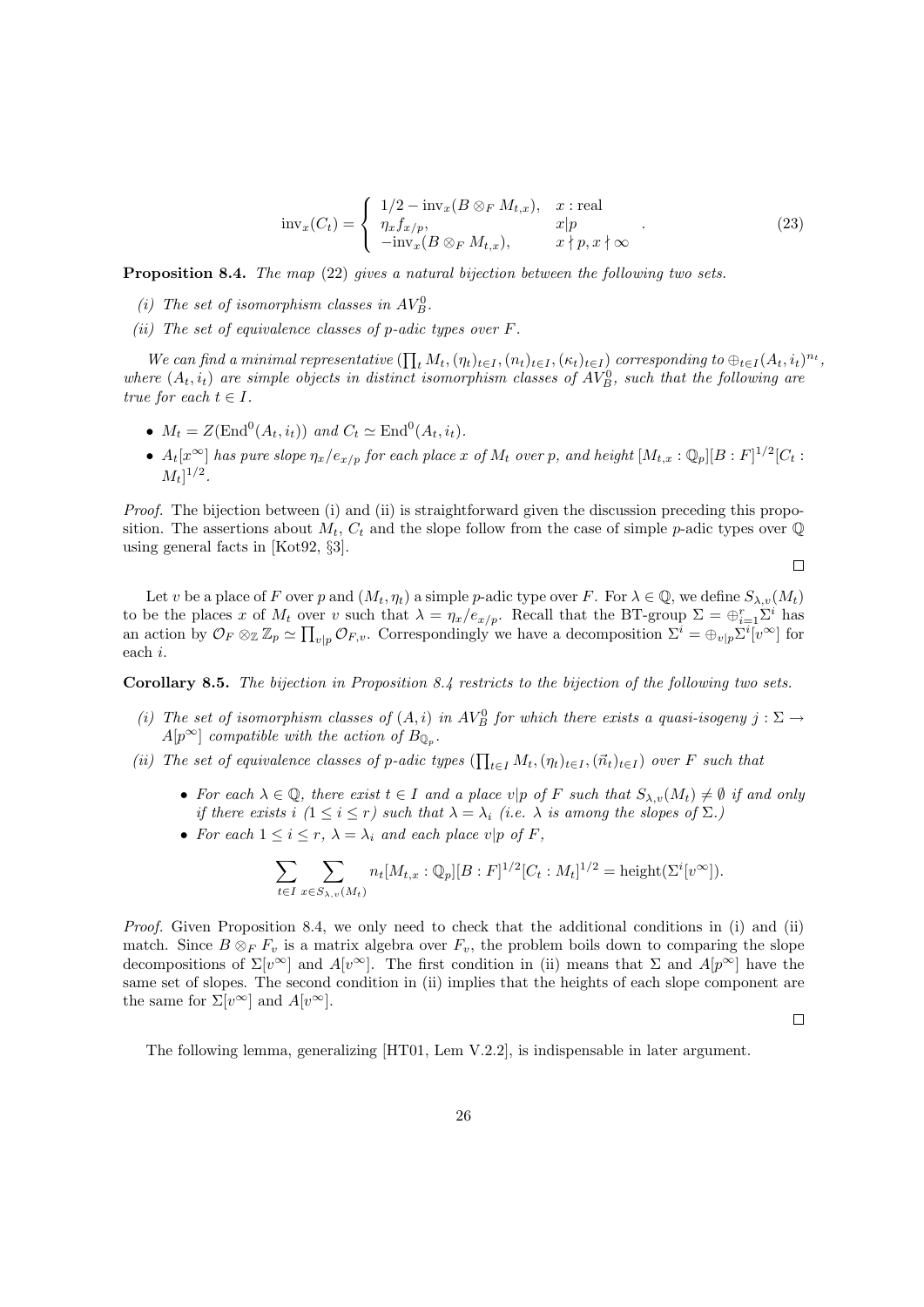**Lemma 8.6.** Let  $z = [(A, \lambda, i)]$  be an equivalence class in PIC<sub>b</sub>. Let  $\iota_z(a) = (a^p, a_p)$  be the image of  $a \in H_z(\mathbb{Q})$  in  $G(\mathbb{A}^{\infty,p}) \times J_b(\mathbb{Q}_p)$ . Suppose that  $a_p$  is acceptable. Then  $M_z \subset F(a)$  (as F-subalgebras in  $\text{End}_{B}^{0}(A)$ ) and

$$
Z_{G(\mathbb{A}^{\infty,p})\times J_b(\mathbb{Q}_p)}(\iota_z(a)) = \iota_z((Z_{H_z}(a)(\mathbb{A}^{\infty})))
$$
\n(24)

*Proof.* We explain how the first assertion implies the second assertion. Clearly the inclusion  $\supset$  always holds in (24). In case  $M_z \subset F(a)$ , we have the other inclusion. Indeed, if  $g \in G(\mathbb{A}^{\infty,p}) \times J_b(\mathbb{Q}_p)$ centralizes  $\iota_z(a)$  then g centralizes  $F(a)$  so it also centralizes  $M_z$  (viewed inside  $\text{End}_B(V \otimes_{\mathbb{Q}} \mathbb{A}^{\infty, p}) \times$  $\text{End}_{B}^{0}(\Sigma)$ , therefore g belongs to  $H_{z}(\mathbb{A}^{\infty})$ .

We will prove the first assertion in several steps. Let  $(A, i) = (\bigoplus_{t \in I} (A_t, i_t)^{n_t})$  where  $(A_t, i_t)$  are simple objects and no two of them are isomorphic in  $AV_B^0$ . The pair  $(A, i)$  corresponds to a minimal p-adic type  $(\prod_{t\in I} M_t, (\eta_t)_{t\in I}, (n_t)_{t\in I}, (\kappa_t)_{t\in I})$  over F so that no two  $(M_t, \kappa_t)$  are isomorphic over F. Note that  $M_z = \prod_{t \in I} M_t$ . Write  $a = (a_t)$  in  $\prod_{t \in I} M_{n_t}(\text{End}^0(A_t, i_t))$ . The proof of  $M_z \subset F(a)$ reduces to showing  $M_t \subset F(a_t)$  for each  $t \in I$ .

We decompose  $F(a_t)$  into a product of fields  $F(a_t) = \prod_i F_{t,i}$ . We have  $F_{t,i} \otimes_F M_t = \prod_j M_{t,i,j}$ where  $M_{t,i,j}$  are fields. To prove  $M_t \subset F(a_t)$ , it suffices to prove that  $M_t \subset F_{t,i}$  in  $M_{t,i,j}$  for all  $i, j$ . In the following, we work with fixed i,j and write M,  $\widetilde{F}$ ,  $\widetilde{M}$  for  $M_t$ ,  $F_{t,i}$ ,  $M_{t,i,j}$ .

We introduce some notation. Let  $S := {\lambda_1, \ldots, \lambda_r}$  be the set of all slopes of the BT-group  $\Sigma$  (or equivalently,  $A[p^{\infty}]$ ). Let N be the Galois closure of  $\widetilde{M}$  over  $\widetilde{F} \cap M$  (the intersection taken in  $\widetilde{M}$ ). Let u denote a place of  $\tilde{F} \cap M$  over p. Define  $\mathfrak{P}_u(K)$  to be the set of places of K over u where K is either M,  $\widetilde{M}$ ,  $\widetilde{F}$ , or N. We have obvious maps  $\mathfrak{P}_u(N) \to \mathfrak{P}_u(\widetilde{M}) \to \mathfrak{P}_u(M)$  given by restriction of places.

Write  $a_p \in J_b(\mathbb{Q}_p)$  as  $a_p = (a_i)_{i=1}^r \in \prod_{i=1}^r \text{End}^0(\Sigma)$  via  $J_b(\mathbb{Q}_p) \subset \text{End}^0(\Sigma)$ . Since  $a_p$  is acceptable, we may find positive real numbers  $\epsilon_0, \ldots, \epsilon_r$  such that for any  $i$   $(1 \leq i \leq r)$  and any eigenvalue  $e_i$  of  $a_i$ , the inequality  $\epsilon_{i-1} < |e_i|_p < \epsilon_i$  holds. Then we define a map  $s_{\widetilde{F},u} : \mathfrak{P}_u(F) \to S$  by  $v \mapsto \lambda_i$  if i is such that  $\epsilon_{i-1} < |a|_v^{1/[\widetilde{F}_v \cdot \mathbb{Q}_p]} < \epsilon_i$ . We also define a map  $s_{M,u} : \mathfrak{P}_u(M) \to S$  by  $w \mapsto \eta_w / e_{w/p}$ . This means that  $A_t[w^\infty]$  has pure slope  $s_{M,u}(w)$  by Honda-Tate theory. We induce maps  $s_{\widetilde{M},u}: \mathfrak{P}_u(\widetilde{M}) \to S$  and  $s_{N,u} : \mathfrak{P}_u(N) \to S$  from  $s_{M,u}$ . On the other hand, we induce a map  $s'_{\widetilde{M},u} : \mathfrak{P}_u(\widetilde{M}) \to S$  from  $s_{\widetilde{F},u}$ .

Our first claim is that  $s_{\widetilde{M},u} = s'_{\widetilde{M},u}$ . To prove this, let x be a place in  $\mathfrak{P}_u(\widetilde{M})$  and put  $w := x|_M$ . By definition,  $s'_{\widetilde{M},u}(x) = \lambda_i$  means that  $\epsilon_{i-1} < |a_x|^{1/[\widetilde{M}_x:\mathbb{Q}_p]} < \epsilon_i$ . This is equivalent to the fact that

a acts on  $A[w^{\infty}]$  by an eigenvalue whose p-adic absolute value is between  $\epsilon_{i-1}$  and  $\epsilon_i$ , which means that  $A[w^{\infty}]$  has slope  $\lambda_i$ . Thus the first claim follows.

We prove our second claim that  $s_{M,u}$  is a constant function. Observe that  $\sigma \in \text{Gal}(N/F \cap M)$ acts on  $s_{N,u}$  by  $f \mapsto f \circ \sigma$ . We assert that  $Gal(N/\widetilde{F})$  fixes  $s_{N,u}$ . Indeed, if y is a place in  $\mathfrak{P}_u(N)$  such that  $s_{N,u}(y) \neq s_{N,u}(\sigma y)$ , then  $s_{\tilde{F},u}(y|\tilde{F}) \neq s_{\tilde{F},u}(\sigma y|\tilde{F})$ , but this contradicts  $y|\tilde{F} = \sigma y|\tilde{F}$ . It is obvious that Gal( $N/M$ ) also fixes  $s_{N,u}$ . Since Gal( $N/\widetilde{F} \cap M$ ) is generated by Gal( $N/\widetilde{F}$ ) and Gal( $N/M$ ), we conclude that  $s_{N,u}$  is fixed under Gal( $N/F \cap M$ ). The latter group is transitive on  $\mathfrak{P}_u(N)$ , implying that  $s_{N,u}$  is a constant function. So  $s_{M,u}$  is also a constant function.

Now we construct a simple p-adic type  $(\widetilde{F}\cap M,\xi,\kappa)$  over F. The map  $\kappa$  is induced from  $\kappa_r : F \hookrightarrow M$ . Let  $\lambda_u$  be the common image of  $s_{M,u}$ . We define  $\xi_u := e_{u/p} \lambda_u$  for each place u. Then we readily check that  $(F \cap M,\xi,\kappa)$  is equivalent to  $(M_t, \eta_t, \kappa_t)$  over F. Recall that we agreed to write M for  $M_t$ . By the minimality of the p-adic type that was originally chosen, we conclude that  $M_t = \overline{F} \cap M_t$ , namely  $M_t \subset \widetilde{F}$ .

 $\Box$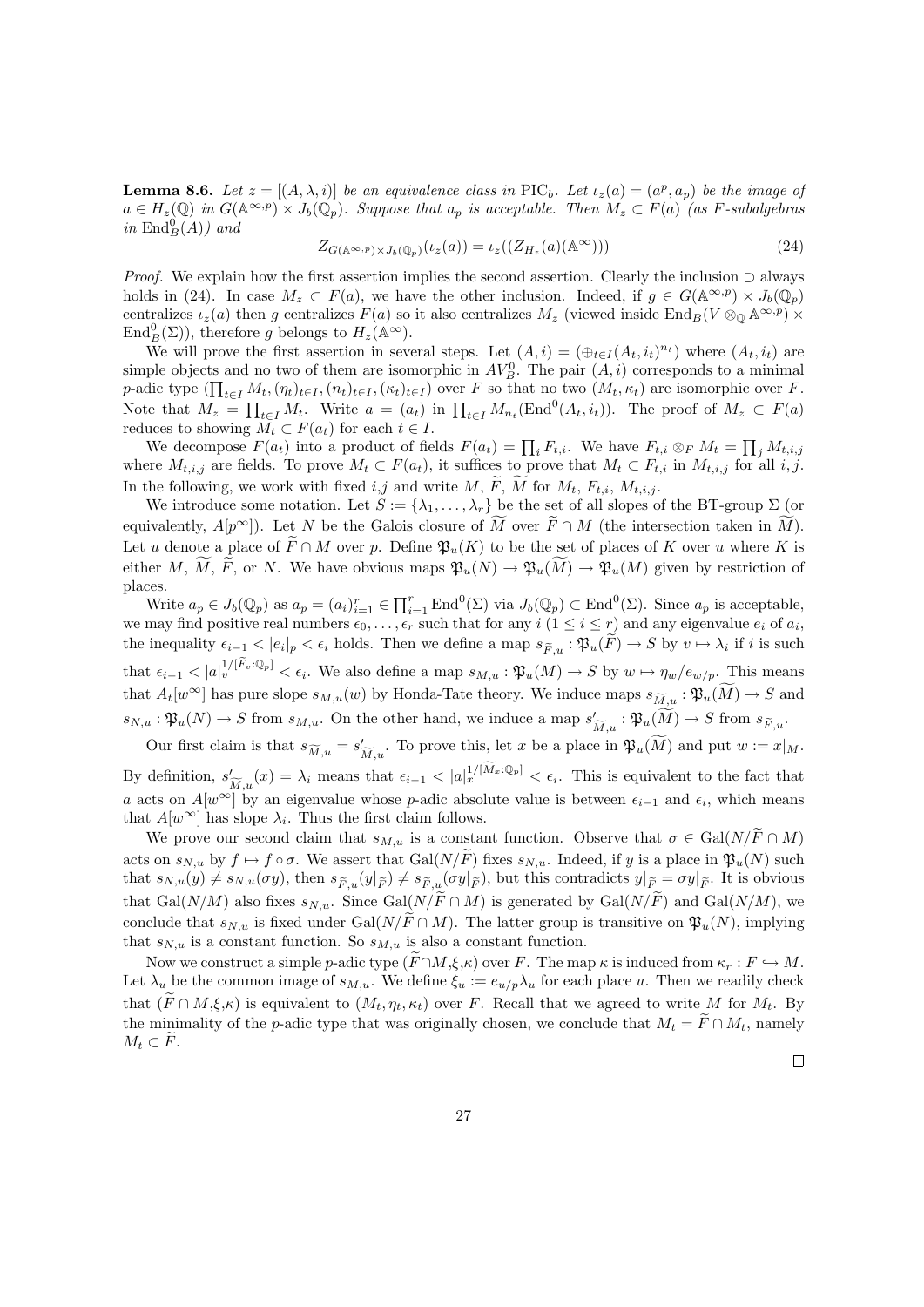#### 9 Polarizations

This section serves as a preparatory step for parametrizing polarizations using Galois cohomology. In this section we do not assume that  $(A, \lambda, i)$  represents an element of PIC<sub>b</sub> until Definition 9.7.

We start with a general discussion of C-polarizations. Consider  $(C, *)$  where C is a finite dimensional semisimple Q-algebra whose center  $Z(C)$  is a product of CM or totally real fields and  $*$  is an involution on C which acts on  $Z(C)$  as complex conjugation. Let A be an abelian variety over  $\overline{\mathbb{F}}_p$  and  $i: C \to \text{End}^0(A)$  be a Q-algebra homomorphism. When  $\lambda: A \to A^{\vee}$  is a polarization, denote by  $\ddagger_{\lambda}$ the  $\lambda$ -Rosati involution on End<sup>0</sup>(A).

**Definition 9.1.** We call a polarization  $\lambda : A \to A^{\vee}$  a  $(C, *)$ -polarization for  $(A, i)$  as above if  $\ddagger_{\lambda}(i(c)) = i(c^*)$  for all  $c \in C$ . Two  $(C, *)$ -polarizations  $\lambda_1$  and  $\lambda_2$  are equivalent if there exists  $f \in \text{End}_{C}^{0}(A)^{\times}$  such that  $\lambda_2 = \gamma f^{\vee} \lambda_1 f$  for some  $\gamma \in \mathbb{Q}^{\times}$ . When there is no ambiguity, a  $(C, *)$ polarization is simply called a C-polarization.

**Lemma 9.2.** Given any  $(A, i)$  as above, there exists a C-polarization  $\lambda_0$  for  $(A, i)$ . If the Q-group  $H_{\lambda_0}$  is defined so that for any Q-algebra R,

$$
H_{\lambda_0}(R) = \{ g \in \text{End}_{C}^{0}(A) \otimes_{\mathbb{Q}} R : g g^{\dagger_{\lambda_0}} \in R^{\times} \},\tag{25}
$$

then the set of equivalence classes of C-polarizations for  $(A, i)$  is in natural bijection with  $\ker(H^1(\mathbb{Q}, H_{\lambda_0}) \to$  $H^1(\mathbb{R},H_{\lambda_0}))$ .

Proof. [Kot92, Lem 9.2] for the existence of a C-polarization. For the bijection, see [HT01, Lem V.3.1]. П

We go back to the notation of the previous section. From now on, whenever we consider triples  $(A, \lambda, i)$  we will assume that  $\lambda$  is a B-polarization for  $(A, i)$ . Suppose we have two such triples  $(A, \lambda, i)$ and  $(A', \lambda', i')$ . We say that they are  $\overline{\mathbb{Q}}$ -isogenous if there is an element  $f \in (\text{Hom}(A, A') \otimes_{\mathbb{Z}} \overline{\mathbb{Q}})^{\times}$  such that  $f \circ i'(b) = i(b) \circ f$  for all  $b \in B$  and  $f \vee \lambda' f = \gamma \lambda$  for some  $\gamma \in \overline{\mathbb{Q}}^{\times}$ . A usual isogeny (or  $\mathbb{Q}$ -isogeny) of two triples is defined analogously with  $f \in (Hom(A, A') \otimes_{\mathbb{Z}} \mathbb{Q})^{\times}$  and  $\gamma \in \mathbb{Q}^{\times}$ . Note that this notion of isogeny is the same as the equivalence relation in Definition 7.2.

For a triple  $(A, \lambda, i)$ , define a Q-group  $H_\lambda$  as in (25), using  $\lambda$  and B instead of  $\lambda_0$  and C. Whenever a triple  $(A', \lambda', i')$  is  $\overline{\mathbb{Q}}$ -isogenous to  $(A, \lambda, i)$ , it defines a cocycle  $\tau \mapsto f^{-1} \circ f^{\tau}$  in  $H^1(\mathbb{Q}, H_\lambda)$ . This association defines the bijection in the following lemma.

**Lemma 9.3.** Let  $(A, i)$  be an object of  $A\underline{V}_{B}^{0}$ . Choose  $\lambda_{0}$  as in Lemma 9.2. Then the set of isogeny classes of the triples  $(A', \lambda', i')$  which are  $\overline{\mathbb{Q}}$ -isogenous to  $(A, \lambda_0, i)$  is in natural bijection with the set  $\ker(H^1(\mathbb{Q}, H_{\lambda_0}) \to H^1(\mathbb{R}, H_{\lambda_0})).$ 

Proof. [Kot92, Lem 17.1].

 $\Box$ 

**Definition 9.4.** We say that  $(A, \lambda, i)$  and  $(A', \lambda', i')$  are nearly equivalent if there exists an isogeny  $f: A \to A'$  satisfying  $f \circ i(b) = i'(b) \circ f$  for all  $b \in B$  such that the map f induces

- (i) an equivalence of  $V^pA$  and  $V^pA'$  as (\* ⊗ c)-Hermitian  $B \otimes_F M \otimes_{\mathbb{Q}} \mathbb{A}^{\infty,p}$  modules with Weil pairings given by  $\lambda, \lambda'$ , respectively. Here M denotes  $M_{[(A,\lambda,i)]} \simeq M_{[(A',\lambda',i')]}$  (identified via f).
- (ii) an isogeny  $A[p^{\infty}] \to A'[p^{\infty}]$  over  $\overline{\mathbb{F}}_p$  compatible with  $B \otimes_F M \otimes_{\mathbb{Q}} \mathbb{Q}_p$ -actions and polarizations, the latter up to  $\mathbb{Q}_p^{\times}$ -multiple.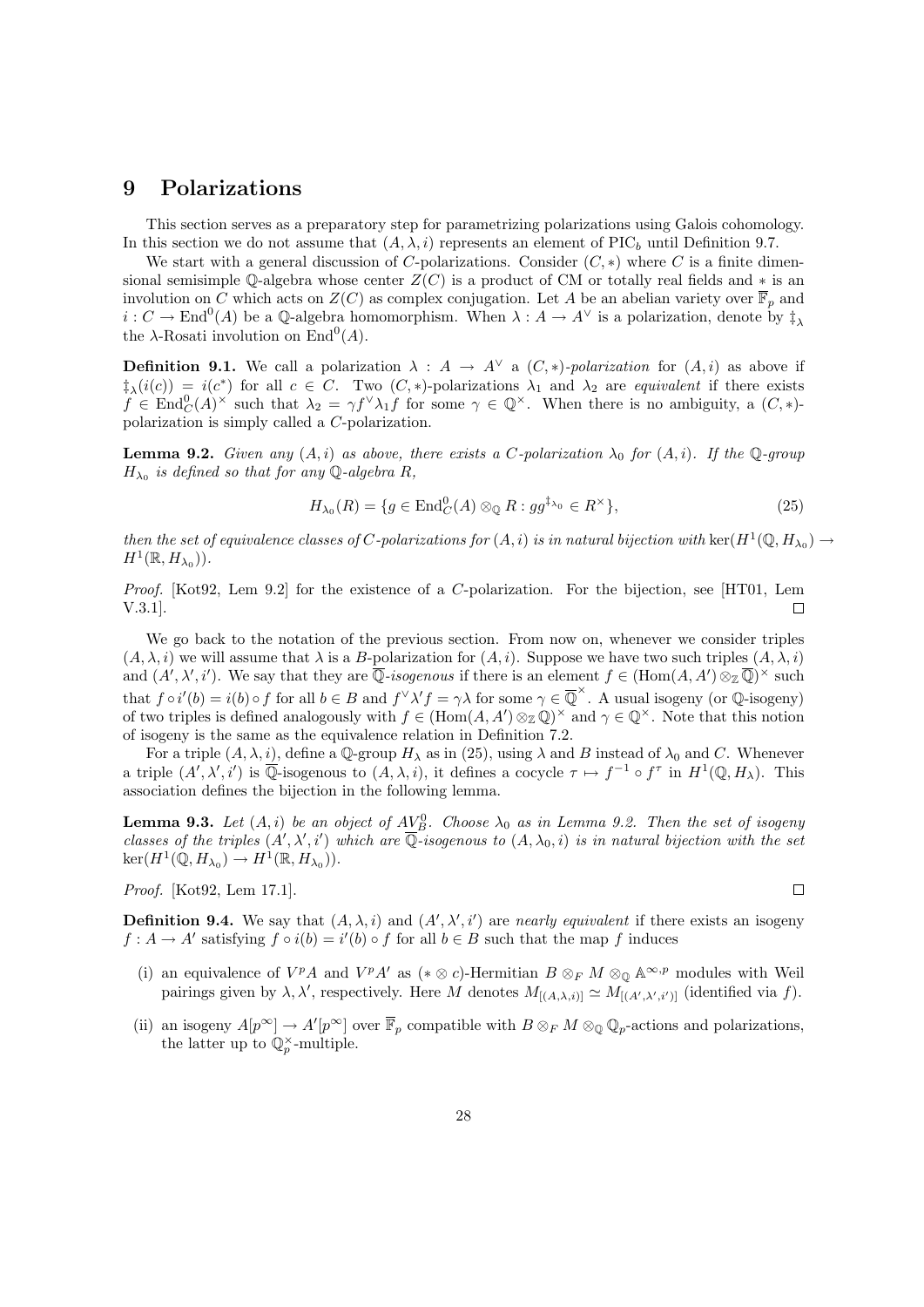We say that equivalence classes  $[(A, \lambda, i)]$  and  $[(A', \lambda', i')]$  are nearly equivalent if their representatives are nearly equivalent.

If  $(A, \lambda, i)$  and  $(A', \lambda', i')$  are nearly equivalent, then they are  $\overline{\mathbb{Q}}$ -isogenous. (One can use the same argument as in the first paragraph of page 436 of  $[Kot 92]$ .) So  $(A', \lambda', i')$  gives an element of  $\ker(H^1(\mathbb{Q}, H_\lambda) \to H^1(\mathbb{R}, H_\lambda))$  via Lemma 9.3.

**Lemma 9.5.** Given  $(A, \lambda, i)$  as before, the set of isogeny classes  $[(A', \lambda', i')]$  that are nearly equivalent to  $[(A, \lambda, i)]$  is in natural bijection with  $\ker^1(\mathbb{Q}, H_\lambda)$ .

Proof. In the definition of near equivalence, the condition (i) means that the Galois cocycle for  $[(A',\lambda',i')]$  belongs to ker $(H^1(\mathbb{Q},H_\lambda) \to H^1(\mathbb{Q},H_\lambda(\overline{\mathbb{A}}^{\infty,p})))$  and (ii) means that the same cocycle belongs to ker $(H^1(\mathbb{Q}, H_\lambda) \to H^1(\mathbb{Q}_p, H_\lambda))$ . With this observation, the current lemma follows from Lemma 9.3.

**Lemma 9.6.** When  $[(A, \lambda, i)]$  and  $[(A', \lambda', i')]$  are nearly equivalent, there is an isomorphism

$$
H_{(A,\lambda,i)} \simeq H_{(A',\lambda',i')},
$$

canonical up to conjugation by an element of  $H_{(A,\lambda,i)}(\mathbb{Q})$ .

*Proof.* The triple  $(A', \lambda', i')$  defines a cocycle  $c : \tau \mapsto f^{-1} \circ f^{\tau}$  in ker<sup>1</sup>( $\mathbb{Q}, H_{\lambda}$ ). Since ker<sup>1</sup>( $\mathbb{Q}, H_{\lambda}$ )  $\simeq$  $\ker^1(\mathbb{Q}, Z(H_\lambda))$  by [Kot92, §7], modifying  $(A', \lambda', i')$  by an isogeny if necessary, we may assume that  $f^{-1} \circ f^{\tau} \in Z(H_{\lambda}) \otimes_{\mathbb{Q}} \overline{\mathbb{Q}}$  for all  $\tau \in \text{Gal}(\overline{\mathbb{Q}}/\mathbb{Q})$ . Composing f with an isogeny, we may also assume that f belongs to  $(M_{(A,\lambda,i)} \otimes \mathbb{Q})^{\times}$  since the cocycle c is trivialized under the map ker<sup>1</sup> $(\mathbb{Q}, Z(H_{\lambda})) \to$  $H^1(\mathbb{Q}, M^{\times}_{(A,\lambda,i)})$ , the latter being a trivial group by Hilbert 90.

It suffices to prove that  $\ddagger_{\lambda} = \ddagger_{\lambda'}$ . This follows from the basic fact that  $f \in Z(\text{End}^0(A) \otimes_{\mathbb{Q}} \overline{\mathbb{Q}})^{\times}$ and thus  $f^{\vee} \in Z(\text{End}^{0}(A^{\vee})\otimes_{\mathbb{Q}}\overline{\mathbb{Q}})^{\times}$ . Indeed,  $\lambda = \gamma^{-1}f^{\vee}\lambda'f$  for some  $\gamma \in \mathbb{Q}^{\times}$  by near equivalence and

$$
\ddagger_{\lambda}(g) = \lambda^{-1} g^{\vee} \lambda = (f^{\vee} \lambda' f)^{-1} g^{\vee} (f^{\vee} \lambda' f) = \lambda'^{-1} g^{\vee} \lambda' = \ddagger_{\lambda'}(g)
$$

 $\Box$ 

 $\Box$ 

**Definition 9.7.** The set  $FP_b^{AV}$  is defined to be the set of pairs  $(z, [a])$  where

- (i)  $z = [(A, \lambda, i)]$  is a near equivalence class in PIC<sub>b</sub> and
- (ii) [a] is the  $H_z(\mathbb{A})$ -conjugacy class of  $a \in H_z(\mathbb{Q})$ , where a is an acceptable element in  $H_z(\mathbb{Q}_p)$ . (We consider a acceptable if its image under the embedding  $\iota_z : H_z(\mathbb{Q}_p) \hookrightarrow J_b(\mathbb{Q}_p)$  is acceptable. This property is unchanged if  $\iota_z$  is replaced with a  $J_b(\mathbb{Q}_p)$ -conjugate.)

#### 10 Kottwitz triples and Kottwitz invariants

In this section, we define Kottwitz triples which will be used to parametrize the set  $FP_b^{AV}$ . The Kottwitz invariant  $\alpha(\gamma_0; \gamma, \delta)$  is associated to each Kottwitz triple  $(\gamma_0; \gamma, \delta)$  and tells us exactly when a Kottwitz triple arises from the moduli data of Igusa varieties.

**Definition 10.1.** By a Kottwitz triple (of type b), we mean a triple  $(\gamma_0; \gamma, \delta)$  where

•  $\gamma_0 \in G(\mathbb{Q})$  is semisimple, and elliptic in  $G(\mathbb{R})$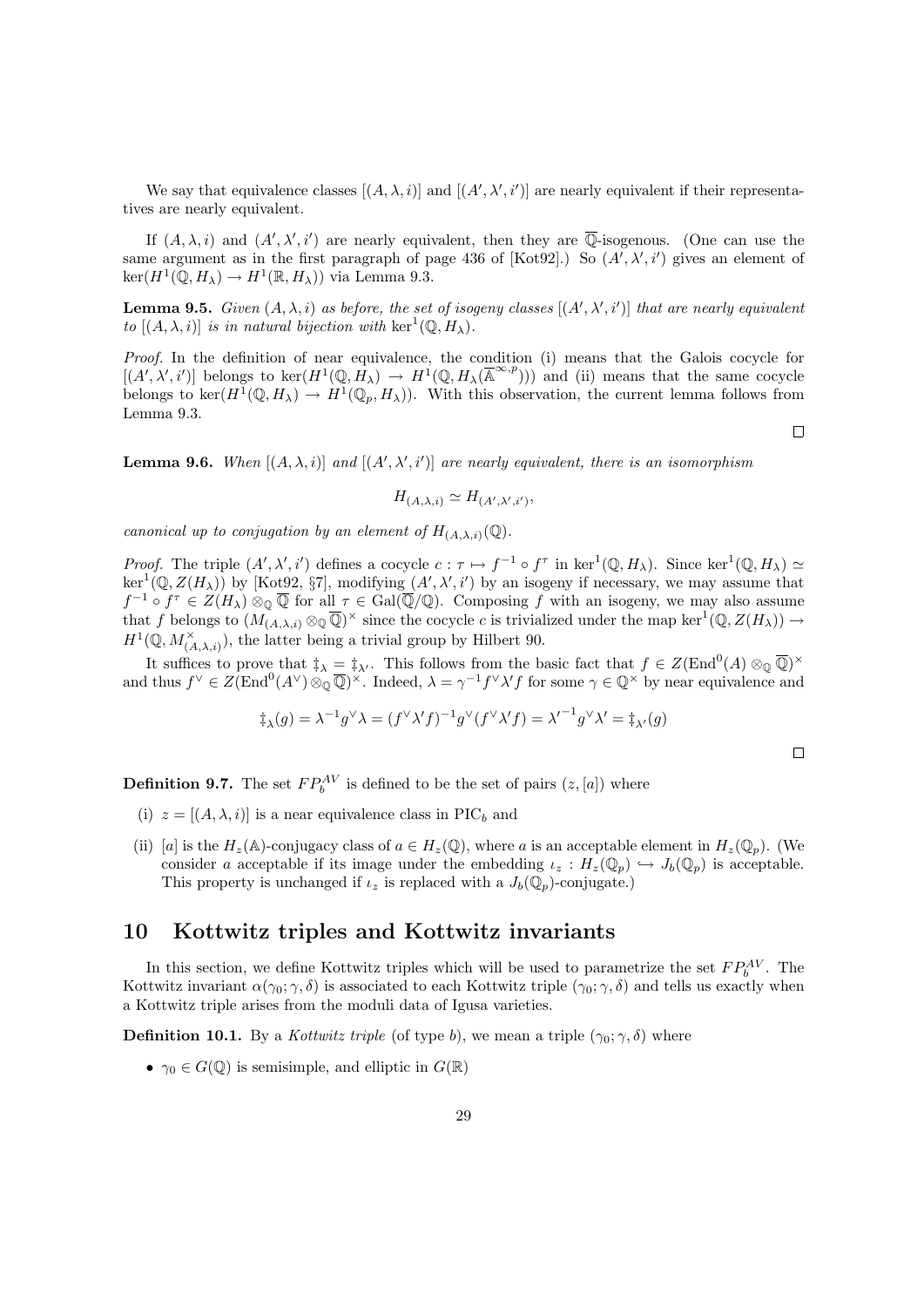- $\gamma \in G(\mathbb{A}^{\infty,p})$  and  $\gamma_0 \sim_{\mathbb{A}^{\infty,p}} \gamma$ .
- $\delta \in J_b(\mathbb{Q}_p)$  is acceptable (see Definition 6.1) and  $\gamma_0 \sim_{\overline{\mathbb{Q}}_p} \delta$  in  $G(\overline{\mathbb{Q}}_p)$  via any embedding in the canonical  $G(\overline{\mathbb{Q}}_p)$ -conjugacy class of embeddings  $J_b(\overline{\mathbb{Q}}_p) \hookrightarrow G(\overline{\mathbb{Q}}_p)$  (as in the paragraph below Lemma 4.2).

Two Kottwitz triples  $(\gamma_0; \gamma, \delta) \sim (\gamma'_0; \gamma', \delta')$  are said to be equivalent if  $\gamma_0 \sim_{st} \gamma'_0$ ,  $\gamma \sim_{\mathbb{A}} \sim_{\mathbb{A}} \gamma'$ , and  $\delta \sim \delta'.$ 

Remark 10.2. The notion of Kottwitz triples clearly depends on  $b \in B(G, -\mu)$ , but not on the extra choice of  $\overline{b}$  in the following sense: the equivalence classes of Kottwitz triples for any two decent representatives  $\tilde{b}$  and  $\tilde{b}'$  of b are in canonical bijection with each other via  $J_{\tilde{b}} \simeq J_{\tilde{b}'}$ .

**Definition 10.3.** For each  $b \in B(G, -\mu)$ , we define KT<sub>b</sub> to be the set of equivalence classes of all Kottwitz triples of type b.

We explain how to attach a p-adic type over F to a Kottwitz triple. Denote by  $F(\gamma_0)$  the F-algebra generated by  $\gamma_0$  in End<sub>B</sub>(V). It admits a product decomposition  $F(\gamma_0) \simeq \prod_{t \in I} F_t$  into fields. Let  $I_t$ be the set of places of  $F_t$  over p so that  $F_t \otimes_{\mathbb{Q}} \mathbb{Q}_p \simeq \prod_{y \in I_t} F_{t,y}$  is a product of fields. Since  $\gamma_0 \sim_{\overline{\mathbb{Q}}_p} \delta$ , we are able to choose an isomorphism  $F_{\mathbb{Q}_p}(\gamma_0) \simeq F_{\mathbb{Q}_p}(\delta)$  such that  $\gamma_0 \mapsto \delta$ . Under this isomorphism, each  $F_{t,y}$  is mapped nontrivially into  $\text{End}_{B}^{0}(\Sigma^{k(t,y)})$  for only one  $k(t,y) \in \mathbb{Z}$   $(1 \leq k(t,y) \leq r)$ . Since δ is acceptable,  $k(t, y)$  is independent of the choice of the isomorphism. For each  $t ∈ I$ , we define a simple p-adic type  $(F_t, \widetilde{\eta}_t, \widetilde{\kappa}_t)$  over F by  $\widetilde{\eta}_{t,y} = e_{y/p} \lambda_{k(t,y)}$ . The map  $\widetilde{\kappa}_t : F \to F_t$  is the F-algebra structure map of E. Finally we find a minimal representative  $(M, n, \kappa)$  over F for  $(F, \widetilde{\kappa}, \widet$ structure map of  $F_t$ . Finally we find a minimal representative  $(M_t, \eta_t, \kappa_t)$  over F for  $(F_t, \widetilde{\eta}_t, \widetilde{\kappa}_t)$ .

Write  $M_t \otimes_{\mathbb{Q}} \mathbb{Q}_p \simeq \prod_{x \in J_t} M_{t,x}$  as a product of fields. As the BT-group  $\Sigma$  is acted on by  $F_{\mathbb{Q}_p}(\delta) = \prod_{t \in I} F_t \otimes_{\mathbb{Q}} \mathbb{Q}_p$ , it is also acted on by  $\prod_{x \in I} M_{t,x}$  via  $M_t \hookrightarrow F_t$ , allowing a decom  $t_{t\in I} F_t \otimes_{\mathbb{Q}} \mathbb{Q}_p$ , it is also acted on by  $\prod_{x \in J_t} M_{t,x}$  via  $M_t \hookrightarrow F_t$ , allowing a decomposition up to isogeny

$$
\Sigma \simeq \oplus_{t \in I} \oplus_{x \in J_t} \Sigma_{t,x}.
$$

There is induced a  $\mathbb{Q}_p$ -algebra map  $B \otimes_F M_{t,x} \simeq M_n(M_{t,x}) \to \text{End}^0(\Sigma_{t,x})$ . Using an idempotent in  $M_n(M_{t,x})$ , we find a BT-group  $\Sigma_{t,x}^{\text{red}}$  such that  $\Sigma_{t,x} \simeq (\Sigma_{t,x}^{\text{red}})^{\oplus n}$  with compatible  $M_{t,x}$ -actions in the isogeny category. We define a rational number

$$
n_t := \frac{\text{height}(\Sigma_{t,x}^{\text{red}})}{[M_{t,x}:\mathbb{Q}_p][C_t:M_t]^{1/2}}
$$

.

Lemma 10.4. The following are true.

- (i) The number  $n_t$  is an integer and independent of x.
- (ii) The map

$$
(\gamma_0; \gamma, \delta) \mapsto \left( \prod_{t \in I} M_t, (\eta_t), (n_t), (\kappa_t) \right)
$$

gives a well-defined map from  $KT_b$  to the set of equivalence classes of p-adic types over F.

(iii) The image of the above map lies in the set decribed in (ii) of Corollary 8.5.

Remark 10.5. Note that the p-adic type  $(\prod_{t\in I} M_t, (\eta_t), (n_t), (\kappa_t))$  we constructed above is not necessarily minimal. It may happen that  $(M_t, \eta_t, \kappa_t)$  and  $(M_{t'}, \eta_{t'}, \kappa_{t'})$  are equivalent for  $t \neq t'$ .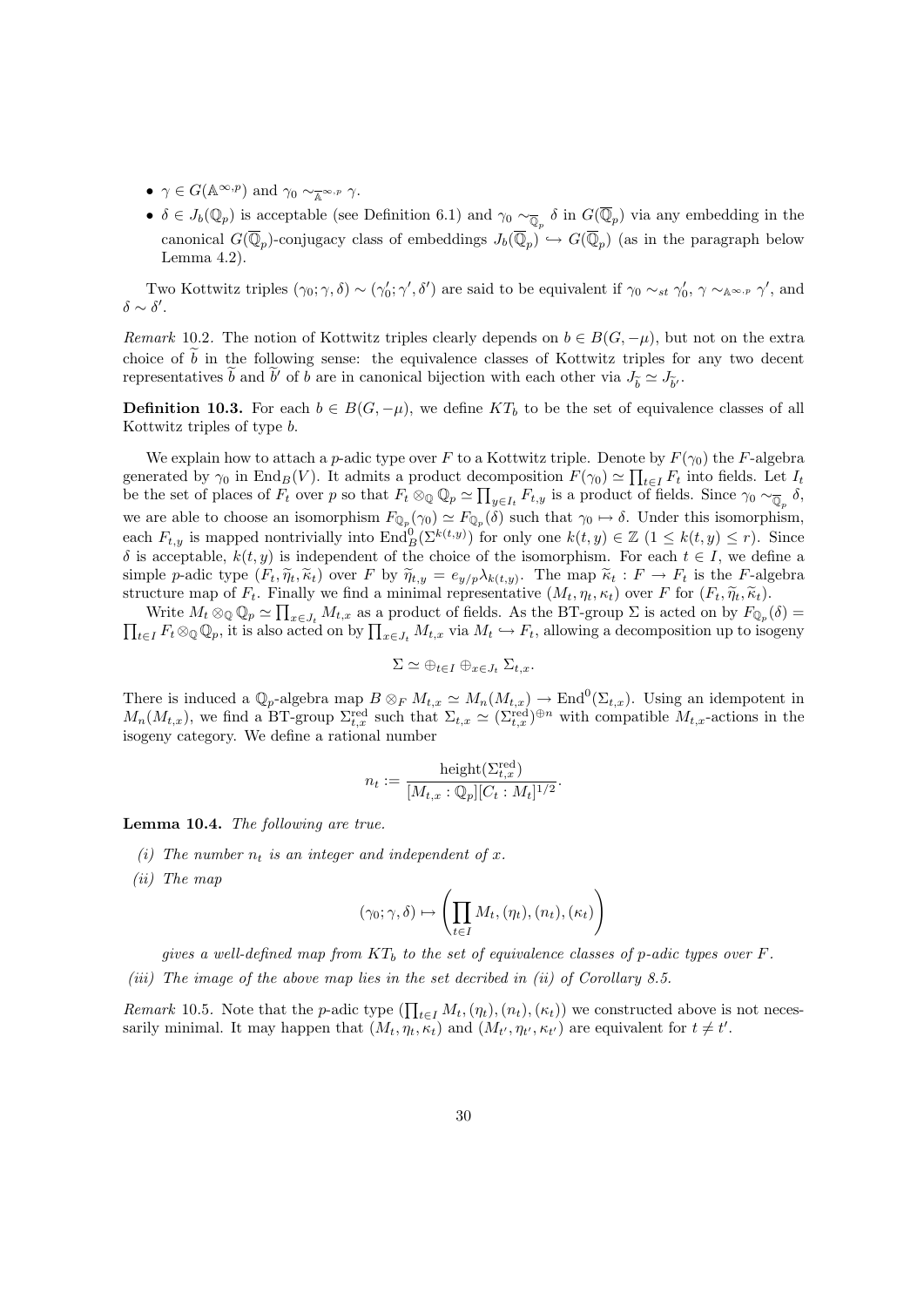Proof. Assuming we have proved (i), we obtain (ii) as an easy consequence since the construction of the map does not change if we replace  $\gamma_0$  with a stably conjugate element or  $\delta$  by a conjugate element. To see (iii), observe that

height
$$
(\Sigma_{t,x})
$$
 = height $(\Sigma_{t,x}^{\text{red}})[B : F]^{1/2} = n_t[M_{t,x} : \mathbb{Q}_p][B : F]^{1/2}[C_t : M_t]^{1/2}$ .

For each slope  $\lambda_k$  of  $\Sigma$  for  $1 \leq k \leq r$  and each place  $v|p$  of F,

$$
\sum_{t \in I} \sum_{x \in S_{\lambda_k, v}(M_t)} \text{height}(\Sigma_{t,x}) = \sum_{(t,x) \text{ with } x|v, k(t,x) = \lambda_k} \text{height}(\Sigma_{t,x}) = \text{height}(\Sigma^k[v^\infty]).
$$

This verifies (iii) of the lemma.

We begin the proof of (i). As we have  $M_t \hookrightarrow F_t$  and  $B \otimes_F F(\gamma_0) \simeq \prod_t B \otimes_F F_t$  acts on V preserving B-action and Hermitian pairing, we have a decompostion  $V \simeq \bigoplus_t V_t$  where  $V_t$  is a Hermitian  $B \otimes_F M_t$ module. Let  $\widetilde{r}_t := \text{rank}_{M_t} V_t$ . As  $M_t \otimes_{\mathbb{Q}} \mathbb{Q}_p \simeq \prod_{x|p} M_{t,x}$ , we have  $V_t \otimes_{\mathbb{Q}} \mathbb{Q}_p \simeq \oplus_{x|p} V_{t,x}$  correspondingly. Then  $V_{t,x}$  is a module over  $M_n(M_{t,x})$  which is an  $\widetilde{r}_t$ -dimensional vector space over  $M_{t,x}$ . Therefore  $r_t := \widetilde{r}_t/n$  is an integer. Since there is an isomorphism  $\mathbb{V}(\Sigma_{t,x}) \simeq V_{t,x} \otimes_{\mathbb{Q}_p} L$  as L-vector spaces,

$$
height(\Sigma_{t,x}^{\text{red}}) = r_t[M_{t,x} : \mathbb{Q}_p].
$$
\n(26)

What we need to prove is that  $n_t = r_t/[C_t : M_t]^{1/2}$  belongs to Z. As  $C_t$  is a division algebra with center  $M_t$ , it suffices to prove that  $r_t \cdot inv_xC_t = 0 \in \mathbb{Q}/\mathbb{Z}$  for every place x of  $M_t$ . At this point recall that  $inv_xC_t$  is given in (23) by Honda-Tate theory.

Consider the case  $x|p$ . Let k be  $k(t, x)$  defined in the paragraph preceding Lemma 10.4. Recall that  $\Sigma_{t,x}^{\text{red}}$  is a BT-group of pure slope  $\lambda_k = \eta_x/e_{x/p}$  with  $M_{t,x}$ -action. Find  $m_t$  such that  $\Sigma_{t,x}^{\text{red}}$  consists of  $m_t$  copies of simple BT-groups of slope  $\lambda_k$ . Write  $\lambda_k = a_k/b_k$  for coprime integers  $a_k$  and  $b_k$ . We deduce that  $r_t$ inv<sub>x</sub>C<sub>t</sub> =  $r_t$ [ $M_{t,x}$  : Q<sub>p</sub>] $a_k/b_k$  is 0 in Q/Z from the equalities height( $\Sigma_{t,x}^{\text{red}}$ ) =  $m_t b_k$  and (26).

We deal with the case where  $x \nmid p$  and  $x \nmid \infty$ . Suppose that x divides a rational prime  $q(\neq p)$ . According to  $M_t \otimes_{\mathbb{Q}} \mathbb{Q}_q \simeq \prod_{x|q} M_{t,x}$ , we decompose  $V_t \otimes_{\mathbb{Q}} \mathbb{Q}_q \simeq \prod_{x|q} V_{t,x}$ . Let  $d_{t,x}$  be the denominator of  $\text{inv}_x(B\otimes_F M_{t,x})$  so that  $B\otimes_F M_{t,x} \simeq M_{n/d_{t,x}}(D_{t,x})$  for some central division algebra  $D_{t,x}$  over  $M_{t,x}$ with degree  $d_{t,x}^2$ . As  $V_{t,x}$  is a module over  $B \otimes_F M_{t,x}$ , it follows that  $nd_{t,x}$  divides  $\text{rank}_{M_{t,x}} V_{t,x} = nr_t$ . Therefore  $r_t$ inv $_x(C_t) = -r_t$ inv $_x(B \otimes_F M_{t,x})$  is  $0 \in \mathbb{Q}/\mathbb{Z}$ .

A real place x occurs only when F and  $M_t$  are totally real fields, for a PEL datum of type (C). We know that  $V_t \otimes_{\mathbb{Q}} \mathbb{R}$  is a Hermitian  $B \otimes_F M_t \otimes_{\mathbb{Q}} \mathbb{R}$ -module. We decompose  $V_t \otimes_{\mathbb{Q}} \mathbb{R}$  into a product of  $B \otimes_F M_{t,x}$ -modules  $V_{t,x}$  as x runs over real places of  $M_t$ . If  $B \otimes_F M_{t,x}$  does not split,  $inv_x(C_t) = 0$ . If  $B \otimes_F M_{t,x}$  splits, we know that  $r_t$  is even from the existence of a symplectic pairing on  $V_{t,x}$  and this is enough for conclusion.

**Corollary 10.6.** The maps in Lemma 10.4 and Corollary 8.5 induce a map from  $KT_b$  to the set of those isomorphism classes  $(A, i)$  in  $AV_B^0$  for which there exists a quasi-isogeny  $j : \Sigma \to A[p^\infty]$ compatible with  $B_{\mathbb{Q}_p}$ -action.

Proof. Immediate from Lemma 10.4 and Corollary 8.5.

As preparation for the definition of the invariants  $\alpha(\gamma_0; \gamma, \delta)$  and  $\beta(\gamma_0; \gamma, \delta)$ , we introduce two algebraic groups  $I_0$  and  $H_0$  for a Kottwitz triple  $(\gamma_0; \gamma, \delta)$ . Using Lemma 10.4, we find an F-algebra  $M = \prod_t M_t$  appearing in the minimal p-adic type for  $(\gamma_0; \gamma, \delta)$ . Define

$$
H_0(R) = \{ g \in \text{End}_{B \otimes_F M}(V) \otimes_{\mathbb{Q}} R | g g^{\#} \in R^{\times} \}
$$
\n
$$
(27)
$$

 $\Box$ 

 $\Box$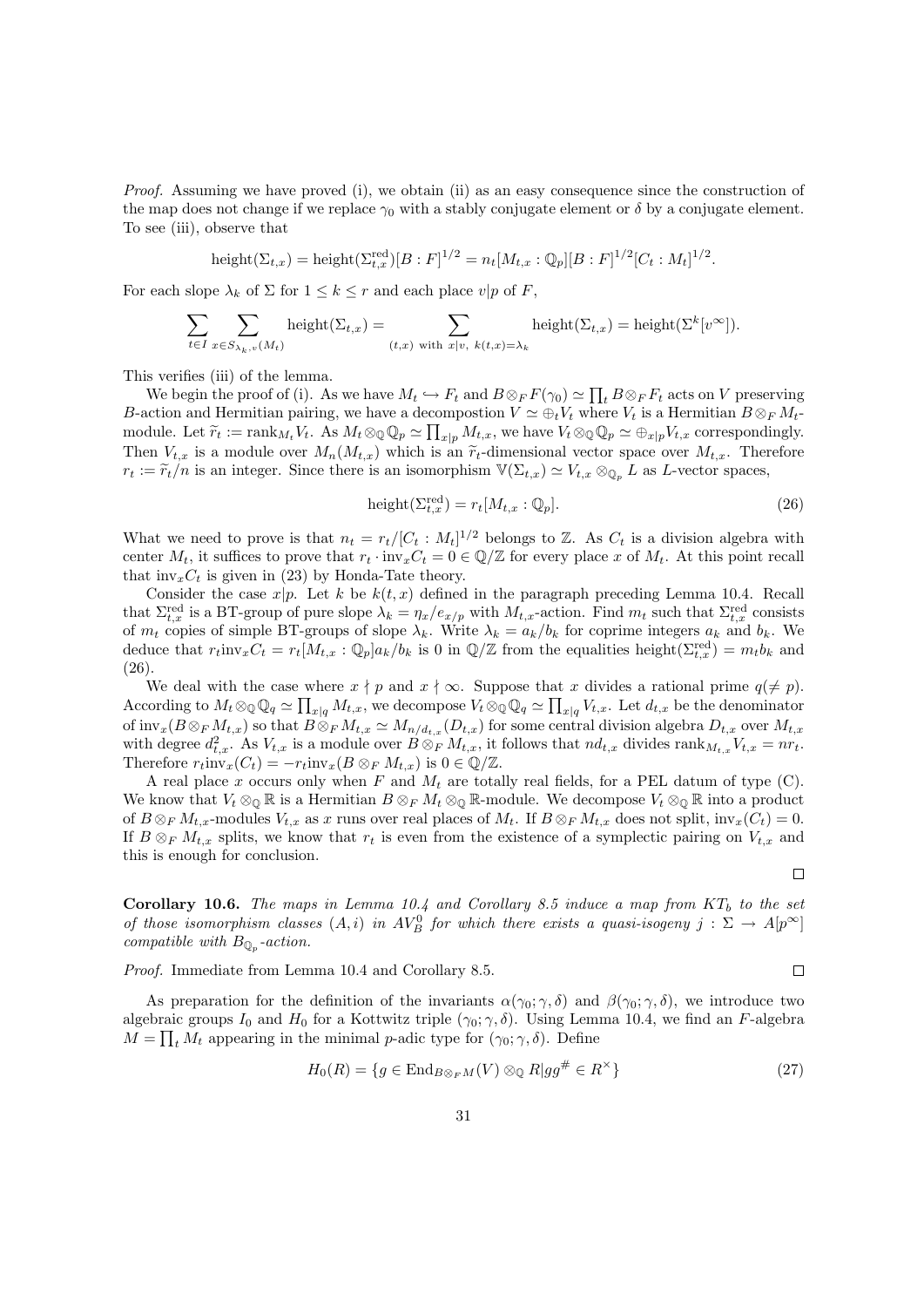for each Q-algebra R. Also define  $I_0 := Z_G(\gamma_0)$  so that  $I_0(R) = \{g \in \text{End}_{B \otimes F(\gamma_0)}(V) \otimes_{\mathbb{Q}} R | g g^{\#} \in R^{\times} \}.$ Clearly  $I_0 \subset H_0 \subset G$ .

Now we introduce local components  $\alpha_v$  and  $\beta_v$ , which lead to the invariants  $\alpha(\gamma_0; \gamma, \delta)$  and  $\beta(\gamma_0;\gamma,\delta)$ . We begin with  $\alpha_v,\beta_v$  for  $v \neq p,\infty$ . Denoting the v-component of  $\gamma$  by  $\gamma_v \in G(\mathbb{Q}_v)$ , there exists  $g \in G(\overline{\mathbb{Q}}_v)$  such that  $g\gamma_0 g^{-1} = \gamma_v$ . From this, we construct a cocycle  $c_v := (\tau \mapsto g^{-1}g^{\tau})$ in ker $(H^1(\mathbb{Q}_v, I_0) \to H^1(\mathbb{Q}_v, G))$ . In the diagram below which is commutative by Lemma 2.3, we define  $\alpha_v \in A_v(I_0)$  and  $\beta_v \in A_v(H_0)$  as the image of  $c_v$ . Then  $\alpha_v$  and  $\beta_v$  map to the trivial element in  $A_v(G)$ . We will also view  $\alpha_v$ ,  $\beta_v$  as elements of  $X^*(Z(\widehat{I_0})^{\Gamma(v)})$  and  $X^*(Z(\widehat{H_0})^{\Gamma(v)})$ , respectively.

$$
H^{1}(\mathbb{Q}_{v}, I_{0}) \longrightarrow H^{1}(\mathbb{Q}_{v}, H_{0}) \longrightarrow H^{1}(\mathbb{Q}_{v}, G)
$$
\n
$$
\downarrow \qquad \qquad \downarrow \qquad \qquad \downarrow
$$
\n
$$
A_{v}(I_{0}) \longrightarrow A_{v}(H_{0}) \longrightarrow A_{v}(G)
$$
\n
$$
(28)
$$

Next we deal with  $\alpha_p$  and  $\beta_p$ . We freely borrow notation from §4. Observe that the L-vector spaces  $V \otimes_{\mathbb{Q}} L$  and  $\mathbb{V}(\Sigma, \lambda_{\Sigma}, i_{\Sigma})$  are Hermitian modules with respect to the natural action of  $B \otimes_F F_{\mathbb{Q}_p}(\gamma_0) \simeq$  $B \otimes_F F_{\mathbb{Q}_p}(\delta)$ , where the last isomorphism is chosen so that  $\gamma_0 \mapsto \delta$ . As  $V \otimes_{\mathbb{Q}} L$  is equivalent to  $\mathbb{V}(\Sigma,\lambda_{\Sigma},i_{\Sigma})$  as Hermitian  $B \otimes_F F_{\mathbb{Q}_p}(\gamma_0) \otimes_{\mathbb{Q}_p} L$ -modules (by Steinberg's vanishing theorem of  $H^1$ ), choose any such equivalence f and transport the map  $\Phi$  on  $\mathbb{V}(\Sigma, \lambda_{\Sigma}, i_{\Sigma})$  to  $\Phi_0$  on  $V \otimes L$ . Define  $b_{\delta}$  by the relation  $\Phi_0 = b_\delta (1 \otimes \sigma)$ . (So  $b_\delta = f^{-1} b f^\sigma$ .) Then  $b_\delta$  belongs to  $I_0(L)$  and defines  $b_\delta \in B((I_0)_{\mathbb{Q}_p})$ , which is independent of the choice of the above isomorphisms. Define  $\alpha_p := \kappa_{I_0}(b_\delta)$ . (In view of Remark 4.15, we may replace  $\mathbb{V}(\Sigma, \lambda_{\Sigma}, i_{\Sigma})$  by  $\mathbb{V}(\widetilde{b})$  in the definition of  $\alpha_p$ . The action of  $\delta$  on  $\mathbb{V}(\widetilde{b})$ is defined via the  $\mathbb{Q}_p$ -isomorphism  $J_b(\mathbb{Q}_p) \simeq \text{Aut}^0(\mathbb{V}(\widetilde{b}))$ , which is canonical up to  $J_b(\mathbb{Q}_p)$ -conjugacy. Consider the following commutative diagram coming from the functoriality of the map  $\kappa_{(\cdot)}$  (see §4). The element  $\beta_p \in X^*(Z(\widehat{H_0})^{\Gamma(p)})$  is defined to be the image of  $\alpha_p$ . Since  $b_{\delta}$  maps to b in  $B(G_{\mathbb{Q}_p}, -\mu)$ , both  $\alpha_p$  and  $\beta_p$  map to  $-\mu_1 \in X^*(Z(\widehat{G})^{\Gamma(p)})$  by the bottom arrows. Recall that  $\kappa_{G_0}(b) = -\mu_1$ .

$$
B((I_0)_{\mathbb{Q}_p}) \longrightarrow B((H_0)_{\mathbb{Q}_p}) \longrightarrow B(G_{\mathbb{Q}_p})
$$
  
\n
$$
\downarrow \kappa_{I_0} \qquad \qquad \downarrow \kappa_{H_0} \qquad \qquad \downarrow \kappa_{G_0}
$$
  
\n
$$
X^*(Z(\widehat{I_0})^{\Gamma(p)}) \longrightarrow X^*(Z(\widehat{H_0})^{\Gamma(p)}) \longrightarrow X^*(Z(\widehat{G})^{\Gamma(p)})
$$

Finally we describe  $\alpha_{\infty}, \beta_{\infty}$ . We can choose an elliptic maximal real torus T of G containing  $\gamma_0$ . We also choose a  $G(\mathbb{R})$ -conjugate of  $h : \text{Res}_{\mathbb{C}/\mathbb{R}}(\mathbb{G}_m) \to G$  factoring through T and use it to define  $\mu_h$  (see §5). Then we see that  $\mu_h$  belongs to  $X_*(T) = X^*(\widehat{T})$  and that the image of  $\mu_h$  in  $X^*(\widehat{T}^{\Gamma(\infty)})$ is independent of choices (See [Kot90, p.167]). By restricting this image via the canonical embedding  $Z(\widehat{I}_0) \hookrightarrow Z(\widehat{H_0}) \hookrightarrow \widehat{T}$ , we get elements

$$
\alpha_{\infty} \in X^*(Z(\widehat{I_0})^{\Gamma(\infty)})
$$
 and  $\beta_{\infty} \in X^*(Z(\widehat{H_0})^{\Gamma(\infty)}).$ 

We are ready to define the elements  $\alpha(\gamma_0, \gamma, \delta) \in \mathfrak{K}(I_0/\mathbb{Q})^D$  and  $\beta(\gamma_0, \gamma, \delta) \in \mathfrak{K}(H_0/\mathbb{Q})^D$ . As we assumed that  $\gamma_0$  is elliptic, it follows that  $\mathfrak{K}(I_0/\mathbb{Q}) = (\bigcap_v Z(\widehat{I}_0)^{\Gamma(v)}Z(\widehat{G}))/Z(\widehat{G})$  ([Kot90, p.166]). We extend  $\alpha_v$  to an element  $\alpha'_v$  of  $X^*(Z(\widehat{I_0})^{\Gamma(v)}Z(\widehat{G}))$  so that on  $Z(\widehat{G}), \alpha'_v$  is  $-\mu_1$  if  $v = p$ , and  $\mu_1$  if  $v = \infty$ , and trivial if  $v \neq p, \infty$ . Similarly, we define  $\beta'_v \in X^*(Z(\widehat{H_0})^{\Gamma(v)}Z(\widehat{G}))$ . The elements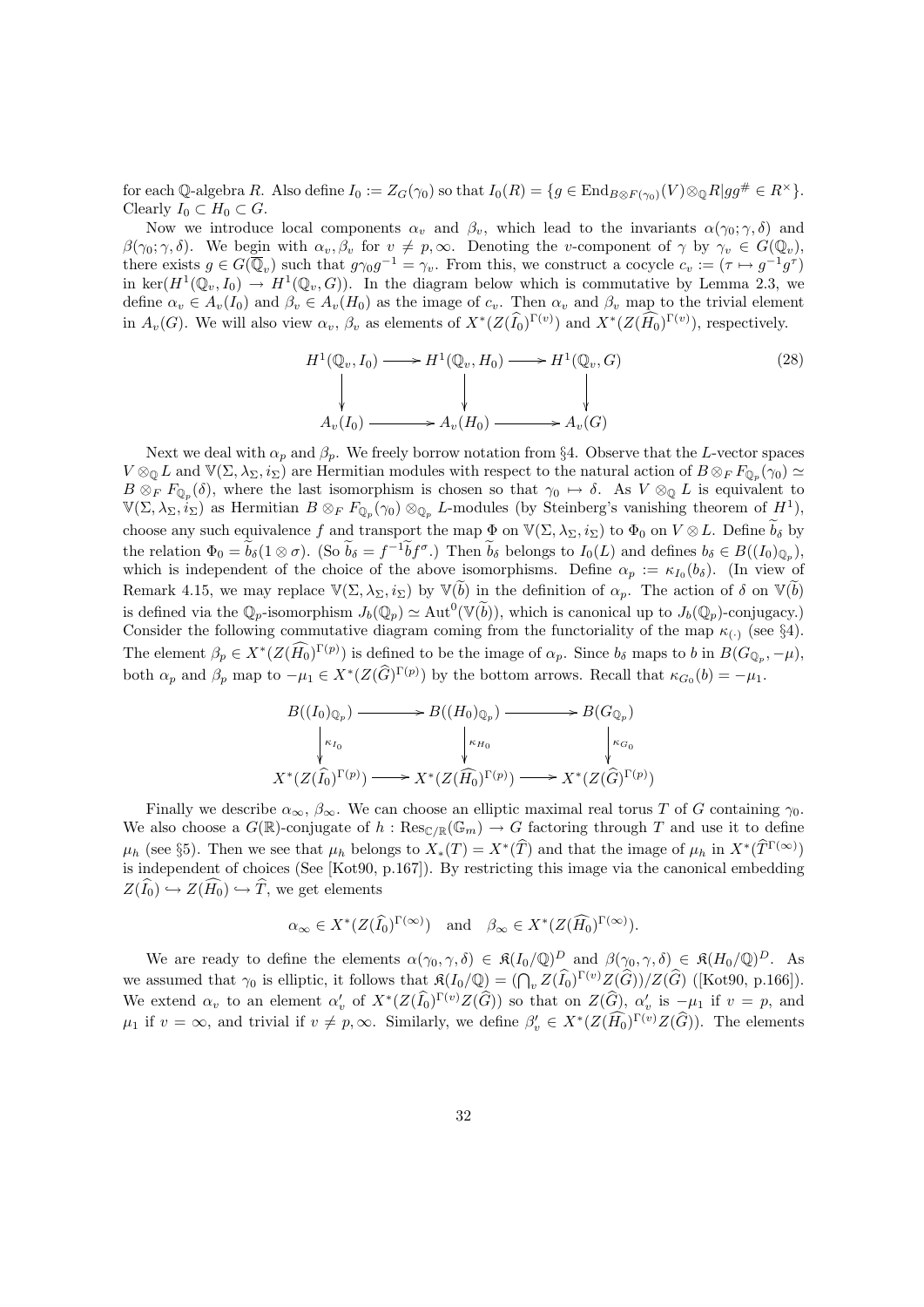$\alpha(\gamma_0; \gamma, \delta)$  in  $\mathfrak{K}(I_0/\mathbb{Q})^D$  and  $\beta(\gamma_0; \gamma, \delta)$  in  $\mathfrak{K}(H_0/\mathbb{Q})^D$  are defined by

$$
\alpha(\gamma_0; \gamma, \delta) = \left( \prod_{v \neq p, \infty} \alpha'_v |_{\mathfrak{K}(I_0/\mathbb{Q})} \right) \cdot (\alpha'_p \alpha'_{\infty}) |_{\mathfrak{K}(I_0/\mathbb{Q})},
$$

$$
\beta(\gamma_0; \gamma, \delta) = \left( \prod_{v \neq p, \infty} \beta'_v |_{\mathfrak{K}(H_0/\mathbb{Q})} \right) \cdot (\beta'_p \beta'_{\infty}) |_{\mathfrak{K}(H_0/\mathbb{Q})}.
$$

In terms of the vanishing of  $\alpha(\gamma_0; \gamma, \delta)$ , we want to single out those Kottwitz triples which are expected to come from the moduli data of Igusa varieties. This motivates the following definition.

**Definition 10.7.** A Kottwitz triple  $(\gamma_0; \gamma, \delta)$  is called *effective* if  $\alpha(\gamma_0; \gamma, \delta)$  is trivial. We define the set  $KT_b^{\text{eff}}$  to be the subset of  $KT_b$  consisting of the equivalence classes of effective Kottwitz triples.

For later use, we record two lemmas regarding a Kottwitz triple  $(\gamma_0; \gamma, \delta)$ . Define  $I_{\delta} := Z_{J_b}(\delta)$ .

**Lemma 10.8.** The group  $I_{\delta}$  is an inner form of  $I_0$  over  $\mathbb{Q}_p$ .

*Proof.* Let s be the positive integer in the decency equation (6) for  $\tilde{b}$ . Denote by  $\sigma$  the Frobenius element in  $Gal(L/\mathbb{Q}_p)$  or  $Gal(L_s/\mathbb{Q}_p)$ . To avoid confusion, for any  $\tau \in \Gamma(p)$  we will sometimes write  $\tau_M$  (resp.  $\tau_J$ ) for the  $\tau$ -action on the points of  $M_b$  (resp.  $J_b$ ). Recall from Lemma 4.2 that there is an isomorphism  $\psi : M_b \stackrel{\sim}{\to} J_b$  over  $L_s$  such that  $\psi^{-1}\psi^{\sigma} = \text{Int}(\tilde{b})$ . Viewing  $\psi$  as a  $\overline{\mathbb{Q}}_p$ -morphism by base change, define  $c_{\tau} \in M_b(\overline{\mathbb{Q}}_p)$  for each  $\tau \in \Gamma(p)$  so that  $\text{Int}(c_{\tau}) = \psi^{-1}\psi^{\tau}$ . (Here  $\psi^{\tau}$  is  $\tau_J\psi\tau_M^{-1}$  by definition.) The condition  $\delta \sim_{st} \gamma_0$  means that there exists  $x \in G(\overline{\mathbb{Q}}_p)$  such that

$$
\psi^{-1}(\delta) = x\gamma_0 x^{-1}.\tag{29}
$$

 $\Box$ 

Define a  $\overline{\mathbb{Q}}_p$ -morphism  $\theta := \psi \circ \text{Int}(x)$ . This induces a  $\overline{\mathbb{Q}}_p$ -isomorphism  $I_0 \overset{\sim}{\to} I_\delta$ . Indeed,  $\theta(\gamma_0) = \delta$ implies that  $\theta$  induces a  $\overline{\mathbb{Q}}_p$ -isomorphism  $Z_{M_b}(\gamma_0) \stackrel{\sim}{\to} I_\delta$ , but  $I_0 = Z_{M_b}(\gamma_0)$  by the acceptability of  $\delta$ . For any  $\tau \in \Gamma(p)$ ,

$$
\theta^{-1}\theta^{\tau} = \mathrm{Int}(x^{-1})\psi^{-1}\psi^{\tau}\mathrm{Int}(x^{\tau_M}) = \mathrm{Int}(x^{-1}c_{\tau}x^{\tau_M}).
$$

On the other hand,

$$
x^{\tau_M} \gamma_0 x^{-\tau_M} = \psi^{-1}(\delta)^{\tau_M} = \text{Int}(c_{\tau}) \psi^{-1}(\delta^{\tau_J}) = \text{Int}(c_{\tau}) \psi^{-1}(\delta). \tag{30}
$$

By (29) and (30), we conclude that  $x^{-1}c_\tau x^{\tau_M} \in I_0(\overline{\mathbb{Q}}_p)$ . Therefore  $I_\delta$  is a  $\mathbb{Q}_p$ -inner form of  $I_0$  given by  $\tau \mapsto \mathrm{Int}(x^{-1}c_\tau x^\tau)$  in  $H^1(\mathbb{Q}_p, \mathrm{Int}(I_0)).$ 

#### Lemma 10.9.

$$
\alpha_p(\gamma_0; \delta') = \alpha_p(\gamma_0; \delta) + \text{inv}_p(\delta, \delta')
$$
\n(31)

$$
\alpha_p(\gamma'_0; \delta) = \alpha_p(\gamma_0; \delta) + \text{inv}_p(\gamma_0, \gamma'_0)
$$
\n(32)

hold in  $X^*(Z(\widehat{I_0})^{\Gamma(p)})$ , where  $\text{inv}_p(\delta, \delta')$  is viewed as an element of  $X^*(Z(\widehat{I_0})^{\Gamma(p)})$  via the canonical  $\Gamma(p)$ -equivariant isomorphism  $Z(\widehat{I}_{\delta}) \simeq Z(\widehat{I}_{0})$  (by Lemma 10.8).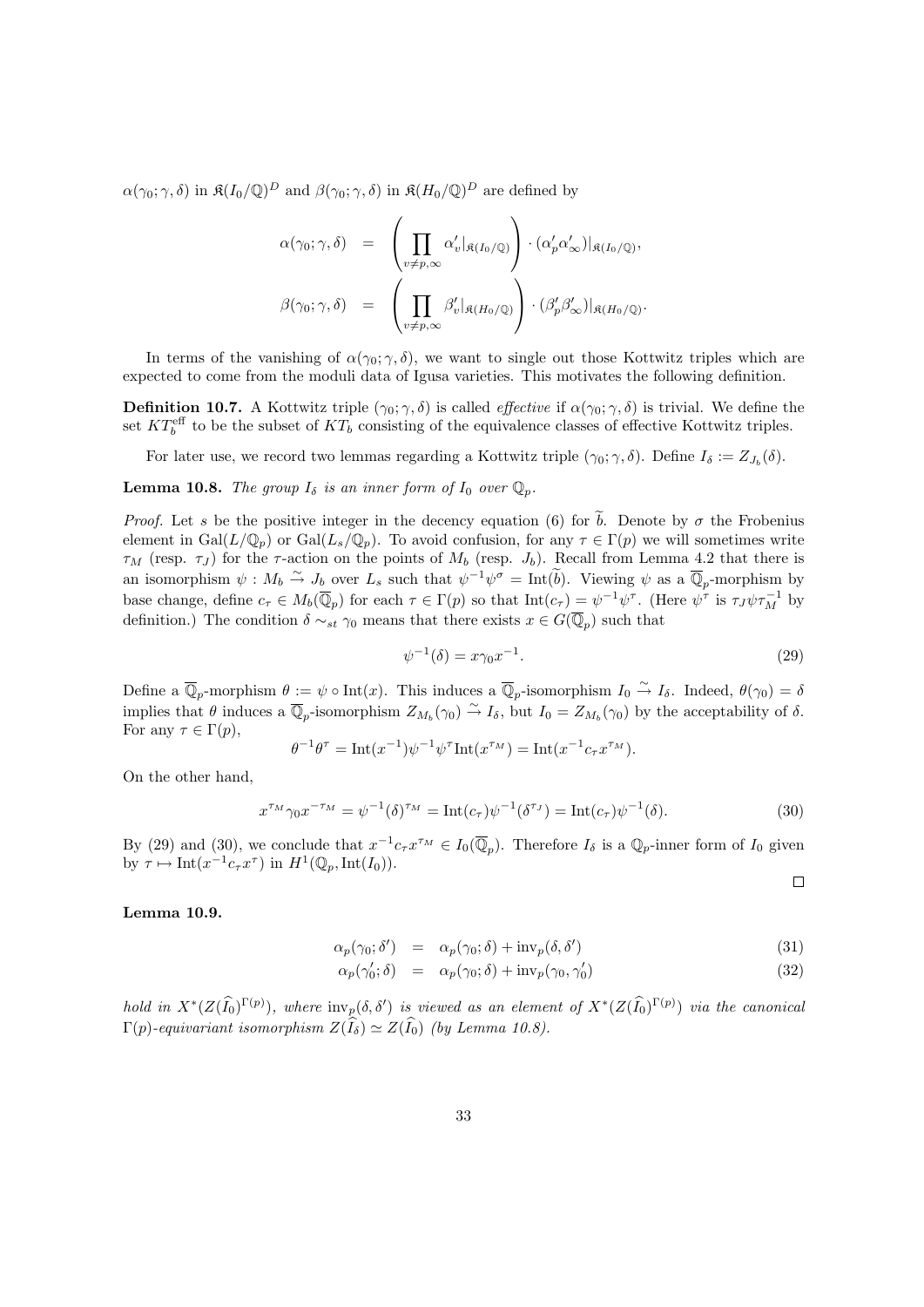*Proof.* Before the proof, we record a general fact in the first paragraph. Let r be a positive integer. Let  $\gamma_1$  and  $\gamma_2$  be semisimple elements of  $G(L_r)$  which are conjugate in  $G(\overline{\mathbb{Q}}_p)$ . Then  $\gamma_1$  and  $\gamma_2$  are conjugate in  $G(L)$ . This follows from an easy application of Steinberg's vanishing theorem. Now suppose that  $\gamma_1, \gamma_2 \in G(\mathbb{Q}_p)$ . Let  $x_0 \in G(\overline{\mathbb{Q}}_p)$  and  $x \in G(L)$  be such that  $\gamma_2 = x_0 \gamma_1 x_0^{-1}$  and  $\gamma_2 = x \gamma_1 x^{-1}$ . Let  $I_1 := Z_G(\gamma_1)$ . Recall ([Kot85, 1.7-1.8]) that the map  $H^1(\mathbb{Q}_p, I_1) \to B(I_1)$  of (5) is given by

$$
H^1(\mathbb{Q}_p, I_1) \hookrightarrow H^1(\overline{L}/\mathbb{Q}_p, I_1) \simeq H^1(L/\mathbb{Q}_p, I_1) \simeq B(I_1)
$$
\n(33)

where the inverse of the second map is given by the inflation map. (It is an isomorphism by Steinberg's vanishing theorem.) The last isomorphism sends a cocycle  $\sigma \mapsto \gamma$  to the image of  $\gamma$  in  $B(I_1)$ . It is easy to see that the cocycle  $\tau \mapsto x_0^{-1} x_0^{\tau}$  (up to coboundary) in  $H^1(\mathbb{Q}_p, I_1)$  maps to the image of  $x^{-1} x^{\sigma}$ in  $B(I_1)$  under the composite map of (33).

Now we begin to prove (31). Recall from the proof of Lemma 10.8 that we have an  $L_s$ -isomorphism  $\psi : M_b \stackrel{\sim}{\to} J_b$ . Let  $y \in G(L)$  be an element such that  $\psi^{-1}(\delta) = y \gamma_0 y^{-1}$ . Such a y exists by the discussion of the last paragraph since  $\psi^{-1}(\delta)$  and  $\gamma_0$  are conjugate in  $G(\overline{\mathbb{Q}}_p)$ . We may view y as an equivalence (in the sense of §2) from  $V \otimes_{\mathbb{Q}} L$  (=  $V_{\mathbb{Q}_p} \otimes_{\mathbb{Q}_p} L$ ) with the natural Hermitian  $B\otimes_F F_{\mathbb{Q}_p}(\gamma_0)\otimes_{\mathbb{Q}_p} L$ -module structure onto  $V\otimes_{\mathbb{Q}} L$  with the natural Hermitian  $B\otimes_F F_{\mathbb{Q}_p}(\delta)\otimes_{\mathbb{Q}_p} L$ module structure, where the latter is the underlying Hermitian structure of the G-isocrystal  $\mathbb{V}(\widetilde{b})$ (defined in Remark 4.15). Recall that  $\mathbb{V}(\Sigma, \lambda_{\Sigma}, i_{\Sigma})$  may be replaced by  $\mathbb{V}(b)$  in the definition of the  $\alpha_p$ -invariant. We let y play the role of f in the definition of  $\alpha_p(\gamma_0;\delta)$ . Then

$$
\widetilde{b}_{\delta} = y^{-1} \widetilde{b} y^{\sigma}
$$

and  $\alpha_p(\gamma_0;\delta) = \kappa_{I_0}(b_\delta)$ . On the other hand, it is easy to check that  $\psi \circ \text{Int}(y)$  gives an L-isomorphism  $I_0 \stackrel{\sim}{\rightarrow} I_\delta$ , which will be called  $\theta$ .

Consider the following commutative diagram where the left rectangle comes from (5) and the right rectangle from [Kot97, 4.13].

$$
H^{1}(\mathbb{Q}_{p}, I_{\delta}) \longrightarrow B(I_{\delta}) \longrightarrow b_{\delta} \longrightarrow B(I_{0})
$$
\n
$$
\downarrow \alpha_{I_{\delta}, p} \qquad \qquad \downarrow \kappa_{I_{\delta}} \qquad \qquad \downarrow \kappa_{I_{0}}
$$
\n
$$
A_{p}(I_{\delta}) \longrightarrow X^{*}(Z(\widehat{I_{\delta}})^{\Gamma(p)}) \xrightarrow{\kappa_{I_{0}}(b_{\delta})} X^{*}(Z(\widehat{I_{0}})^{\Gamma(p)})
$$
\n
$$
(34)
$$

The right top horizontal arrow is induced by  $i \mapsto \theta^{-1}(i)b_\delta$ . The right bottom arrow is simply the addition by  $\kappa_{I_0}(b_\delta)$  via the canonical identification  $Z(I_\delta) = Z(I_0)$ . On the other hand, there exist  $j_0 \in J_b(\overline{\mathbb{Q}}_p)$  and  $j \in J_b(L)$  such that  $\delta' = j_0 \delta j_0^{-1}$  and  $\delta' = j_0 \delta j^{-1}$ . Let  $c(\delta, \delta') \in H^1(\mathbb{Q}_p, I_\delta)$  be given by the cocycle  $\tau \mapsto j_0^{-1} j_0^{\tau}$ . By the earlier discussion  $c(\delta, \delta')$  maps to  $j^{-1} j^{\sigma}$  under  $H^1(\mathbb{Q}_p, I_{\delta}) \to B(I_{\delta})$ . Observe that  $b_{\delta'}$  may be defined using the equivalence  $\psi(j)y$  in the same way as  $b_{\delta}$  was defined using  $y$ . Thus

$$
\widetilde{b}_{\delta'} = (jy)^{-1}\widetilde{b}(jy)^{\sigma} = y^{-1}\psi(j)^{-1}\widetilde{b}\psi(j)^{\sigma}y^{\sigma}.
$$

The image of  $c(\delta, \delta')$  in  $B(I_0)$  is given by  $\theta^{-1}(j^{-1}j^{\sigma})\tilde{b}_{\delta} \in I_0(L)$ , which is equal to

$$
y^{-1}\psi^{-1}(j^{-1}j^{\sigma})yy^{-1}\widetilde{b}y^{\sigma} = y^{-1}\psi^{-1}(j^{-1})\text{Int}(\widetilde{b})(\psi^{-1}(j)^{\sigma})\widetilde{b}y^{\sigma} = y^{-1}\psi^{-1}(j^{-1})\widetilde{b}\psi^{-1}(j)^{\sigma}y^{\sigma} = \widetilde{b}_{\delta'}.
$$

Since  $\alpha_{I_{\delta},p}(c(\delta,\delta')) = \text{inv}_{p}(\delta,\delta')$ , the commutativity of (34) shows that

$$
\kappa_{I_0}(b_{\delta'}) = \kappa_{I_0}(b_{\delta}) + \mathrm{inv}_p(\delta, \delta')
$$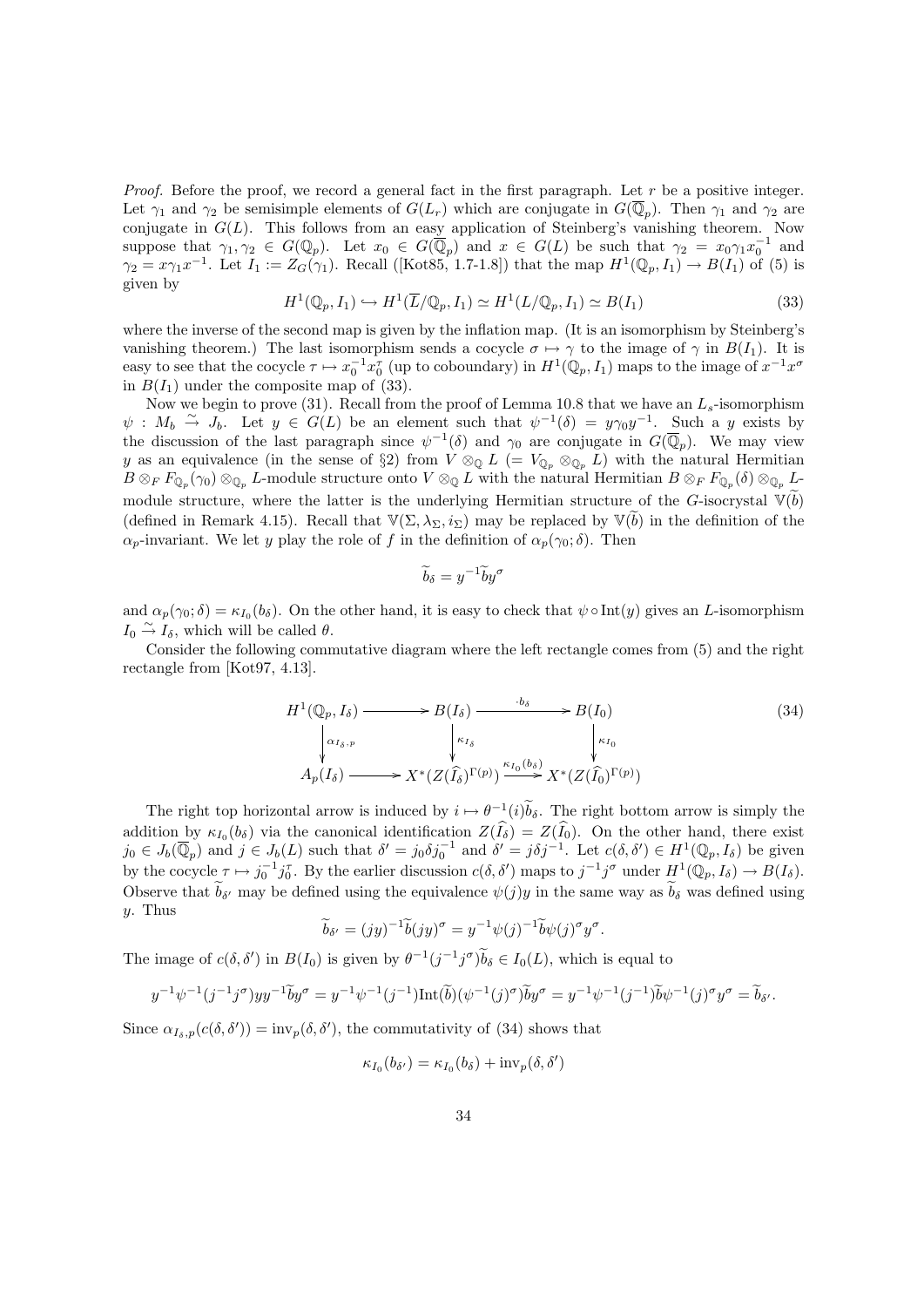which is nothing but  $(31)$ .

We prove (32) in a similar way using an analogue of the diagram (34), with  $I_{\delta}$  (resp.  $I_0$ ) replaced by  $I_0$  (resp.  $I'_0$ ) where  $I'_0 := Z_G(\gamma'_0)$ .  $\Box$ 

### 11 Auxiliary invariants and vanishing of invariants

Throughout this section, let  $(A, i)$  be an object of  $AV_B^0$  such that there is a quasi-isogeny j:  $\Sigma \to A[p^{\infty}]$  compatible with  $\mathcal{O}_B \otimes_{\mathbb{Z}} \mathbb{Z}_p$ -action. Let  $M := \widetilde{Z(\text{End}_B^0(A))}$ . Let  $\lambda$  be a  $(B \otimes_F M, * \otimes c)$ polarization of A. We do not suppose that  $(A, \lambda, i)$  represents an equivalence class of PIC<sub>b</sub>. Let  $(\gamma_0; \gamma, \delta) \in KT_b$  be such that it corresponds to the p-adic type for  $(A, i)$  via Lemma 10.4. Recall that an F-embedding  $M \hookrightarrow F(\gamma_0)$  is given. Let  $i' : B \otimes_F F(\gamma_0) \to \text{End}^0(A)$  be any map extending i.

Let us define  $\alpha(\gamma_0; (A, \lambda, i'))$  and  $\beta(\gamma_0; (A, \lambda, i))$ . First define  $\alpha_v$  and  $\beta_v$  for  $v \neq p, \infty$ . Let  $(c_v)_{v \neq p, \infty}$ be the element in  $H^1(\mathbb{Q}, I_0(\overline{\mathbb{A}}^{\infty, p}))$  measuring the difference of  $V \otimes \mathbb{A}^{\infty, p}$  and  $(V^pA)_{\lambda}$  as Hermitian  $B \otimes_F F(\gamma_0) \otimes_{\mathbb{Q}} A^{\infty,p}$ -modules, using Lemma 3.3. (The Hermitian  $B \otimes_F F(\gamma_0) \otimes_{\mathbb{Q}} A^{\infty,p}$ -module structure on  $V \otimes \mathbb{A}^{\infty,p}$  is induced by i'.) Let  $(d_v)_{v \neq p,\infty}$  be the element in  $H^1(\mathbb{Q}, H_0(\mathbb{A}^{\infty,p}))$  measuring the difference of  $V \otimes A^{\infty,p}$  and  $V^pA$  as Hermitian  $B \otimes_F M \otimes_{\mathbb{Q}} A^{\infty,p}$ -modules. Using the maps in the diagram (28), we get elements  $\alpha_v \in A_v(I_0)$  and  $\beta_v \in A_v(H_0)$  corresponding to  $c_v$  and  $d_v$ . We will also view  $\alpha_v$  and  $\beta_v$  as elements of  $X^*(Z(\widehat{I_0})^{\Gamma(v)})$  and  $X^*(Z(\widehat{H_0})^{\Gamma(v)})$ , respectively. To define  $\alpha_p$  for  $(\gamma_0; (A, \lambda, i'))$  and  $\beta_p$  for  $(\gamma_0; (A, \lambda, i))$ , we only need to replace  $\mathbb{V}(\Sigma, \lambda_\Sigma, i_\Sigma)$  equipped with  $B \otimes_F F_{\mathbb{Q}_p}(\delta)$ action by  $\mathbb{V}(A[p^{\infty}], \lambda, i')$  with  $B \otimes_F F_{\mathbb{Q}_p}(\gamma_0)$ -action in the definition of  $\alpha_p$  and  $\beta_p$  for  $(\gamma_0; \gamma, \delta)$ . The resulting elements  $\alpha_p \in X^*(Z(\widehat{I_0})^{\Gamma(p)})$  and  $\beta_p \in X^*(Z(\widehat{H_0})^{\Gamma(p)})$  map to  $-\mu_1 \in X^*(Z(\widehat{G})^{\Gamma(p)})$  as before. The local components  $\alpha_{\infty}$  and  $\beta_{\infty}$  are defined to be the same as for  $(\gamma_0; \gamma, \delta)$ . Finally the element  $\alpha(\gamma_0; (A, \lambda, i'))$  in  $X^*(Z(\widehat{I_0})^{\Gamma})$  is defined to be  $\prod_v \alpha_v|_{Z(\widehat{I_0})^{\Gamma}}$ . Likewise,  $\beta(\gamma_0, (A, \lambda, i))$  in  $X^*(Z(\widehat{H_0})^{\Gamma})$  is defined to be  $\prod_v \beta_v|_{Z(\widehat{H_0})^{\Gamma}}$ .

Now we introduce a variant of the above construction. Here we assume that  $((A, \lambda, i), [a]) \in FP_b^{AV}$ . Recall that there exists an embedding  $\iota_{(A,\lambda,i)} : H_{(A,\lambda,i)}(\mathbb{A}^{\infty}) \hookrightarrow G(\mathbb{A}^{\infty,p}) \times J_b(\mathbb{Q}_p)$ . Let  $\gamma_0 \in G(\mathbb{Q})$ be as before. (Namely, there exist  $\gamma$  and  $\delta$  such that  $(\gamma_0; \gamma, \delta)$  lies in  $KT_b$  and corresponds to  $(A, i)$ .) Suppose that  $\iota_{(A,\lambda,i)}(a)$  is conjugate to  $\gamma_0$  in  $G(\overline{\mathbb{A}}^{\infty})$ , via any  $J_b(\overline{\mathbb{Q}}_p) \hookrightarrow G(\overline{\mathbb{Q}}_p)$  as in Definition 10.1. Then we can define  $\alpha(\gamma_0; (A, \lambda, i), [a])$  in  $X^*(Z(\widehat{I}_0)^{\Gamma})$  as  $\prod_v \alpha_v|_{Z(\widehat{I}_0)^{\Gamma}}$  where  $\alpha_v$  are as follows. In case  $v \neq p, \infty$ , we reuse the previous definition of  $\alpha_v$  for  $\alpha(\gamma_0; (A, \lambda, i'))$  where  $(V^p A)_{\lambda}$  is viewed as a Hermitian  $B \otimes_F F(\gamma_0) \otimes_{\mathbb{Q}} \mathbb{A}^{\infty,p}$  via an isomorphism  $F(a) \otimes_{\mathbb{Q}} \mathbb{A}^{\infty,p} \simeq F(\gamma_0) \otimes_{\mathbb{Q}} \mathbb{A}^{\infty,p}$  such that  $a \mapsto \gamma_0$ . For  $v = p$  and  $v = \infty$ , the definition of  $\alpha_v$  is the same as in the case of  $\alpha(\gamma_0; (A, \lambda, i'))$ .

We will need yet another auxiliary invariant where no reference to  $(\gamma_0; \gamma, \delta)$  is made. Let  $(A, i)$  be as in the beginning of this section. (Drop the assumption  $((A, \lambda, i), [a]) \in FP_{b}^{AV}$ .) Suppose that N is a product of fields which are totally real or CM, and that N embeds into  $\text{End}_{B}^{0}(A)$  as a maximal commutative semisimple F-subalgebra. Then i naturally extends to  $i': B \otimes_F N \to \text{End}^0(A)$ . Let  $\lambda$  be a  $(B\otimes_F N, * \otimes c)$ -polarization of A with respect to i'. Assume that W is a  $B\otimes_F N$ -module with a  $* \otimes c$ -Hermitian pairing  $\langle \cdot, \cdot \rangle_W$  such that  $W \simeq V$  as B-modules. Define a Q-torus T by  $T(R) = \{g \in N \otimes_{\mathbb{Q}} R \mid gg^c \in R^{\times}\}\$  for any Q-algebra R. Then we construct

$$
\alpha(N, W; (A, \lambda, i)) = \prod_{v} \alpha_{v} |_{\widehat{T}^{\Gamma}} \in X^{*}(\widehat{T}^{\Gamma})
$$

where the local components  $\alpha_v \in X^*(\widehat{T}^{\Gamma(v)})$  are given as follows. The elements  $\alpha_v$  for  $v \neq \infty$ are defined in the same way as for  $\alpha(\gamma_0; (A, \lambda, i'))$  except that we replace V,  $I_0$ ,  $F(\gamma_0)$  respectively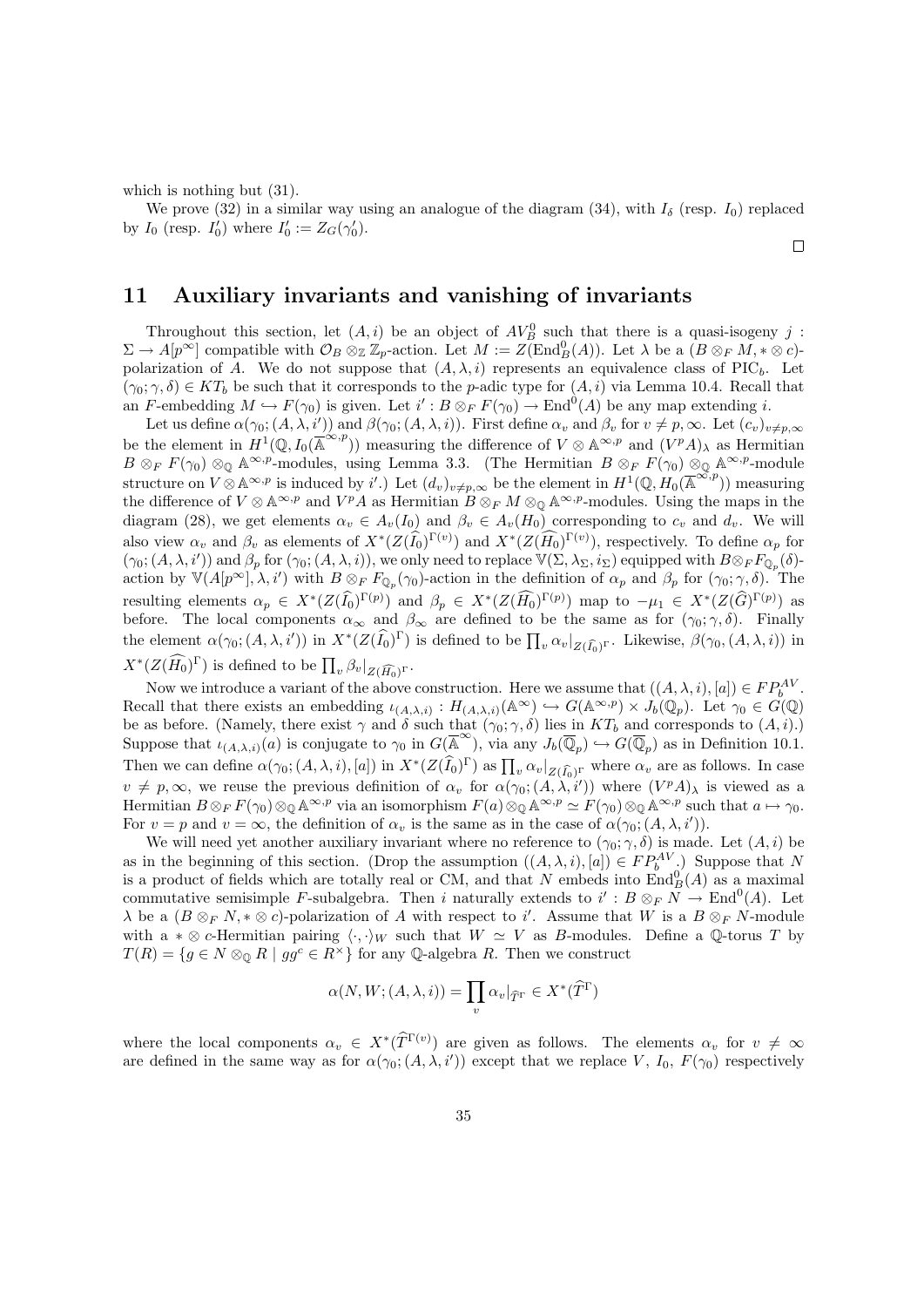with W, T, N in the previous definition. To describe  $\alpha_{\infty}$ , choose an R-algebra homomorphism  $h': \mathbb{C} \to \text{End}_{B_{\mathbb{R}}}(W_{\mathbb{R}})$  such that the pairing  $(v, w) \mapsto \langle v, h'(\sqrt{-1})w \rangle_W$  is positive definite on  $W_{\mathbb{R}}$ . Viewing h' as an R-morphism  $\text{Res}_{\mathbb{C}/\mathbb{R}}\mathbb{G}_m \to G_{\mathbb{R}}$ , choose a  $G(\mathbb{R})$ -conjugate h'' of h' that factors through T. We get  $\mu_{h''} \in X_*(T) = X^*(\widehat{T})$  from  $h''$  (as in §5). Via restriction this gives the element  $\alpha_{\infty} \in X^*(\widehat{T}^{\Gamma(\infty)})$ , which is independent of the choice of h' and h''.

We conclude this section with the following lemma which is an important step in proving the vanishing of Kottwitz invariants in certain cases.

**Lemma 11.1.** Suppose that  $(A, i)$  is an object of  $AV_B^0$  such that there is an isomorphism  $j : \Sigma \overset{\sim}{\rightarrow}$  $A[p^{\infty}]$  compatible with  $\mathcal{O}_B \otimes_{\mathbb{Z}} \mathbb{Z}_p$ -action. Put  $M := \tilde{Z}(\text{End}^0(A,i))$ . Suppose that N is a product of fields which are totally real or CM, and that N embeds into  $\text{End}^0(A,i)$  as a maximal commutative semisimple F-subalgebra. Then we can find a  $(B \otimes_F N, * \otimes c)$ -polarization  $\lambda_0 : A \to A^{\vee}$  and a  $B \otimes_F N$ -module  $W_0$  with  $a * \otimes c$ -Hermitian pairing  $\langle \cdot, \cdot \rangle_0 : W_0 \times W_0 \to \mathbb{Q}$  such that

- (i)  $W_0 \otimes_{\mathbb{Q}} \mathbb{A}^{\infty,p}$  and  $(V^p A)_{\lambda_0}$  are equivalent as  $B \otimes_{\mathbb{Q}} \mathbb{A}^{\infty,p}$ -Hermitian modules where  $(V^p A)_{\lambda_0}$  is the  $B \otimes_F N \otimes_{\mathbb{Q}} \mathbb{A}^{\infty,p}$ -module  $V^pA$  with the  $\lambda_0$ -Weil pairing, and
- (ii)  $W_0 \otimes_{\mathbb{Q}} \mathbb{R}$  and  $V \otimes_{\mathbb{Q}} \mathbb{R}$  are equivalent as  $B \otimes_{\mathbb{Q}} \mathbb{R}$ -modules with Hermitian pairings  $\langle \cdot, \cdot \rangle_0$  and  $\langle \cdot, \cdot \rangle$ (the latter from the PEL datum), respectively.

Remark 11.2. Given any object  $(A, i)$  of  $AV_B^0$  such that there exists a quasi-isogeny  $j : \Sigma \to A[p^\infty]$ compatible with  $\mathcal{O}_B \otimes_{\mathbb{Z}} \mathbb{Z}_p$ -action, we can always find an object  $(A', i')$  which is isomorphic in  $AV_B^0$ to  $(A, i)$  such that there is an isomorphism  $j : \Sigma \overset{\sim}{\to} A[p^{\infty}]$  compatible with  $\mathcal{O}_B \otimes_{\mathbb{Z}} \mathbb{Z}_p$ -action. This is possible using the argument in the proof of Lemma 7.1.

*Proof.* Note that i naturally extends to an F-algebra map  $B \otimes_F N \hookrightarrow \text{End}^0(A)$ , which we call i'. Write  $N = \prod_t N_t$  as a product of fields, and decompose  $(A, i') = \bigoplus_{t \in I} (A_t, i_t)$  accordingly where  $i_t$  is a Q-algebra map  $B \otimes_F N_t \hookrightarrow \text{End}^0(A_t)$ . Then  $N_t$  is a maximal commutative subalgebra of  $\text{End}^0(A_t, i_t)$ for each t. By maximality of  $N_t$ , there is an isomorphism  $B \otimes_F N_t \simeq M_n(N_t)$ . By Lemma 9.2, we may choose a  $(B \otimes_F N_t, * \otimes c)$ -polarization  $\lambda_t : A_t \to A_t^{\vee}$  for each t. By putting them together, we have a  $(B \otimes_F N, * \otimes c)$ -polarization  $\lambda_0 : A \to A^{\vee}$ .

Arguing as in [HT01, p.170-171], we find a lifting  $(\widetilde{A}_t, \widetilde{\lambda}_t, \widetilde{i}_t)$  of  $(A_t, \lambda_t, i_t)$  with respect to the fixed reduction map  $\bar{\iota}_p : \mathcal{O}_{\mathbb{Q}_p^{ur}} \to \overline{\mathbb{F}}_p$ , where  $\widetilde{A}_t$  is an abelian scheme over  $\mathcal{O}_{\mathbb{Q}_p^{ur}}$ ,  $\widetilde{\lambda}_t$  is a polarization of  $\widetilde{A}_t$ , and  $\widetilde{i}_t : B \otimes_F N_t \to \text{End}^0(\widetilde{A}_t)$  such that  $\ddagger_{\widetilde{\lambda}_t}$  restricts to  $*\otimes c$  via  $\widetilde{i}_t$ .

Set  $W_t := H_1((\widetilde{A}_t \times_{\mathcal{O}_{\mathbb{Q}_p^{ur}}, \iota_p} \mathbb{C})(\mathbb{C}), \mathbb{Q})$ . This is a  $B \otimes_F N_t$ -module with a  $* \otimes c$ -Hermitian pairing coming from  $\tilde{\lambda}_t$ . So  $W_0 := \bigoplus_{t \in I} W_t$  is equipped with a B  $\otimes_F N$ -module structure with a  $*\otimes c$ -Hermitian pairing  $\langle \cdot, \cdot \rangle_0 : W_0 \times W_0 \to \mathbb{Q}$ . By construction we see that  $W_0 \otimes \mathbb{A}^{\infty, p}$  is equivalent to  $V^pA$  as Hermitian  $B \otimes_F N \otimes_{\mathbb{Q}} \mathbb{A}^{\infty,p}$ -modules.

It remains to prove that  $W_0 \otimes \mathbb{R} \simeq V \otimes \mathbb{R}$  as Hermitian  $B \otimes \mathbb{R}$ -modules. Put  $\widetilde{A} = \prod_t \widetilde{A}_t$ . Observe that Lie A is a module over  $\mathcal{O}_F \otimes_{\mathbb{Z}} \mathcal{O}_{\mathbb{Q}_p^{ur}} \simeq \prod_{\xi} \mathcal{O}_{\mathbb{Q}_p^{ur}}$  where  $\xi$  runs over the set  $\text{Hom}_{\mathbb{Z}}(\mathcal{O}_F, \mathcal{O}_{\mathbb{Q}_p^{ur}})$ . Accordingly we decompose Lie  $\widetilde{A} = \bigoplus_{\xi} (\text{Lie } \widetilde{A})_{\xi}$ . Similarly, we have decompositions of  $\mathcal{O}_F \otimes_{\mathbb{Z}} \overline{\mathbb{F}}_p$ modules Lie  $A = \bigoplus_{\zeta} (\text{Lie }A)_{\zeta}$  and Lie  $\Sigma = \bigoplus_{\zeta} (\text{Lie }S)_{\zeta}$  where  $\zeta$  runs over the set  $\text{Hom}_{\mathbb{Z}}(\mathcal{O}_F, \overline{\mathbb{F}}_p)$ . We have

$$
\operatorname{rank}_{\mathcal{O}_{\mathbb{Q}_p^{ur}}} (\operatorname{Lie}(\widetilde{A}))_\xi = \dim_{\overline{\mathbb{F}}_p} (\operatorname{Lie}(A))_{\overline{\iota}_p \circ \xi} \stackrel{\text{via } j}{=} \dim_{\overline{\mathbb{F}}_p} (\operatorname{Lie}(\Sigma))_{\overline{\iota}_p \circ \xi} = \dim_{\mathbb{C}} (V^1_{\iota_p \circ \xi}) \tag{35}
$$

in which the last equality follows from the determinant condition imposed on  $\Sigma$  (see §5).

Now observe that there is an isomorphism of  $\mathcal{O}_F \otimes_{\mathbb{Z}} \mathbb{C}$ -modules

$$
W_0 \otimes_{\mathbb{Q}} \mathbb{R} \simeq (\mathrm{Lie} \,\widetilde{A}) \otimes_{\mathcal{O}_{\mathbb{Q}_p^{ur},\ell_p}} \mathbb{C}.
$$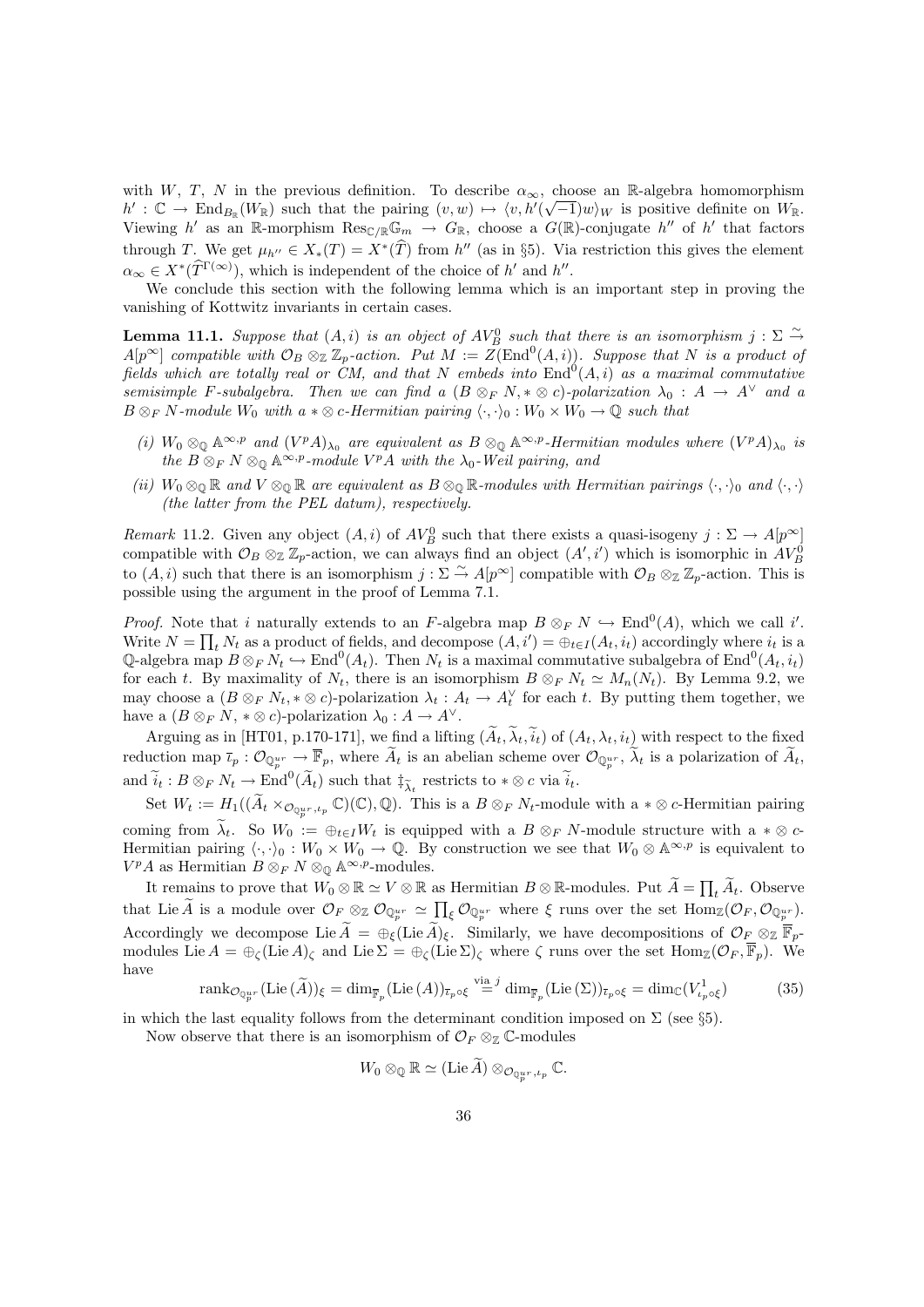According to  $\mathcal{O}_F \otimes_{\mathbb{Z}} \mathbb{C} \simeq \prod_{\tau \in \text{Hom}(\mathcal{O}_F, \mathbb{C})} \mathbb{C}$ , we decompose the left hand side as  $W_0 \otimes_{\mathbb{Q}} \mathbb{R} \simeq \bigoplus_{\tau} (W_0 \otimes_{\mathbb{Q}} \mathbb{C} \simeq \mathbb{C}^2)$  $\mathbb{R}_7$ . We deduce from (35) that

$$
\dim_{\mathbb{C}}(W_0\otimes_{\mathbb{Q}}\mathbb{R})_{\tau}=\dim_{\mathbb{C}}V_{\tau}^1.
$$

Hence  $W_0 \otimes \mathbb{R}$  and  $V \otimes \mathbb{R}$  are isomorphic  $B \otimes \mathbb{R}$ -modules. In the case of a PEL datum of type (C) (i.e. symplectic case), we are done since there is a unique Hermitian  $B \otimes \mathbb{R}$ -module structure on  $V \otimes \mathbb{R}$ up to equivalence. In the case of type (A), the argument of [HT01, p.172-173] shows that  $W_0 \otimes \mathbb{R}$ with  $\langle \cdot, \cdot \rangle_0$  is equivalent to  $V \otimes \mathbb{R}$  with  $\langle \cdot, \cdot \rangle$  as Hermitian  $B \otimes \mathbb{R}$ -modules. (The argument of Harris and Taylor shows that the classifying invariants ([HT01, p.49]) for the two Hermitian pairings are respectively given by the numbers  $\dim_{\mathbb{C}}(W_0 \otimes_{\mathbb{Q}} \mathbb{R})_\tau$  and  $\dim_{\mathbb{C}} V_\tau^1$ , which are the same by the above identity.)

**Corollary 11.3.** Suppose that N, W<sub>0</sub> and  $(A, \lambda_0, i)$  are as in Lemma 11.1. Then  $\alpha(N, W_0; (A, \lambda_0, i))$ is trivial.

 $\Box$ 

*Proof.* By Lemma 11.1,  $\alpha_v(N, W_0; (A, \lambda_0, i))$  vanishes when  $v \neq p, \infty$ . The key fact that  $\alpha_p \alpha_\infty$  is trivial is proved using the same argument as in the last paragraph of §13 in [Kot92].

#### 12 Main lemmas

First we will describe how we associate a Kottwitz triple  $(\gamma_0, \gamma, \delta)$  to an element  $((A, \lambda, i), [a]) \in$  $FP_b^{AV}$ . This will lead to a natural map from the set  $FP_{b}^{AV}$  to the set  $KT_b$ .

We begin with a fixed element  $((A, \lambda, i), [a]) \in FP_b^{AV}$  and put  $z = [(A, \lambda, i)]$ . Recall that we defined an embedding  $\iota_z : H_z(\mathbb{A}^{\infty}) \hookrightarrow G(\mathbb{A}^{\infty,p}) \times J_b(\mathbb{Q}_p)$  which is well-defined up to  $G(\mathbb{A}^{\infty,p}) \times J_b(\mathbb{Q}_p)$ conjugacy. We simply let  $(\gamma, \delta)$  be the image of  $a \in H_z(\mathbb{A}^\infty)$  under  $\iota_z$ .

It requires more effort to determine the element  $\gamma_0$ . The point is that there is an F-algebra embedding  $i' : F(a) \hookrightarrow \text{End}_B(V)$  compatible with involutions c and #, respectively on the source and the target, by Lemma 14.1 of [Kot92]. In fact, we need to check two implicit assumptions underlying Lemma 14.1 of Kottwitz since it is those assumptions that make his proof work. Firstly, we verify that there exists an F-algebra embedding of  $F(a)$  into  $\text{End}_B(V)$  (with no condition on involutions). This can be checked locally at every place v. For  $v \neq p, \infty$ ,  $\iota_z$  gives such an embedding. For  $v = p$ , it is enough to remark that  $B_{\mathbb{Q}_p}$  splits. For  $v = \infty$ , one can easily check case by case for types (A) and (C). Secondly, we verify that the  $\mathbb{Q}_p$ -group  $G_0$  given by  $G_0(\mathbb{Q}_p) = \{g \in \text{End}_B(V)_{\mathbb{Q}_p} | gg^{\#} = 1\}$  is quasi-split over  $\mathbb{Q}_p$ . This follows from our original assumption on the PEL datum.

Now we are ready to describe  $\gamma_0$ . Using the embedding i' in the last paragraph, we set  $\gamma_0$  to be the element  $i'(a)$  in  $\text{End}_B(V)$ . As i' is compatible with involutions, we see that  $\gamma_0$  lies in  $G(\mathbb{Q})$ . Note that by construction there is an isomorphism of F-algebras  $F(\gamma_0) \simeq F(a)$  such that  $\gamma_0 \mapsto a$ .

It remains to show that the triple  $(\gamma_0; \gamma, \delta)$  we just constructed is a Kottwitz triple and well-defined up to equivalence. The well-definedness is immediate from the construction: the triple changes only within its equivalence class as we vary the choice of i and  $i_z$  and the representative  $((A, \lambda, i), [a])$  in its equivalence class in  $FP_b^{AV}$ . The element  $\gamma_0$  is semisimple and elliptic over R since a is so. The acceptability of  $\delta$  is inherited from a. By construction  $\gamma_0$  and  $\gamma$  are conjugate in  $G(\mathbb{A}^{\infty,p})$  and  $\gamma_0$  and δ are conjugate in  $G(\overline{\mathbb{Q}}_p)$ .

**Lemma 12.1.** The image of the natural map from  $FP^{AV}_{b}$  to  $KT_{b}$  defined above is contained in  $KT^{\text{eff}}_{b}$ . *Proof.* Let  $(\gamma_0; \gamma, \delta)$  be the image of  $((A, \lambda, i), [a])$ . The long exact sequence arising from

$$
1 \to Z(\widehat{G}) \to Z(\widehat{I_0}) \to Z(\widehat{I_0})/Z(\widehat{G}) \to 1
$$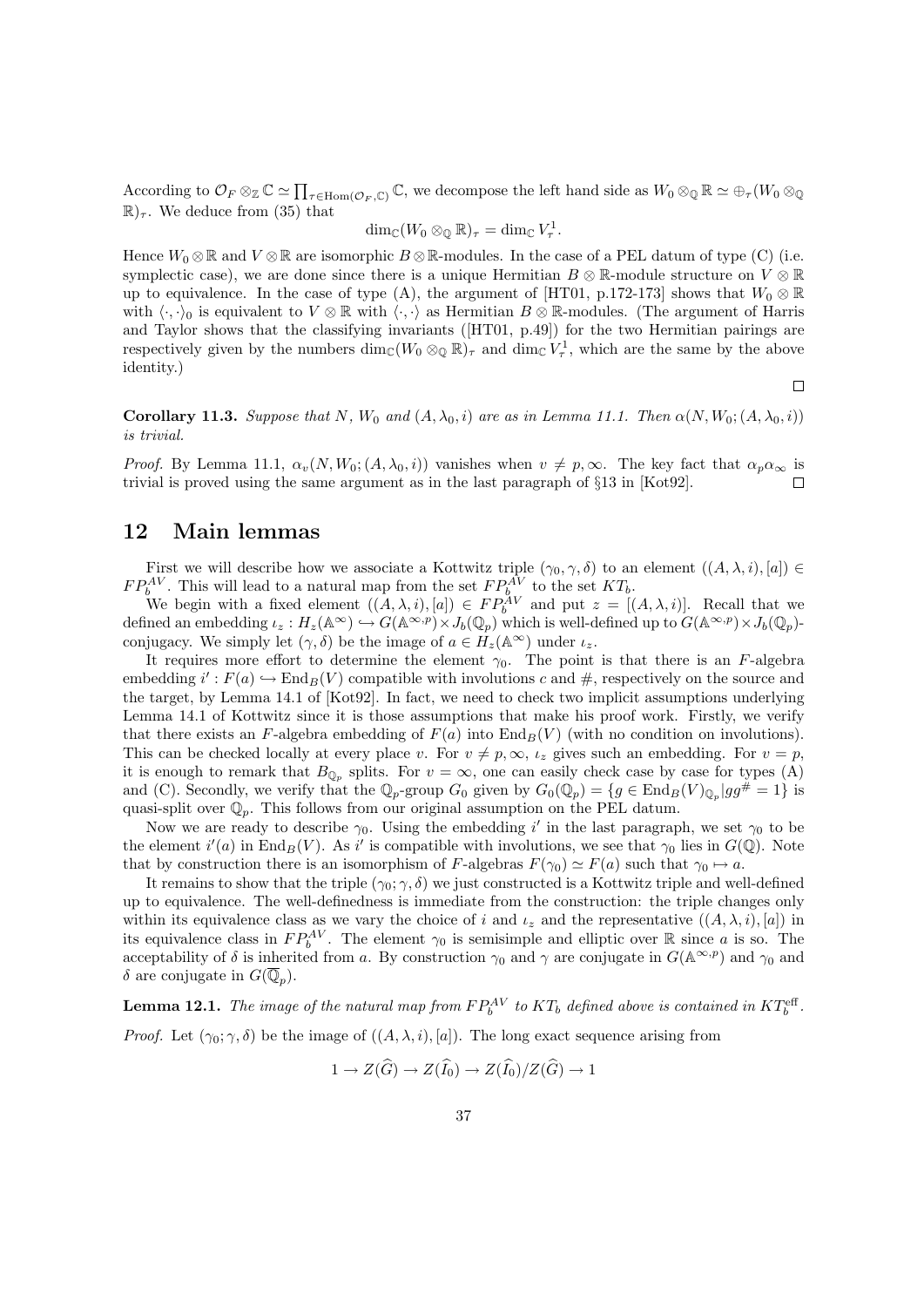yields a natural map  $Z(\widehat{I}_0)^{\Gamma} \to \mathfrak{K}(I_0/\mathbb{Q})$  which is surjective ([Kot92, p.425]). Thus we get an injection of groups  $\mathfrak{K}(I_0/\mathbb{Q})^D \hookrightarrow X^*(Z(\widehat{I_0})^{\Gamma})$ . The Kottwitz invariants are defined so that  $\alpha(\gamma_0;\gamma,\delta)$  maps to  $\alpha(\gamma_0; (A, \lambda, i), [a])$  under this map. Therefore the proof of the lemma boils down to showing that  $\alpha(\gamma_0; (A, \lambda, i), [a])$  is trivial.

Before further reduction steps, we need some preparation. Set  $I = Z_{H_z}(a)$ . Arguing as in the top of [Kot92, p.424], we see that the Q-groups  $I_0$  and I are inner forms of each other. Note that there are natural inclusions  $I_0(\mathbb{Q}) \subset \text{End}_{B \otimes_F F(\gamma_0)}(V)$  and  $I(\mathbb{Q}) \subset \text{End}_{B \otimes_F F(a)}^0(A)$ . We choose a maximal torus T of I so that T is elliptic at  $\infty$  and all the finite places where  $I_0$  is not quasi-split. Then T transfers to  $I_0$  locally at every place. As T is elliptic over  $\mathbb{R}$ , the argument at the end of proof of Lemma 14.1 in [Kot92] shows that T transfers globally to  $I_0$ . Let N be the centralizer of  $T(\mathbb{Q})$ in End $_{B\otimes_F F(a)}^{0}(A)$ . Then N is a product of fields which are CM or totally real. Moreover N is a maximal commutative semisimple F-subalgebra of  $\text{End}_{B}^{0}(A)$  equipped with an F-algebra embedding  $F(a) \hookrightarrow N$ . By the second paragraph of [Kot92, p.426], the transfer of T into I<sub>0</sub> provides an inclusion  $N \hookrightarrow \text{End}_{B\otimes_F F(\gamma_0)}(V)$  which maps  $a \in N$  to  $\gamma_0$ . To summarize we have the following commutative diagram where all maps are compatible with involutions (complex conjugation c on  $F(\gamma_0)$ ,  $F(a)$ , N; # on  $\text{End}_B(V)$ ;  $\ddagger_\lambda$  on  $\text{End}_B^0(A)$ ).



These maps induce (1) a  $B \otimes_F N$ -polarization  $\lambda'$  which extends the  $B \otimes_F F(a)$ -polarization structure of  $\lambda$  (2) an F-algebra map  $i' : B \otimes_F N \hookrightarrow \text{End}^0(A)$  extending  $B \otimes_F F(a) \hookrightarrow \text{End}^0(A)$  given by i and a, and (3) a Hermitian  $B \otimes_F N$ -module structure on V with the pairing  $\langle \cdot, \cdot \rangle$  which extends the Hermitian  $B \otimes_F F(\gamma_0)$ -module structure given by  $\gamma_0$ . So the invariant  $\alpha(N, V; (A, \lambda', i')) \in X^*(\widehat{T}^{\Gamma})$ makes sense.

We claim that  $\alpha(N, V; (A, \lambda', i'))$  maps to  $\alpha(\gamma_0; (A, \lambda, i), [a]) \in X^*(Z(\widehat{I_0})^{\Gamma}))$  via the inclusion  $Z(\widehat{I}_0) \hookrightarrow \widehat{T}$ . Keeping the compatibility (36) in mind, let us verify that  $\alpha_v(N, V; (A, \lambda', i'))$  is sent to  $\alpha_v(\gamma_0;(A,\lambda,i),[a])$  for every v. This is clear from the definition when  $v = \infty$ . For  $v \neq p, \infty$ , this follows from the functoriality of the map  $\alpha_{(\cdot),v}$  in Lemma 2.3. For  $v = p$ , we use the functoriality of the map  $\kappa_{(\cdot)}$  in §4. In other words, we appeal to the following commutative diagrams for  $v \neq \infty, p$ and  $v = p$ , respectively.

$$
H^1(\mathbb{Q}_v, T) \longrightarrow H^1(\mathbb{Q}_v, I_0) \longrightarrow H^1(\mathbb{Q}_v, I_0) \longrightarrow H^1(\mathbb{Q}_v, I_0) \longrightarrow H^1(\mathbb{Q}_v, I_0) \longrightarrow H^1(\mathbb{Q}_v, I_0) \longrightarrow H^1(\mathbb{Q}_v, I_0) \longrightarrow H^1(\mathbb{Q}_v, I_0) \longrightarrow H^1(\mathbb{Q}_v, I_0) \longrightarrow H^1(\mathbb{Q}_v, I_0) \longrightarrow H^1(\mathbb{Q}_v, I_0) \longrightarrow H^1(\mathbb{Q}_v, I_0) \longrightarrow H^1(\mathbb{Q}_v, I_0) \longrightarrow H^1(\mathbb{Q}_v, I_0) \longrightarrow H^1(\mathbb{Q}_v, I_0) \longrightarrow H^1(\mathbb{Q}_v, I_0) \longrightarrow H^1(\mathbb{Q}_v, I_0) \longrightarrow H^1(\mathbb{Q}_v, I_0) \longrightarrow H^1(\mathbb{Q}_v, I_0) \longrightarrow H^1(\mathbb{Q}_v, I_0) \longrightarrow H^1(\mathbb{Q}_v, I_0) \longrightarrow H^1(\mathbb{Q}_v, I_0) \longrightarrow H^1(\mathbb{Q}_v, I_0) \longrightarrow H^1(\mathbb{Q}_v, I_0) \longrightarrow H^1(\mathbb{Q}_v, I_0) \longrightarrow H^1(\mathbb{Q}_v, I_0) \longrightarrow H^1(\mathbb{Q}_v, I_0) \longrightarrow H^1(\mathbb{Q}_v, I_0) \longrightarrow H^1(\mathbb{Q}_v, I_0) \longrightarrow H^1(\mathbb{Q}_v, I_0) \longrightarrow H^1(\mathbb{Q}_v, I_0) \longrightarrow H^1(\mathbb{Q}_v, I_0) \longrightarrow H^1(\mathbb{Q}_v, I_0) \longrightarrow H^1(\mathbb{Q}_v, I_0) \longrightarrow H^1(\mathbb{Q}_v, I_0) \longrightarrow H^1(\mathbb{Q}_v, I_0) \longrightarrow H^1(\mathbb{Q}_v, I_0) \longrightarrow H^1(\mathbb{Q}_v, I_0) \longrightarrow H^1(\mathbb{Q}_v, I_0) \longrightarrow H^1(\mathbb{Q}_v, I_0) \longrightarrow H^1(\mathbb{Q}_v, I_0) \longrightarrow H^1(\mathbb{Q}_v, I_0) \longrightarrow H^1(\mathbb{Q}_v, I_0) \longrightarrow H^1(\mathbb{Q}_v, I_0) \longrightarrow H^1(\mathbb{Q}_v, I_
$$

As a result of the above claim, it suffices to prove that  $\alpha(N, V; (A, \lambda', i'))$  is trivial. By Lemma 11.1, we can find a  $B \otimes_F N$ -polarization  $\lambda_0$  and a Hermitian  $B \otimes_F N$ -module  $W = W_0$  satisfying the conditions in that lemma. Thus the invariants  $\alpha(N, W; (A, \lambda', i'))$  and  $\alpha(N, W; (A, \lambda_0, i'))$  may be considered. As further reduction steps, we make two claims, which are very similar to the ones found in the proof of [Kot92, Lem 13.2].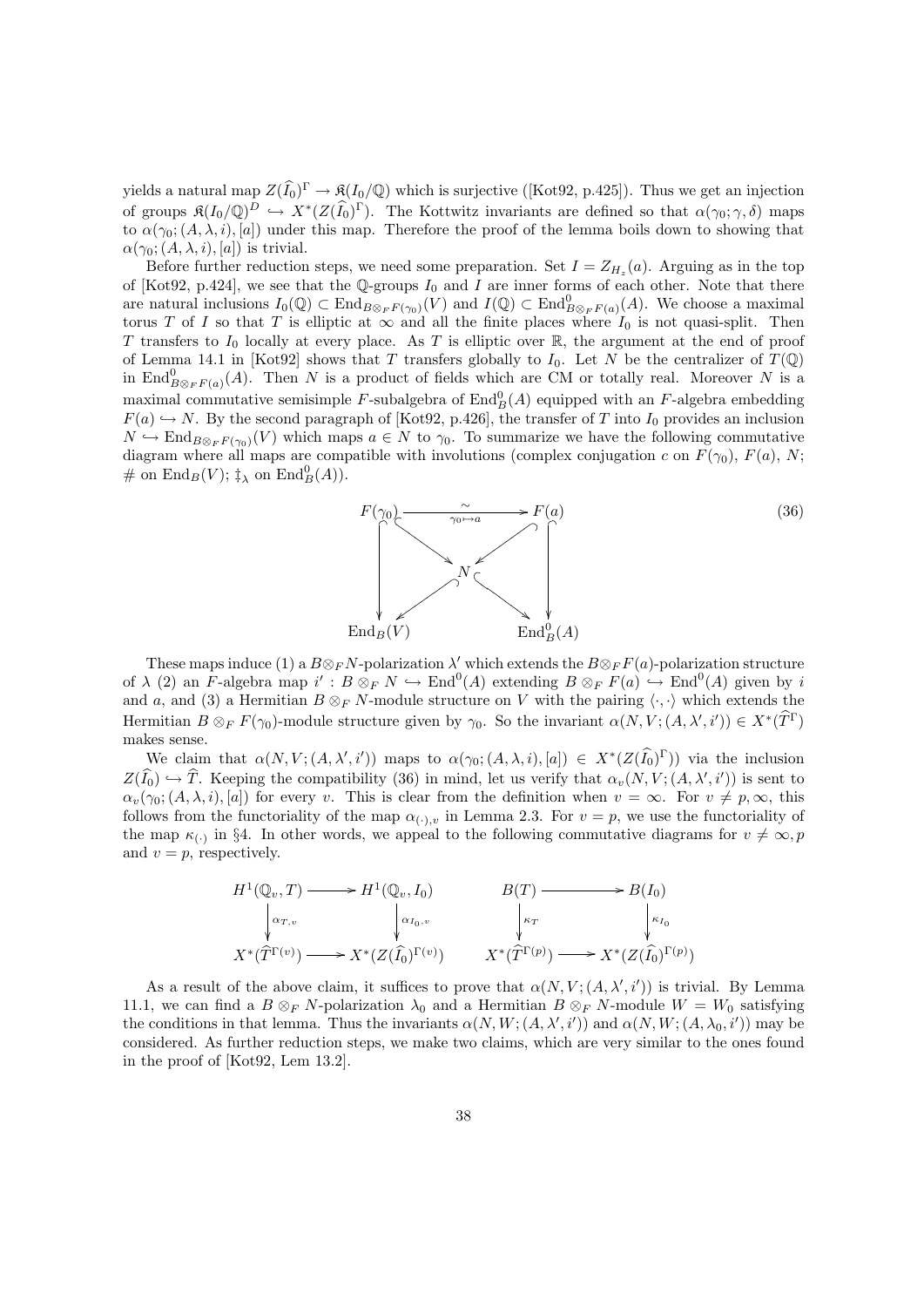The first claim is that  $\alpha(N, V; (A, \lambda', i')) = \alpha(N, W; (A, \lambda', i'))$ . To prove this, denote by t the element of  $H^1(\mathbb{Q}, T)$  measuring the difference of V and W as Hermitian  $B \otimes_F N$ -modules. For each place v, write  $t_v$  for the image of t under  $H^1(\mathbb{Q}, T) \to H^1(\mathbb{Q}_v, T) \to X^*(\widehat{T}^{\Gamma(v)})$ . We see that  $\alpha_v(N, V; (A, \lambda', i')) = \alpha_v(N, W; (A, \lambda', i')) + t_v$  in  $X^*(\widehat{T}^{\Gamma(v)})$ . Taking product over all v, we get  $\alpha(N, V; (A, \lambda', i')) = \alpha(N, W; (A, \lambda', i'))$  since  $\prod_{v} t_v = 1$  by the exact sequence of Lemma 2.3.

The second claim is that  $\alpha(N, W; (A, \lambda', i')) = \alpha(N, W; (A, \lambda_0, i'))$ . Observe that T is isomorphic to  $H_{\lambda'}$  defined by  $H_{\lambda'}(\mathbb{Q}) = \{g \in \text{End}_{B\otimes_F N}(A)|gg^{\ddagger_{\lambda'}} \in \mathbb{Q}^\times\}.$  We write t for the element of ker $(H^1(\mathbb{Q}, H_{\lambda'}) \to H^1(\mathbb{R}, H_{\lambda'})$  measuring the difference between  $\lambda'$  and  $\lambda_0$  (Lemma 9.2). Let  $t_v$  be the image of t under  $H^1(\mathbb{Q}, T) \to H^1(\mathbb{Q}_v, T) \to X^*(\widehat{T}^{\Gamma(v)})$ . Then  $\alpha_v(N, W; (A, \lambda_0, i'))$  $\alpha_v(N, W; (A, \lambda', i')) = t_v$  in  $X^*(\widehat{T}^{\Gamma(v)})$  for every place v (including the case  $v = \infty$  where both sides are trivial). Therefore an application of Lemma 2.3 as before shows that  $\alpha(N, W; (A, \lambda, i'))$  $\alpha(N, W; (A, \lambda_0, i')).$ 

As a result of the previous claims, we only need to prove that  $\alpha(N, W; (A, \lambda_0, i'))$  is trivial. This is exactly Corollary 11.3.

 $\Box$ 

**Corollary 12.2.** Suppose that  $(\gamma_0; \gamma, \delta) \in KT_b$  corresponds to  $(A, i)$  via Lemma 10.4 and Corollary 8.5. Let  $\tilde{i}: B \otimes_F F(\gamma_0) \hookrightarrow \text{End}^0(A)$  be an extension of i and  $\lambda$  be a  $B \otimes_F F(\gamma_0)$ -polarization of A with respect to  $\tilde{i}$ . Then  $\alpha(\gamma_0; (A, \lambda, \tilde{i}))$  and  $\beta(\gamma_0; (A, \lambda, i))$  are trivial.

Proof. As in the second through the fourth paragraph of the proof of the last lemma, we can find  $\alpha(N, V; (A, \lambda', i'))$  which maps to  $\alpha(\gamma_0; (A, \lambda, i))$ . To do so, it is enough to replace a by  $\gamma_0$  in the argument. (So  $I = Z_{H_z}(\gamma_0)$ , N is the centralizer of  $T(\mathbb{Q})$  in  $\text{End}_{B \otimes_F F(\gamma_0)}^0(A)$ , etc.) The triviality of  $\alpha(N, V; (A, \lambda', i'))$  is proved in the same way as in the last lemma. Therefore  $\alpha(\gamma_0; (A, \lambda, i))$  is trivial.

Similarly we repeat the argument of the last lemma to find  $\alpha(N, V; (A, \lambda', i'))$  which maps to  $\beta(\gamma_0; (A, \lambda, i))$  under the natural map  $X^*(\widehat{T}^{\Gamma}) \to X^*(Z(\widehat{H}_0)^{\Gamma})$ . To see this, replace  $I_0, I, F(a), F(\gamma_0)$ by  $H_0$ ,  $H_{(A,\lambda,i)}$ , M, M in the proof of Lemma 12.1, respectively. Again,  $\alpha(N, V; (A, \lambda', i'))$  is proved to be trivial in the same way. The proof is complete.

 $\Box$ 

The next lemma will play a crucial role in rewriting the counting point formula in a group-theoretic way.

**Lemma 12.3.** The map in Lemma 12.1 defines a set bijection from  $FP_b^{AV}$  onto  $KT_b^{\text{eff}}$ .

*Proof.* We will construct the backward map from  $KT_b^{\text{eff}}$  to  $FP_b^{AV}$  which is inverse to the map in Lemma 12.1. So our starting point is a Kottwitz triple  $(\gamma_0; \gamma, \delta)$  with  $\alpha(\gamma_0; \gamma, \delta)$  being trivial.

Suppose that  $(\gamma_0; \gamma, \delta)$  is mapped to a minimal p-adic type  $(M, \vec{\eta}, \vec{n})$  under the map in Lemma 10.4. This p-adic type over F naturally corresponds to a pair  $(A, i)$  as in (i) of Corollary 8.5. We choose an M-algebra embedding  $F(\gamma_0) \hookrightarrow \text{End}_{B}^{0}(A)$  whose existence is guaranteed since the embedding exists locally at every place (use (23)). This amounts to choosing an F-algebra embedding  $i': B \otimes_F F(\gamma_0) \hookrightarrow$ End<sup>0</sup>(A). With respect to i', there exists a  $B \otimes_F F(\gamma_0)$ -polarization  $\lambda_1$  by Lemma 9.2.

Our plan is to find a polarization  $\lambda$  such that  $[(A, \lambda, i)] \in \text{PIC}_b$  and an element  $a \in H_{(A, \lambda, i)}(\mathbb{Q})$ such that  $((A, \lambda, i), [a])$  belongs to  $FP_b^{AV}$  and maps to  $(\gamma_0; \gamma, \delta)$  via the map of Lemma 12.1. First off, we will search for a  $B \otimes_F M$ -polarization  $\lambda$ . For this we will use the fact that  $\beta(\gamma_0; \gamma, \delta)$  is trivial. The last fact is an immediate consequence of the fact that  $\alpha(\gamma_0; \gamma, \delta)$  is trivial.

Let  $H_1$  be the Q-algebraic group with

$$
H_1(\mathbb{Q}) = \{ g \in \text{End}_B^0(A) | g^{\ddagger_{\lambda_1}} g \in \mathbb{Q}^\times \}.
$$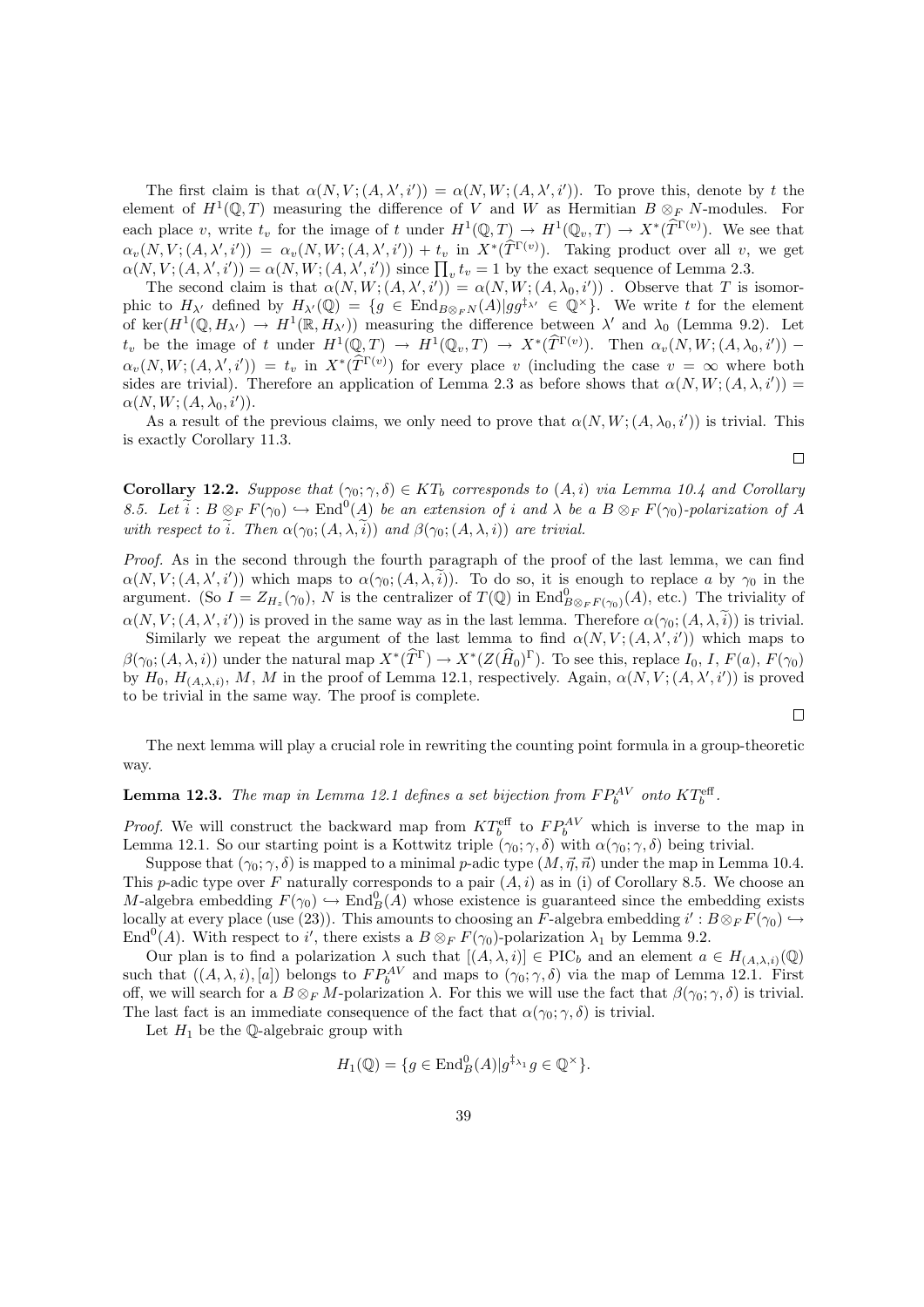Note that  $H_1$  is an inner form of  $H_0$  as we may argue as in [Kot92, p.424]. (Recall the definition of  $H_0$  from (27).) For each v, let  $d_v = \beta_v(\gamma_0; \gamma, \delta) - \beta_v(\gamma_0; (A, \lambda_1, i))$  as an element of  $X^*(Z(\widehat{H_0})^{\Gamma(v)}) =$  $X^*(Z(\widehat{H_1})^{\Gamma(v)})$ . In fact, each  $d_v$  for  $v \neq \infty$  is trivial on the connected component of  $Z(\widehat{H_0})^{\Gamma(v)}$  and may be viewed as an element of  $A_v(H_0)$ . Since  $d_{\infty}$  is trivial by the definition of  $\beta_{\infty}(\gamma_0; (A, \lambda_1, i))$ , we will view  $d_{\infty}$  as the trivial element of  $A_{\infty}(H_0)$ . We know that both  $\beta(\gamma_0; \gamma, \delta)$  and  $\beta(\gamma_0; (A, \lambda_1, i))$ are trivial in  $X^*(Z(\widehat{H_0})^{\Gamma})$ . Indeed, the former is trivial by assumption and the latter by Corollary 12.2. So their difference is trivial, namely the image of  $(d_v)_v$  under  $H^1(\mathbb{Q}, H_1(\overline{\mathbb{A}})) \to \bigoplus_v A_v(H_1) \to$  $A(H_1)$  is trivial. We deduce from Lemma 2.3 that there exists  $d \in H^1(\mathbb{Q}, H_1)$  mapping to  $(d_v)_v \in$  $H^1(\mathbb{Q}, H_1(\overline{\mathbb{A}}))$ . In particular, we have  $d \in \text{ker}(H^1(\mathbb{Q}, H_1) \to H^1(\mathbb{R}, H_1)),$  which implies by the argument in the proof of [HT01, Lem V.4.3] that there exists a  $B \otimes_F M$ -polarization  $\lambda$  on A (with respect to  $i'|_{B\otimes_F M}$  such that for all  $v \neq \infty$ ,  $\beta_v(\gamma_0; \gamma, \delta) - \beta_v(\gamma_0; (A, \lambda, i))$  is trivial. The last condition can be interpreted as the existence of the following isomorphisms.

$$
V \otimes \mathbb{A}^{\infty, p} \simeq (V^p A)_{\lambda} \quad \text{as} \quad B \otimes_F M \otimes_{\mathbb{Q}} \mathbb{A}^{\infty, p} \text{-modules} \tag{37}
$$

$$
\mathbb{V}(\Sigma, \lambda_{\Sigma}, i_{\Sigma}) \simeq \mathbb{V}(A[p^{\infty}], \lambda, i) \quad \text{as} \quad \text{isocrystals with } B \otimes_F M \otimes_{\mathbb{Q}} \mathbb{Q}_p \text{-action} \tag{38}
$$

which preserve Hermitian pairings up to  $(\mathbb{A}^{\infty,p})^{\times}$  and  $L^{\times}$ , respectively. This proves that  $(A, \lambda, i)$ represents an element of  $\text{PIC}_b$ .

Next we construct an element  $a \in H_{(A,\lambda,i)}(\mathbb{Q})$ . Recall that we have a  $B \otimes_F F(\gamma_0)$ -polarization  $\lambda_1$ with respect to i'. Let  $I_1$  be the Q-algebraic group with

$$
I_1(\mathbb{Q}) = \{ g \in \text{End}_{B \otimes F(\gamma_0)}^0(A) | g^{\ddagger_{\lambda_1}} g \in \mathbb{Q}^{\times} \}.
$$

As it was the case for  $H_1$  and  $H_0$ , we see that  $I_1$  is an inner form of  $I_0$ . We basically repeat the argument in the last paragraph, replacing  $B \otimes_F M$  with  $B \otimes_F F(\gamma_0)$  and  $H_1$  with  $I_1$ . When  $v \neq \infty$ , let  $e_v := \alpha_v(\gamma_0; \gamma, \delta) - \alpha_v(\gamma_0; (A, \lambda_1, i'))$ , which may be viewed as elements of  $A_v(I_0) = A_v(I_1)$ . Let  $e_{\infty} \in A_{\infty}(I_1)$  be the trivial element. We know that both  $\alpha_v(\gamma_0; \gamma, \delta)$  and  $\alpha_v(\gamma_0; (A, \lambda_1, i'))$  are trivial by the initial assumption and Corollary 12.2, respectively. As in the last paragraph, we can find  $e \in \text{ker}(H^1(\mathbb{Q},I_1) \to H^1(\mathbb{R},I_1))$  which maps to  $(e_v)_v$  under  $H^1(\mathbb{Q},I_1) \to H^1(\mathbb{Q},I_1(\overline{\mathbb{A}}))$ . Moreover, e can be chosen so that e maps to d under  $H^1(\mathbb{Q}, I_1) \to H^1(\mathbb{Q}, H_1)$ . This can be seen from the following commutative diagram coming from Lemma 2.3. The left vertical map is surjective by [HT01, p.174].

$$
1 \longrightarrow \ker^1(\mathbb{Q}, I_1) \longrightarrow H^1(\mathbb{Q}, I_1) \longrightarrow H^1(\mathbb{Q}, I_1(\overline{\mathbb{A}})) \longrightarrow A(I_1)
$$
  
\n
$$
\downarrow \qquad \qquad \downarrow \qquad \qquad \downarrow \qquad \qquad \downarrow
$$
  
\n
$$
1 \longrightarrow \ker^1(\mathbb{Q}, H_1) \longrightarrow H^1(\mathbb{Q}, H_1) \longrightarrow H^1(\mathbb{Q}, H_1(\overline{\mathbb{A}})) \longrightarrow A(H_1)
$$

The cocycle e naturally corresponds to a  $B \otimes_F F(\gamma_0)$ -polarization  $\lambda'$  (with respect to i') by Lemma 9.3. The following properties of  $\lambda'$  result from the construction of e.

- (i)  $V \otimes \mathbb{A}^{\infty,p}$  and  $(V^pA)_{\lambda'}$  are equivalent as  $B \otimes_F F(\gamma_0) \otimes_{\mathbb{Q}} \mathbb{A}^{\infty,p}$ -Hermitian modules
- (ii)  $\mathbb{V}(\Sigma, \lambda_{\Sigma}, i_{\Sigma}) \simeq \mathbb{V}(A[p^{\infty}], \lambda', i')$  as isocrystals with  $B \otimes_F F(\gamma_0) \otimes_{\mathbb{Q}} \mathbb{Q}_p$ -action, preserving Hermitian pairings up to  $L^{\times}$
- (iii)  $\lambda'$  is equivalent to  $\lambda$  as  $B \otimes_F M$ -polarizations (via  $B \otimes_F M \hookrightarrow B \otimes_F F(\gamma_0)$ )

The part (iii) implies that there exists  $h \in \text{End}_{B}^{0}(A)^{\times}$  such that  $h^{\vee}\lambda' h = \gamma\lambda$  for some  $\gamma \in \mathbb{Q}^{\times}$ . Then the association  $g \mapsto hgh^{-1}$  defines an M-algebra map  $\text{End}_B^0(A) \stackrel{\sim}{\to} \text{End}_B^0(A)$  compatible with involutions  $\ddagger_{\lambda}$  and  $\ddagger_{\lambda'}$ . The fact that  $\lambda'$  is a  $B \otimes_F F(\gamma_0)$ -polarization means that the map i' induces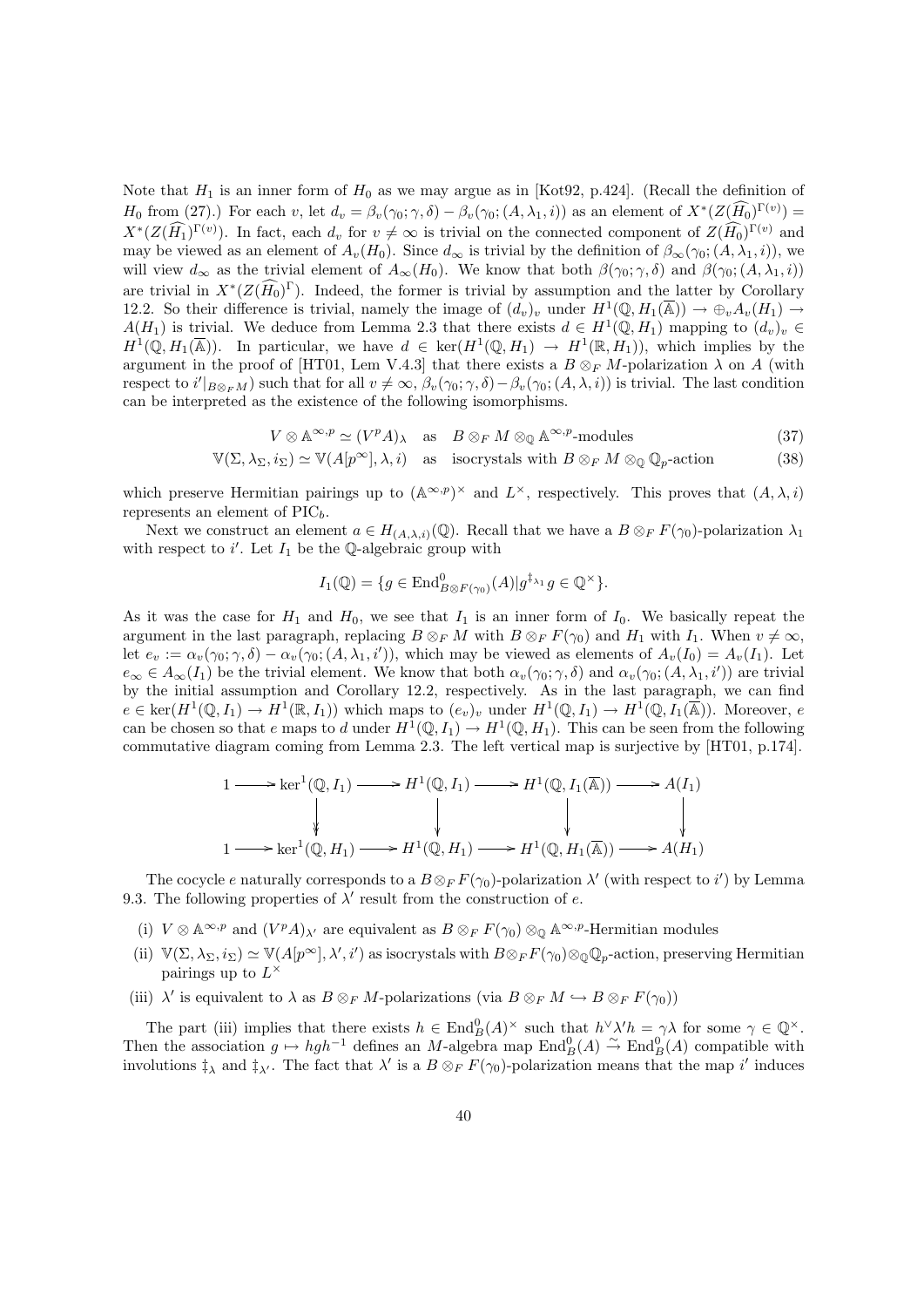an M-algebra map  $F(\gamma_0) \hookrightarrow \text{End}_{B}^{0}(A)$  compatible with involutions c and  $\ddagger_{\lambda'}$ . Finally we define  $a := h^{-1}i(\gamma_0)h$ . Then  $a^{\ddagger_{\lambda}}a = \gamma_0^c\gamma_0 \in \mathbb{Q}^{\times}$ . Hence  $a \in H_{(A,\lambda,i)}(\mathbb{Q})$ , which is the desired element.

Now that we have explained how to associate  $((A, \lambda, i), [a])$  to a Kottwitz triple  $(\gamma_0, \gamma, \delta)$  whose Kottwitz invariant vanishes, we need to verify that  $((A, \lambda, i), [a])$  is an element of  $FP_b^{AV}$ . For this, (37) and (38) tell us that  $(A, \lambda, i)$  represents an element of PIC<sub>b</sub>, and the acceptability of  $a \in H_z(\mathbb{Q})$  is inherited from δ. The well-definedness of  $((A, \lambda, i), [a])$  is easy to check. By changing  $\gamma$  and δ in their conjugacy classes we change  $(A, \lambda, i)$  within its near equivalence class and a within its A-conjugacy class. Although replacing  $\gamma_0$  with a stably conjugate element may change  $H_0$ , it is easy to check that the resulting  $((A, \lambda, i), [a])$  is unchanged.

Finally, we verify that the map constructed above is the inverse of the map in Lemma 12.1. Surjectivity follows from our construction. If  $(\gamma_0; \gamma, \delta)$  maps to  $((A, \lambda, i), [a])$  then it is readily checked that  $\iota_{(A,\lambda,i)}(a)$  is conjugate to  $(\gamma,\delta)$  in  $G(\mathbb{A}^{\infty,p}) \times J_b(\mathbb{Q}_p)$ . Since the stable conjugacy class of  $\gamma_0$  is determined by the conjugacy class of  $(\gamma, \delta)$ , the image of a under the map in Lemma 12.1 is stably conjugate to  $\gamma_0$  in  $G(\mathbb{Q})$ .

To see injectivity, suppose that both  $((A, \lambda, i), [a])$  and  $((A', \lambda', i'), [a'])$  map to  $(\gamma_0; \gamma, \delta)$ . Let  $z := [(A, \lambda, i)]$  and  $z' = [(A', \lambda', i')]$ . Consider the minimal p-adic type over F for  $(A, i)$ , defined on the F-algebra  $M_z$  (see Proposition 8.4). Using the F-algebra embedding  $\zeta : M_z \hookrightarrow F(a)$  in Lemma 8.6, get an equivalent p-adic type  $(F(a), (\eta_t), (\vec{n}_t))$ . We claim that the last p-adic type is equivalent to the p-adic type constructed from  $(\gamma_0; \gamma, \delta)$  in Lemma 10.4 under an isomorphism  $F(a) \simeq F(\gamma_0)$ taking a to  $\gamma_0$ . This is so because  $(\eta_t)$  and  $(\vec{n}_t)$  are determined by the valuation of  $a_t$  at each place over p of the fields  $F(a_t)$ , if we write  $F(a) = \prod_t F(a_t)$  as a product of fields and denote by  $(a_t)$  the image of a. The point is that since a is acceptable, the p-adic valuation of  $a_t$  recovers the slope of the part of  $A[p^{\infty}]$  on which  $a_t$  acts. So  $(\eta_t)$  and  $(\vec{n}_t)$  can be recovered in view of (ii) of Corollary 8.5. In fact, we constructed a p-adic type from  $(\gamma_0; \gamma, \delta)$  using the p-adic valuations of  $\gamma_0$ in the fields  $F_t$  where  $F(\gamma_0) = \prod_t F_t$  is a decomposition into fields. This proves our claim. As a consequence, the *p*-adic type for  $(A, i)$  is equivalent to the one for  $(A', i')$  since both are equivalent to the one constructed from  $(\gamma_0; \gamma, \delta)$ . It is easy to verify that  $(A, \lambda, i)$  and  $(A', \lambda', i')$  are nearly equivalent using the earlier part of the current proof involving  $\beta_n$ -invariant. Therefore there is an isomorphism  $H_z \simeq H_{z'}$  by Lemma 9.6, which is well-defined up to Q-conjugacy. It remains to see that a and a' are  $H_z(\mathbb{A})$ -conjugate via this isomorphism. Without loss of generality we may assume that  $(A', \lambda', i') = (A, \lambda, i)$ . Since C-conjugacy and R-conjugacy coincide in  $H_z(\mathbb{R})$ , it suffices to check that a and a' are  $H_z(\mathbb{A}^{\infty})$ -conjugate. By Lemma 3.3, a and a' are  $H_z(\mathbb{A}^{\infty,p})$ -conjugate if and only if the Hermitian  $B \otimes_F F(a) \otimes_{\mathbb{Q}} \mathbb{A}^{\infty,p}$ -module  $(V^p A)_{\lambda}$  and the Hermitian  $B \otimes_F F(a') \otimes_{\mathbb{Q}} \mathbb{A}^{\infty,p}$ -module  $(V^p A)_{\lambda}$ are equivalent via  $F(a) \simeq F(a')$  with  $a \mapsto a'$ . Similarly, a and a' are  $H_z(\mathbb{Q}_p)$ -conjugate if and only if the isocrystal  $\mathbb{V}(A[p^{\infty}], \lambda, i)$  with the Hermitian  $B \otimes_F F_{\mathbb{Q}_p}(a)$ -pairing is isomorphic to the isocrystal  $\mathbb{V}(A[p^{\infty}], \lambda, i)$  with the Hermitian  $B \otimes_F F_{\mathbb{Q}_p}(a')$ -pairing such that the two pairings match up to  $L^{\times}$ . (The last fact, an analogue of (part of) Lemma 3.3, can be proved analogously as that lemma.) But we know that  $\iota_z(a)$  and  $\iota_z(a')$  are conjugate in  $G(\mathbb{A}^{\infty,p}) \times J_b(\mathbb{Q}_p)$  since they are conjugate to  $(\gamma, \delta)$ therein. This implies that the two Hermitian modules above are equivalent and the two isocrystals above are isomorphic with additional structure.(Apply Lemma 3.3 and its analogue for isocrystals again.) Therefore a and a' are  $H_z(\mathbb{A}^{\infty})$ -conjugate.

 $\Box$ 

#### 13 Final form of the counting point formula

We go back to the analysis of cohomology of Igusa varieties. Assuming that  $\varphi \in C_c^{\infty}(G(\mathbb{A}^{\infty,p}) \times$  $J_b(\mathbb{Q}_p)$  is an acceptable function, we combine Lemma 7.4 and Lemma 8.6 to obtain the following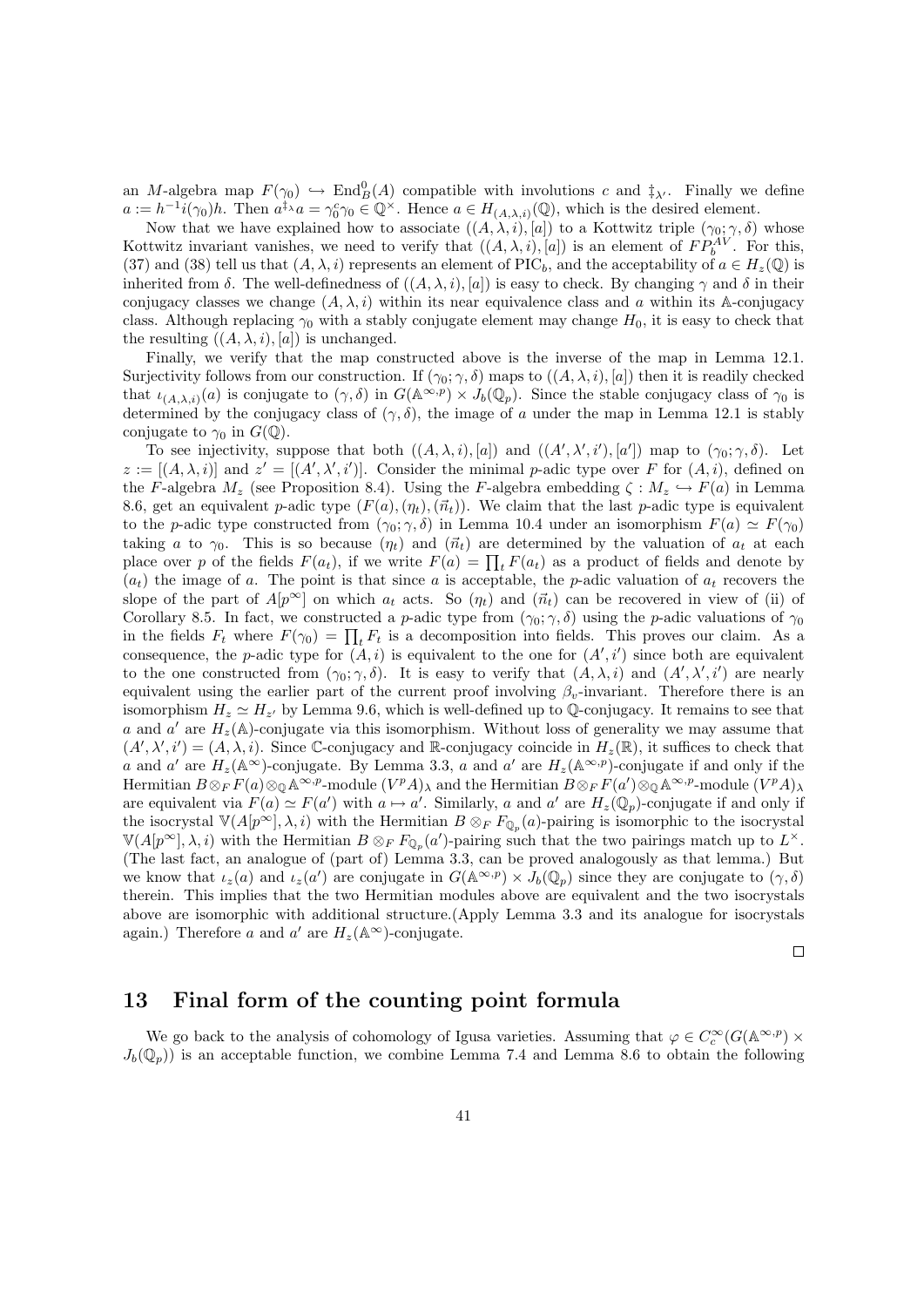expression for  $\text{tr}(\varphi|H_c(\text{Ig}_b,\mathscr{L}_\xi)).$ 

$$
\sum_{z \in \mathrm{PIC}_b} \sum_{[a] \in H_z(\mathbb{Q})/\sim} \mathrm{vol}(\iota_z(Z_{H_z}(a)(\mathbb{Q})) \setminus \iota_z(Z_{H_z}(a)(\mathbb{A}))) \cdot \mathrm{tr} \, \xi(\iota_z(a)) \cdot O_{\iota_z(a)}^{G(\mathbb{A}^{\infty, p}) \times J_b(\mathbb{Q}_p)}(\varphi).
$$

In view of Lemma 9.6, the summand in the above sum depends only on  $H_z(\mathbb{A})$ -conjugacy class of a and near equivalence class of  $(A, \lambda, i)$ . Thus we merge terms to rewrite the sum over the set  $FP_b^{AV}$ . Proceeding exactly as in the proof of [HT01, Lem V.3.3] (but keeping the expression  $|A(Z_{H_z}(a))|$  and not changing it into  $\kappa_B$  in their notation), we arrive at the expression (39). In the equality  $Z_{H_z}(a)(\mathbb{R})^1$ denotes the kernel of the map  $Z_{H_z}(a)(\mathbb{R}) \to \mathbb{R}_{>0}^{\times}$  given by  $x \mapsto |x^{\ddagger_z}x|_{\mathbb{R}}$ . For the choice of appropriate Haar measures on  $Z_{H_z}(a)$ , one may read Theorem 13.1 below, replacing  $I_0$  with  $Z_{H_z}(a)$ .

$$
\operatorname{tr}\left(\varphi\middle|H_c(\operatorname{Ig}_b,\mathscr{L}_\xi)\right) = \sum_{(z,[a]) \in FP_b^{AV}} \operatorname{vol}(Z_{H_z}(a)(\mathbb{R})^1)^{-1} |A(Z_{H_z}(a))| \cdot \operatorname{tr}\xi(\iota_z(a)) \cdot O_{\iota_z(a)}^{G(\mathbb{A}^{\infty,p}) \times J_b(\mathbb{Q}_p)}(\varphi) \tag{39}
$$

Recall that  $I_0 = Z_G(\gamma_0)$  as usual. The R-group  $I_\infty$  denotes the inner form of  $I_0$  over R which is compact modulo center. (In fact,  $I_{\infty}(\mathbb{R}) \simeq Z_{H_z}(a)(\mathbb{R})$  since both are compact modulo center inner forms of  $I_0$  over  $\mathbb{R}$ .) We define  $I_0(\mathbb{A})^1$  to be the kernel of  $I_0(\mathbb{A}) \to \mathbb{R}_{>0}^\times$  given by  $x \mapsto |x \# x|_{\mathbb{A}^\times}$ . Applying Lemma 12.3, we rewrite (39) in terms of Kottwitz triples to obtain the final result.

**Theorem 13.1.** If  $\varphi \in C_c^{\infty}(G(\mathbb{A}^{\infty,p}) \times J_b(\mathbb{Q}_p))$  is acceptable, then

$$
\mathrm{tr}\left(\varphi|H_c(\mathrm{Ig}_b,\mathscr{L}_\xi)\right) = \sum_{(\gamma_0;\gamma,\delta)\in KT_\mathrm{b}^{\mathrm{eff}}}\mathrm{vol}(I_\infty(\mathbb{R})^1)^{-1}|A(I_0)|\cdot \mathrm{tr}\,\xi(\gamma_0)\cdot O_{(\gamma,\delta)}^{G(\mathbb{A}^{\infty,p})\times J_b(\mathbb{Q}_p)}(\varphi)
$$

with the following choice of Haar measures. Choose the Tamagawa measure on  $I_0(\mathbb{A})^1$ . Choose Haar measures on  $I_0(\mathbb{A}^{\infty})$  and  $I_0(\mathbb{R})^1$  compatibly with the measure on  $I_0(\mathbb{A})^1$  via the exact sequence

$$
1 \to I_0(\mathbb{R})^1 \to I_0(\mathbb{A})^1 \to I_0(\mathbb{A}^{\infty}) \to 1.
$$

We define Haar measures on  $Z_G(\gamma)(\mathbb{Q}_v)$  ( $v \neq p, \infty$ ),  $I_{\delta}(\mathbb{Q}_p)$  and  $I_{\infty}(\mathbb{R})^1$  compatibly with those on  $I_0(\mathbb{Q}_v)$ ,  $I_0(\mathbb{Q}_p)$  and  $I_0(\mathbb{R})^1$ , respectively (i.e. compatible choice of measures on inner forms in the sense of [Kot88, p.631]).

Remark 13.2. The only implicit assumption for the above theorem is that the Igusa variety  $Ig_b$  should arise from an unramified integral PEL datum (Definition 5.2). In particular G should be unramified over  $\mathbb{Q}_p$ .

Remark 13.3. It is worth noting that our formula is very similar to Kottwitz's formula [Kot92, (19.5)] and indeed inspired by it. However there is no naive explicit relation between the two formulas. Observe that our orbital integrals at  $p$  are quite different from those of Kottwitz and that the triples  $(\gamma_0; \gamma, \delta)$  have a somewhat different meaning.

## References

[Bor79] A. Borel. Automorphic L-functions. volume 33.2 of Proc. of Symp. in Pure Math., pages 27–61, Providence, RI, 1979. AMS, Amer. Math. Soc.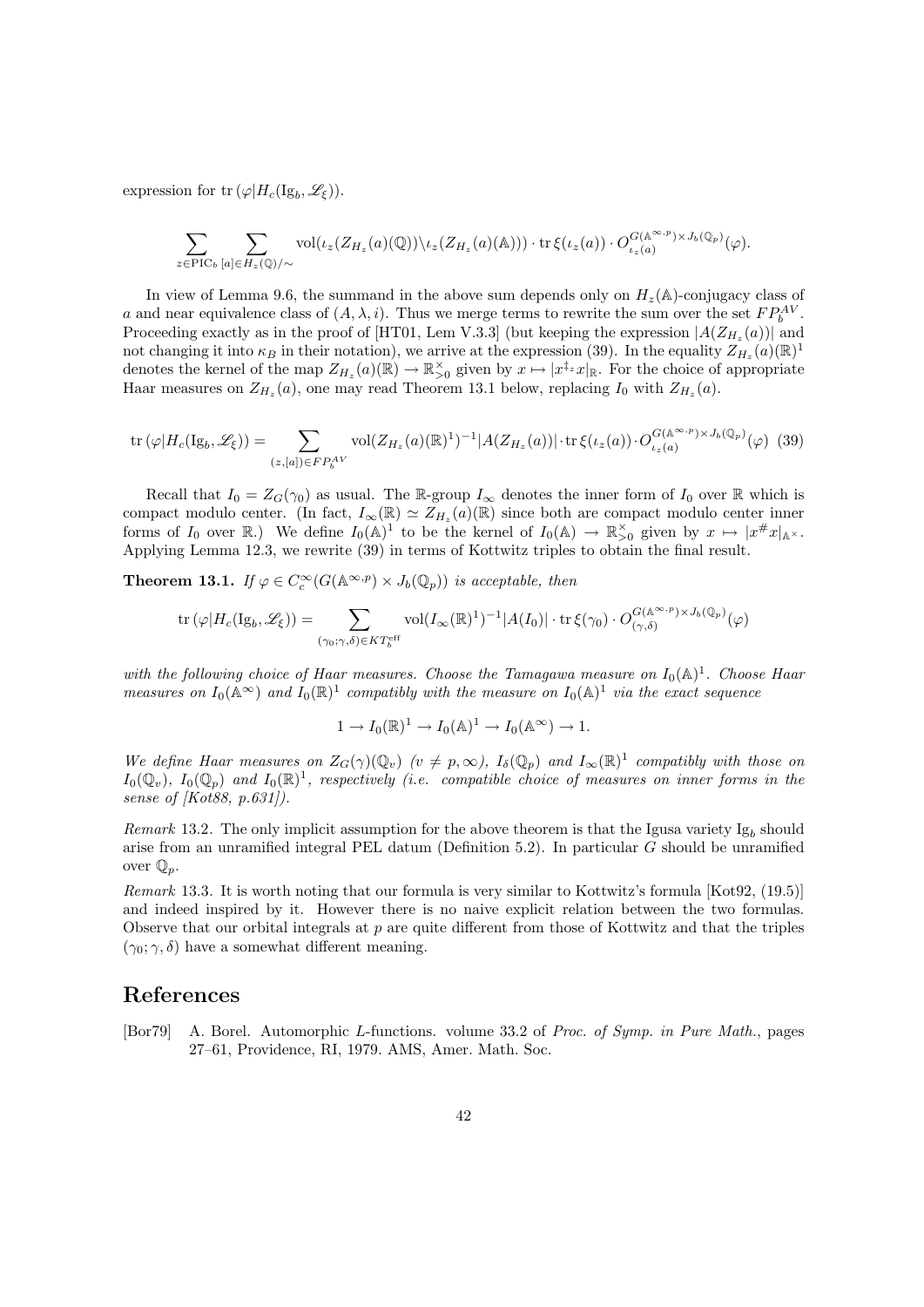- [Bor98] M. Borovoi. Abelian Galois Cohomology of Reductive Groups. Number 132 in Mem. Amer. Math. Soc. AMS, 1998.
- [Clo91] L. Clozel. Représentations galoisiennes associees aux représentations automorphes autoduales de  $GL(n)$ . Publ. IHES, 73:97-145, 1991.
- [Dem72] M. Demazure. Lectures on p-divisible groups. Number 302 in LNM. Springer, 1972.
- [Far04] L. Fargues. Cohomologie des espaces de modules de groupes p-divisibles et correspondances de Langlands locales. Astérisque, 291:1–200, 2004.
- [Fuj97] K. Fujiwara. Rigid geometry, Lefschetz-Verdier trace formula and Deligne's conjecture. Invent. Math., 127:489–533, 1997.
- [HT01] M. Harris and R. Taylor. The Geometry and cohomology of some simple Shimura varieties. Number 151 in Princeton University Press. Annals of Mathematics Studies, Princeton, New Jersey, 2001.
- [Kot84a] R. Kottwitz. Shimura varieties and twisted orbital integrals. Math. Ann., 269:287–300, 1984.
- [Kot84b] R. Kottwitz. Stable trace formula: Cuspidal tempered terms. Duke Math., 51:611–650, 1984.
- [Kot85] R. Kottwitz. Isocrystals with additional structure. Comp. Math, 56:201–220, 1985.
- [Kot86] R. Kottwitz. Stable trace formula: Elliptic singular terms. Math. Ann., 275:365–399, 1986.
- [Kot88] R. Kottwitz. Tamagawa numbers. Annals of Math., 127:629–646, 1988.
- [Kot90] R. Kottwitz. Shimura varieties and λ-adic representations. volume 10 of Perspectives in Math., pages 161–209 (vol I), Ann Arbor, 1990. Academic Press.
- [Kot92] R. Kottwitz. Points on some Shimura varieties over finite fields. J. Amer. Math. Soc., 5:373–444, 1992.
- [Kot97] R. Kottwitz. Isocrystals with additional structure II. Comp. Math, 109:255–339, 1997.
- [Lab99] J.-P. Labesse. *Cohomologie, stabilisation et changement de base*. Number 257 in Astérisque. 1999.
- [LR92] Langlands and Ramakrishnan, editors. The Zeta Functions of Picard Modular Surfaces, Montreal, 1992. Centre de Recherches Math., Univ. Montreal Press.
- [Man04] E. Mantovan. On certain unitary group Shimura varieties. Astérisque, 291:201-331, 2004.
- [Man05] E. Mantovan. On the cohomology of certain PEL type Shimura varieties. Duke Math., 129:573–610, 2005.
- [Mes72] W. Messing. The crystals associated to Barsotti-Tate groups: with applications to abelian schemes. Number 264 in LNM. Springer, 1972.
- [RR96] M. Rapoport and M. Richartz. On the classification and specialization of F-isocrystals with additional structure. Comp. Math., 103:153–181, 1996.